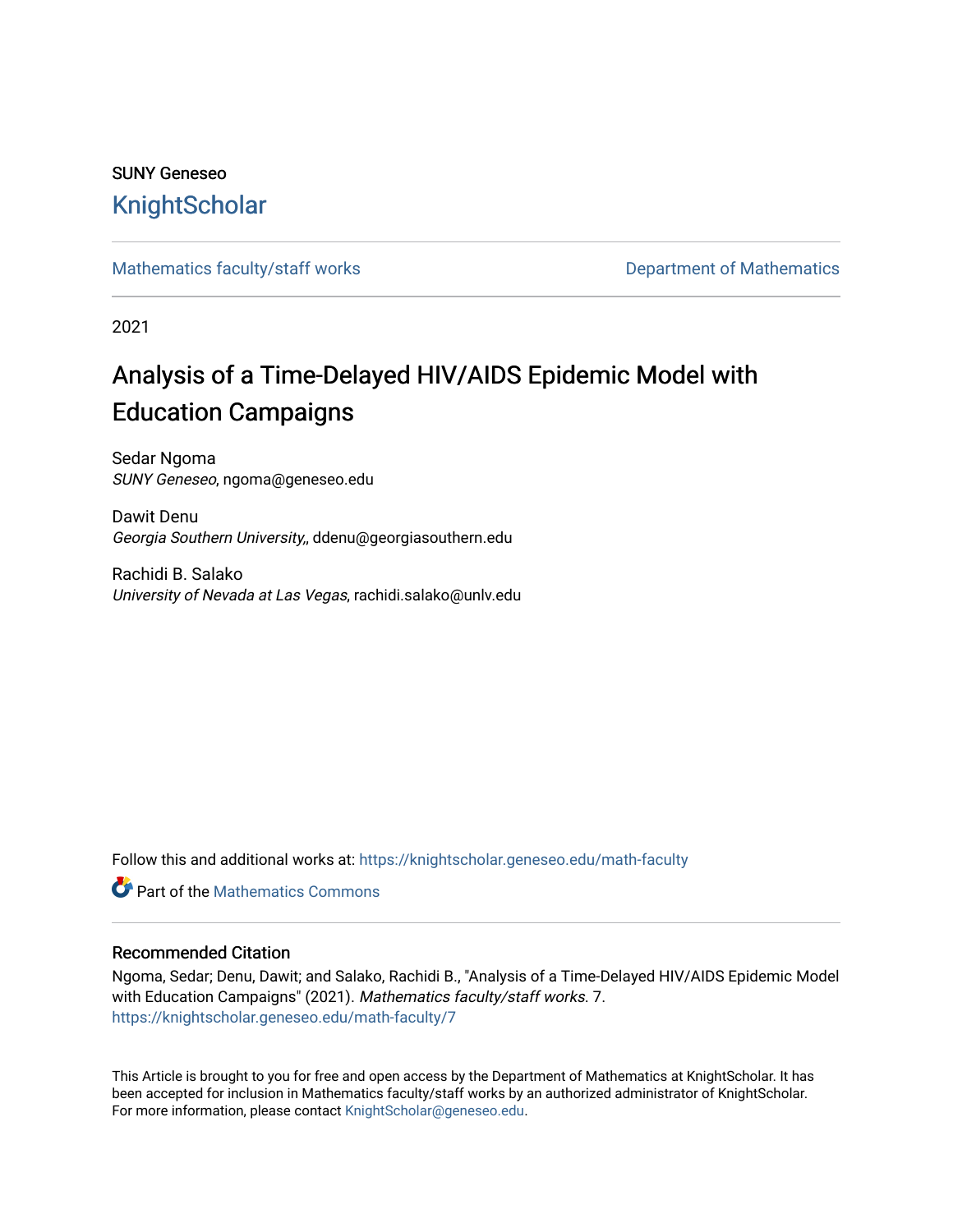# Analysis of a time-delayed HIV/AIDS epidemic model with education campaigns.

Dawit Denu<sup>∗</sup> Sedar Ngoma† Rachidi B. Salako‡

#### Abstract

We consider a time-delayed HIV/AIDS epidemic model with education dissemination and study the asymptotic dynamics of solutions as well as the asymptotic behavior of the endemic equilibrium with respect to the amount of information disseminated about the disease. Under appropriate assumptions on the infection rates, we show that if the basic reproduction number is less than or equal to one, then the disease will be eradicated in the long run and any solution to the Cauchy problem converges to the unique disease-free equilibrium of the model. On the other hand, when the basic reproduction number is greater than one, we prove that the disease will be permanent but its impact on the population can be significantly minimized as the amount of education dissemination increases. In particular, under appropriate hypothesis on the model parameters, we establish that the size of the component of the infected population of the endemic equilibrium decreases linearly as a function of the amount of information disseminated. We also fit our model to a set of data on HIV/AIDS in order to estimate the infection, effective response, and information rates of the disease. We then use these estimates to present numerical simulations to illustrate our theoretical findings.

## 1 Introduction

The human immunodeficiency virus (HIV) is the virus which is responsible for causing acquired immunodeficiency syndrome (AIDS). The virus cannot replicate by its own and thus in order to reproduce it will hijack cells (CD4) that play a central role in responding to the invasion of infections in the body. The virus can spread through some body fluids and once it is inside the body it can destroy the immune system, making the person too weak to fight other infections. The elevated viral load of someone recently infected with HIV is the main biological reason that they are more likely to transmit HIV to others. The higher the viral load, the greater the risk is of transmitting HIV to others. When the virus has destroyed a certain number of CD4 cells and the CD4 count drops below 200 cells per  $mm^3$ , a person will have progressed to AIDS. Until now there is no vaccine to prevent HIV infection nor a cure for AIDS and if HIV is untreated earlier it will lead to AIDS in about 8 to 10 years. However, there are some medications and antiviral treatments to slow down the progression of the disease [24]. According to UNAIDS, in 2018 there were approximately 38 million people with HIV/AIDS worldwide. Out of these many people the majority (95.5%) were adults and the remaining were children of age less than 15 years old. The use and access to antiretroviral therapy (ART) has been gradually improved and in 2018 close

<sup>∗</sup>Department of Mathematics, Georgia Southern University, Savannah, GA 31419 (ddenu@georgiasouthern.edu)

<sup>†</sup>Department of Mathematics, State University of New York at Geneseo, NY 14454 (ngoma@geneseo.edu)

<sup>‡</sup>Department of Mathematics, University of Nevada at Las Vegas, Las Vegas, NV 89154(rachidi.salako@unlv.edu)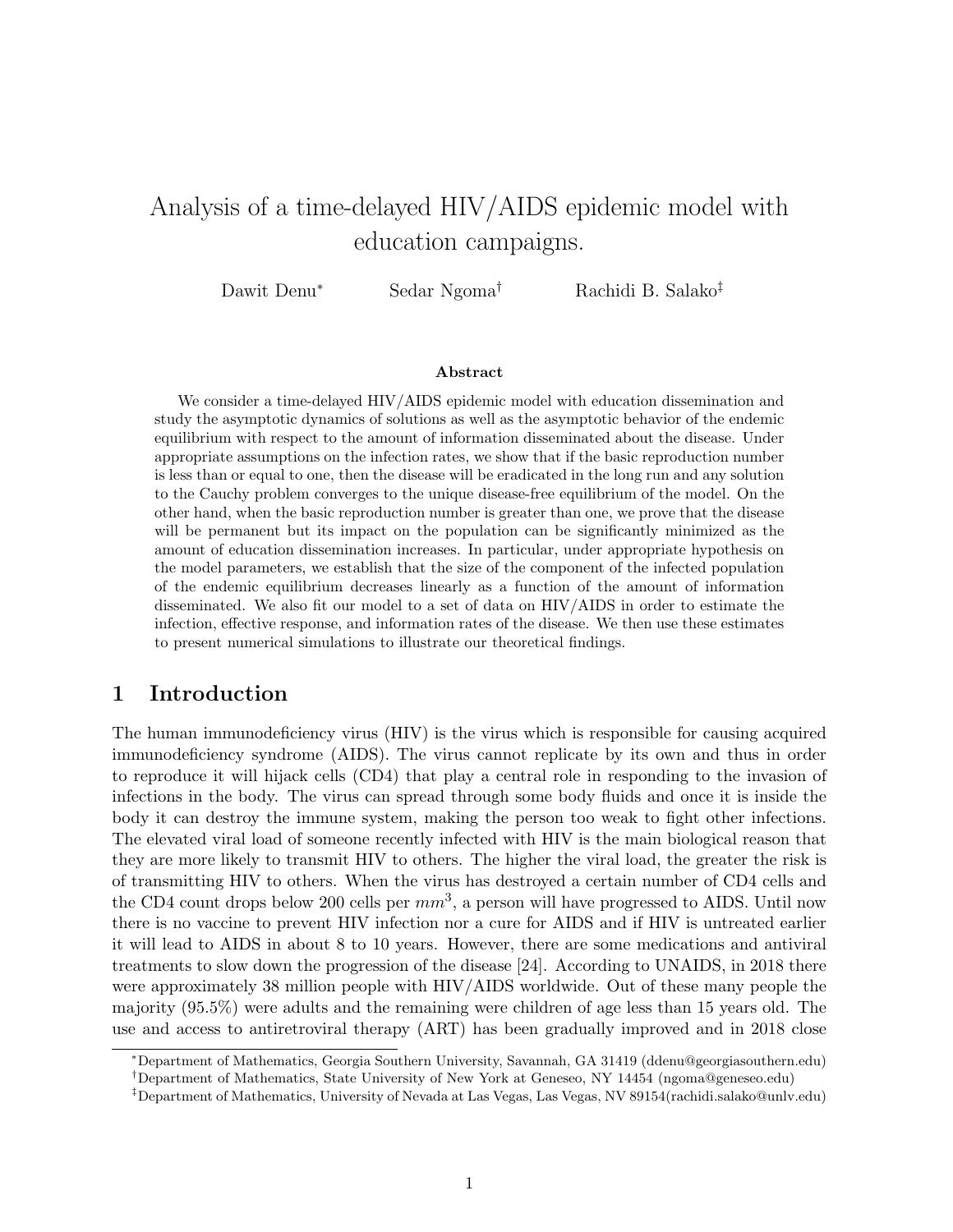to 23 million people with HIV were using this treatment. Despite the fact that HIV/AIDS is not one of the leading causes of death in developed countries due to efficient HIV prevention and treatment techniques, it remains a leading cause of death for certain age groups and people living in developing countries. At the international AIDS conference in Durban, South Africa, in July 2016, the world health organization (WHO) reported four key challenges caused by the HIV/AIDS pandemic [11, 12]. These are the need to renew attention to HIV prevention, scaling up access to HIV treatments, the growing emergence of antiretroviral drug resistance, and the need for sustainable financing of the global response.

In the absence of effective medical procedures to prevent or cure HIV infection and AIDS, experts have repeatedly emphasized education as the main means to prevent the spread of the infection. These may include dissemination of information on how the infection is transmitted from one person to another, fostering social support, helping people to change certain risky behaviors such as unsafe sex, sharing needles or syringes and others [2,22,23,30]. In addition to the aforementioned general strategies, different countries have been implementing various techniques to reduce behaviors that make individuals more vulnerable to becoming infected, or infecting others, with HIV. These interventions have generally aimed to increase the use of condoms, decrease the number of sexual partners, delay the start of sexual intercourse, encourage young persons to practice sexual abstinence, decrease sharing of needles, syringes, and substance use  $[7, 8, 15].$ 

In order to understand the impact of preventive control strategies on the spread of HIV infection, various authors have been studying a number of mathematical models and showed that the different interventions mentioned above are very important to prevent a rampant HIV/AIDS transmission [14, 19, 20, 29]. Education and media campaign have a significant effect in changing the behavior of susceptible people by raising their awareness about infections such as HIV. In this regards, Joshi et al. [14] proposed a HIV/AIDS epidemic model to study the effect of information campaign on the HIV epidemic in Uganda. Their simulation results predict that an adequate information campaign can successfully reduce both prevalence and incidence of HIV infection. They considered SIRE epidemic model, where the first three letters represent the susceptible, infected and removed classes, respectively. The compartment E represents the information and education campaigns (IEC), which upon interaction with the susceptible group will change the behavior of the susceptible individual. The authors have included two types of information campaigns, collectively known as ABC, that were practiced in Uganda to mitigate the power of HIV infection since 1992 [14]. The first strategy, abstinence and be faithful campaign (the AB behavior), was mainly changing people behavior based on a combination of "risk avoidance" and harm reduction by encouraging young adults to delay sexual debut or eliminate casual or other concurrent sex partners to reduce exposure to HIV. The second option was to encourage people to practice safe-sex by the use of condom (the C behavior). As a result when the susceptible group S interacts with the information, then part of the group will change its behavior and practice the abstinence and be faithful behaviors to join the  $S_{AB}$  group. Similarly, the interaction of the susceptible group with the information will result in changing the behavior of some of the people to use condom and as a result they will join the  $S_C$  group.

One way to better capture the dynamics of HIV starting from the time of cell's infection to the time it produces new virions is to introduce a latency (or delay) time  $u > 0$ . Time delay can arise for various practical reasons in epidemiology. For example, pharmacological delay occurs between the ingestion of drug and its appearance within cells, while intracellular delay is the time between initial infection of a cell by HIV and the release of new virions. In this perspective, there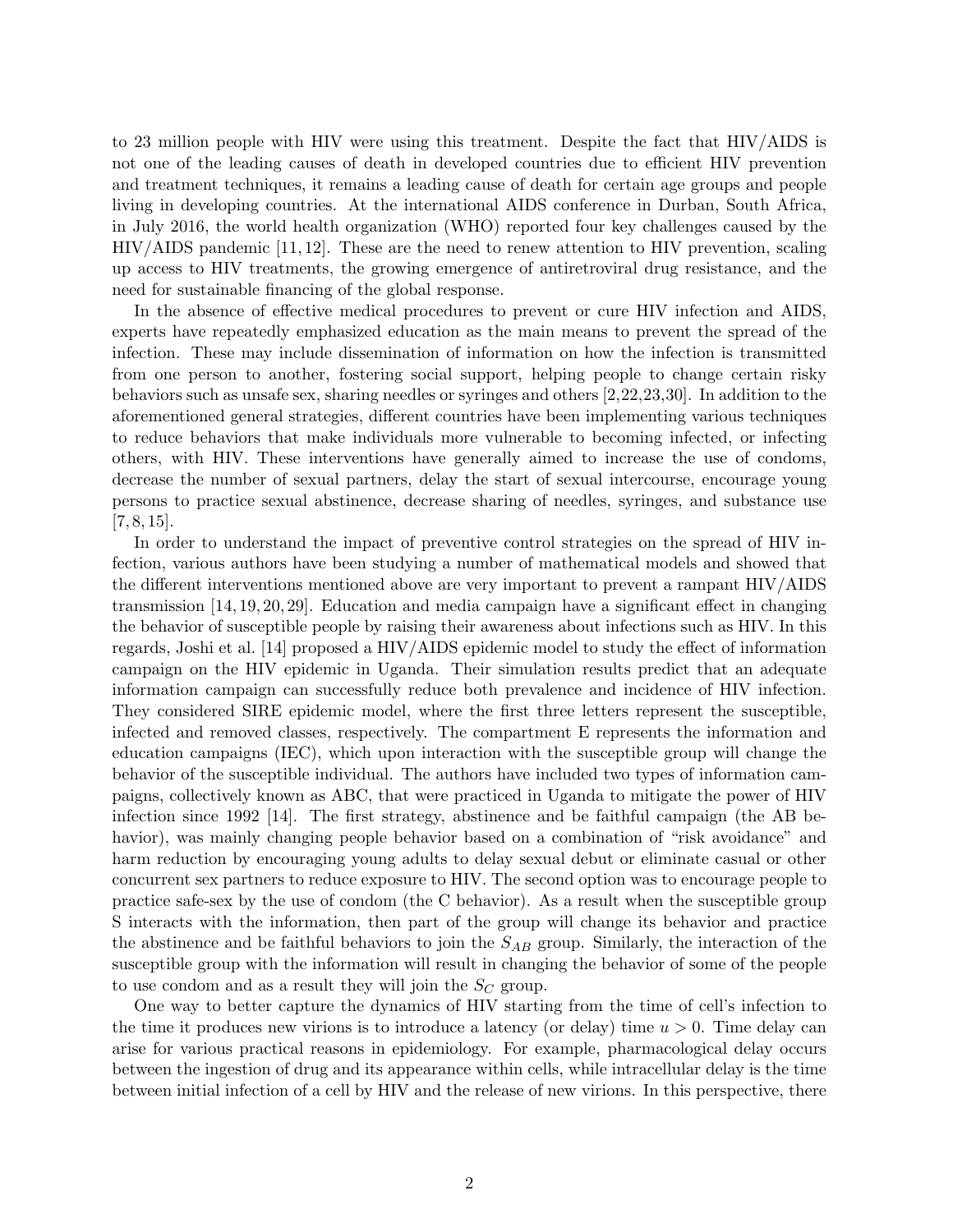are several HIV epidemic models that have been developed to study the effect of the delays on the overall dynamics of the infection [3,6,16,19,21,26]. In particular, Z. Mukandavire et al. presented a mathematical model for HIV/AIDS with explicit incubation period as a system of discrete time delay differential equations [19]. They analyzed the stability of equilibrium points using the Lyapunov functional approach. Moreover, they investigated the positivity and boundedness of the solutions, and provided conditions for the permanence of the infection.

Thus, motivated by the above discussion, due to the advantage of the positive effect of information and education campaigns to control the transmission of HIV/AIDS and the fact that delay models provide a more realistic dynamic of the infection, we propose and analyze a time-delayed HIV/AIDS model with the presence of information and education campaigns.

#### 1.1 Model formulation

In this paper we consider a population of total size  $N(t)$  at time t, with a constant recruitment rate of B. The population size  $N(t)$  is divided into five compartments  $S_0(t)$ ,  $S_1(t)$ ,  $S_2(t)$ ,  $I(t)$ , and  $R(t)$ . The  $S_0$ -class, also called the general susceptible class, denotes the sub-group of the population which are not yet infected but are susceptible to contract the disease upon interaction with infected people. Furthermore, the  $S_0$ -class individuals have direct access to information and education campaigns about the disease, which includes practicing abstinence and faithfulness and the use of condom. We denote by  $Z(t)$  the amount of the educational information from the information and education campaigns (IEC). Thanks to the access to education campaigns, part of the  $S_0$  population will change their behavior and join other compartments according to the type of information they receive and choose to practice. The group  $S_1(t)$  denotes those individuals who change their behavior and practice abstinence and faithfulness as a result of the information and education campaigns. Similarly,  $S_2(t)$  represents the group that changes their behavior and started practicing safe sex with the use of condoms. There are some individuals who are not only exposed to the information and education campaigns, but also used the provided information to the fullest that they will never get infected by HIV throughout their life. It is also known that a small proportion of humans show apparently complete inborn resistance to HIV [25, 27]. The main mechanism is a mutation of the gene encoding CCR5, which acts as a co-receptor for HIV. These individuals are grouped under the removed compartment  $R(t)$ . Note that we assume that it is through natural death and infection that people can leave the  $S_i$ ,  $i = 1, 2$ , groups. We also assume that it is only through natural death that people can leave the R-group. We assume that the interaction between  $S_0$  and Z will have rates of  $\gamma_0$  to go to the R group,  $\gamma_1$  to go to the  $S_1$ group, and  $\gamma_2$  to go to the  $S_2$  class.

The density of information  $Z(t)$  is assumed to be proportional to the number of regional and global organizations providing information and educational campaigns on HIV prevention, and the number of such organizations is in general proportional to the number of infections in the population. From a more realistic perspective, one of the powerful ways to combat infectious diseases is to make sure that the population is well informed about the transmission mechanisms of infectious diseases. To accomplish this task, health authorities provide information and education campaigns within a given population of interest. Hence the inclusion of the information and education campaigns,  $Z(t)$ , in our model. These campaigns are so important because they help spread a word throughout the population, change individuals behaviors for the best, and prevent the population from contracting the disease. For the case of HIV/AIDS, the World Health Organization (WHO) and the Center for Disease Control and Prevention (CDC) both have outlined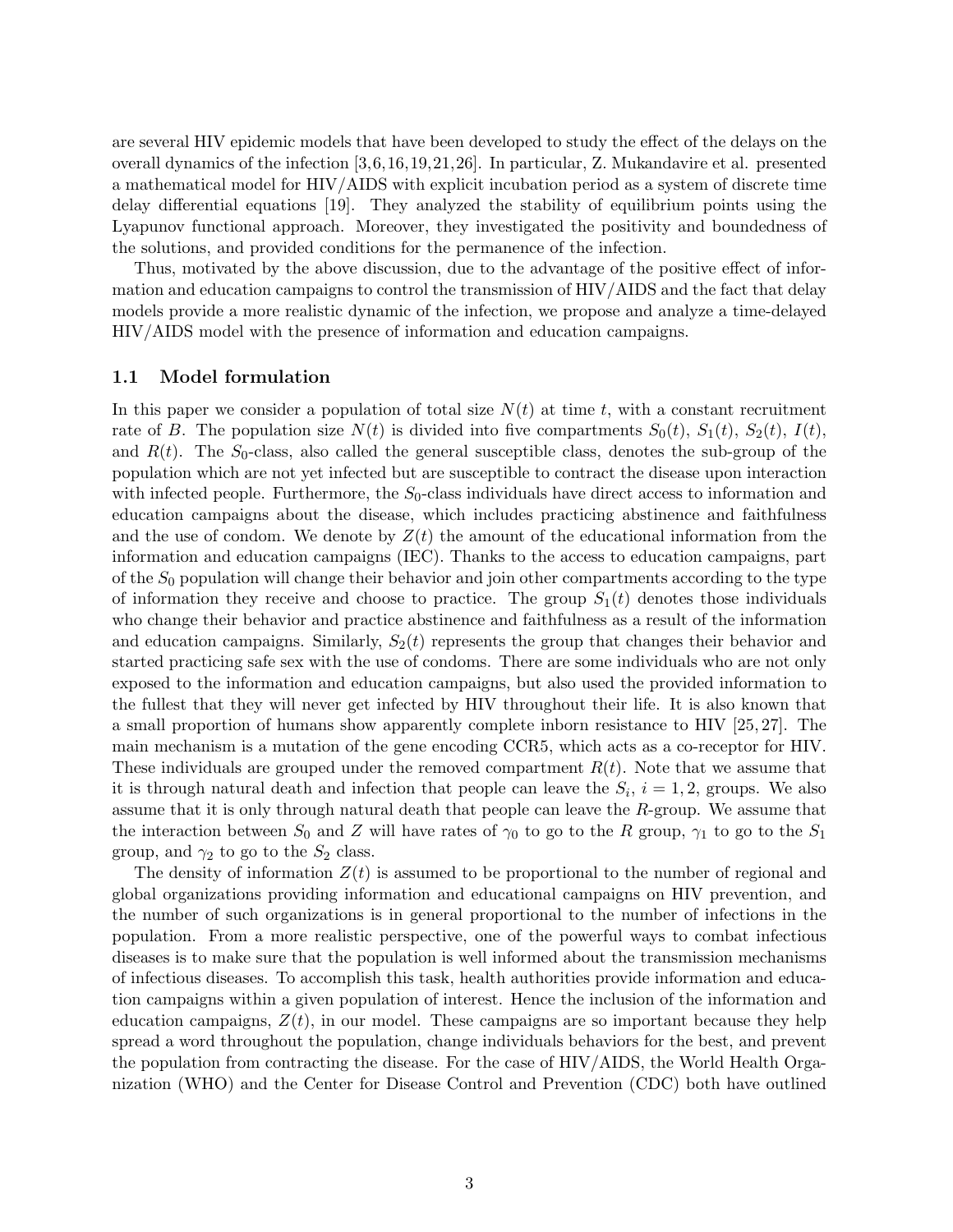important intervention strategies to use in order to protect against HIV/AIDS. These include but are not limited to abstinence (not having sex), never share needles, using condom the right way every time one has sex, being faithful, and the use of antiretroviral drugs (ARVs) for prevention such as pre-exposure prophylaxis or PrEP, which is medicine people at risk for HIV take to prevent getting HIV from sex or injection drug use, and post-exposure prophylaxis or PEP, which is medicine to take to prevent HIV after a possible exposure. Motivated by this short description, our model assumed the population is exposed to information and education campaigns and consequently changes its behavior according to either practicing abstinence and being faithful or using condom  $[1, 10, 17]$ .

We suppose that there is intracellular constant time delay  $u \geq 0$  between the initial infection of cells by HIV and when a cell becomes infectious. Time delay is very important especially for an application point of view. Indeed, according to the CDC, getting and keeping a low undetectable viral load prevents HIV transmission during sex. Antiretroviral therapy can help keep the viral load very low, called viral suppression; and thereby creating some delay in the time of being infectious for newly infected HIV patients. This time delay is vital because it could lead to lower the basic reproduction number of the disease and consequently reduces significantly its impact on the population. To illustrate, in Section 6.3, the simulations indicate that as the time delay increases, the infection rate decreases. This is an indication to suggest that if we are able to find ways to increase the intracellular time delay between the initial infection of cells by HIV and when those cells become infectious, we would be able to prevent many HIV infections.

The infection transmission rates upon interaction with the infected group  $I(t)$  are denoted by  $\beta_{0,u}, \beta_{1,u}$ , and  $\beta_{2,u}$  and correspond respectively, to the groups  $S_0, S_1$ , and  $S_2$ . In addition to the natural death rate  $\mu$ , which is the same for all subgroups, we denote by  $d > 0$  the HIV/AIDS induced death rate on the infected population. A schematic relationship between model classes is provided in Figure 1.

Table 1 provides a summary description of the model parameters. The values of the parameters in Table 1 together with the parameters to be estimated are provided in Section 6.

| <b>Symbols</b>                          | Description                                                            |
|-----------------------------------------|------------------------------------------------------------------------|
| $\mathfrak{u}$                          | Intracellular time delay                                               |
| $\gamma_0, \gamma_1, \gamma_2$          | Effective response rates of $S_0(t)$ , $S_1(t)$ , $S_2(t)$             |
| $\beta_{0,u}, \beta_{1,u}, \beta_{2,u}$ | Infection transmission rates of $S_0(t)$ , $S_1(t)$ , $S_2(t)$         |
| $\mu$                                   | Natural death rate of $S_0(t)$ , $S_1(t)$ , $S_2(t)$ , $I(t)$ , $R(t)$ |
| d.                                      | Death rate due to the disease                                          |
| q                                       | Rate of increase of information w.r.t. $I(t)$                          |
| $\eta$                                  | Death rate of information                                              |
|                                         | Total rate of entry into $S_0(t)$                                      |

Table 1: A list of model parameters and their interpretations

Taking into account the above considerations, the model dynamics is assumed to be governed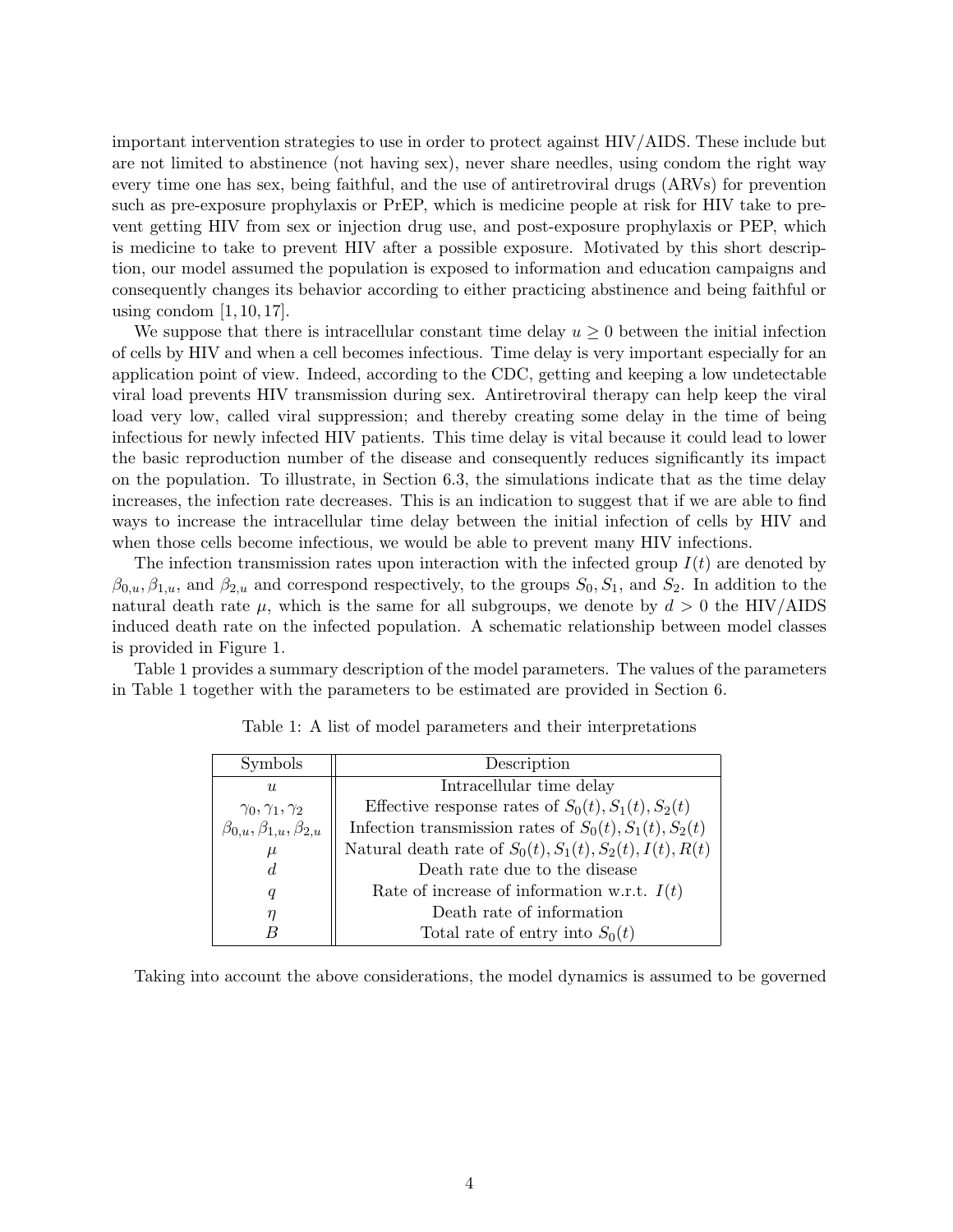

Figure 1: A flow diagram describing the dynamics of HIV/AIDS epidemic model where  $S_0(t)$ ,  $S_1(t)$ , and  $S_2(t)$  are the different susceptible groups of the human population,  $I(t)$  and  $R(t)$ are the number of infected and removed groups, respectively. Also,  $Z(t)$  is the information density at time t, and the broken blue arrow indicates the interaction of the  $S_0(t)$  group with the information  $Z(t)$  to produce  $S_1(t)$ ,  $S_2(t)$ , and  $R(t)$ . The solid arrows represent transitions between the different epidemiological classes, whereas the red broken arrows represent the death rates of the various groups in the model.

by the following system of nonlinear delay differential equations

$$
\begin{cases}\n\frac{d}{dt}S_0(t) = B - \sum_{j=0}^2 \gamma_j S_0(t)Z(t) - \beta_{0,u}S_0(t)I(t-u) - \mu S_0(t),\n\frac{d}{dt}S_j(t) = \gamma_j S_0(t)Z(t) - \beta_{j,u}S_j(t)I(t-u) - \mu S_j(t), \quad j = 1, 2,\n\frac{d}{dt}Z(t) = qI(t) - \eta Z(t),\n\frac{d}{dt}I(t) = \sum_{j=0}^2 \beta_{j,u}S_j(t)I(t-u) - \mu I(t) - dI(t),\n\frac{d}{dt}R(t) = \gamma_0 S_0(t)Z(t) - \mu R(t).\n\end{cases}
$$
\n(1.1)

A brief description of this model follows. We assume that the total rate of entry into the general susceptible group  $S_0(t)$  is B. The interactions of general susceptible individuals in class  $S_0$  with information Z will result in some  $S_0$  individuals to move to the R compartment with rate of movement of  $\gamma_0$ . Some part of the  $S_0$  individuals will go from  $S_0$  group to the  $S_1$  and  $S_2$ compartments with rates of movement of  $\gamma_1$  and  $\gamma_2$ , respectively. Moreover, the interactions of  $S_0, S_1$ , and  $S_2$  individuals with infectious individuals I will result in those individuals to contract the disease and move to the infectious compartment I with transmission rates  $\beta_{0,u}$ ,  $\beta_{1,u}$ , and  $\beta_{2,u}$ , respectively. Furthermore, individuals in all compartment are subject to natural death with the same rate of  $\mu$ . The infectious individuals can die due to the disease at rate d. Finally, for the Z compartment equation, we assume that the change in information within a population is proportional to the number of organizations providing information and education campaigns. The negative term  $-\eta$  accounts for the lack of information due to limitation in resources. In fact, population areas with more infections should be subject to more information and education campaigns, and areas with less infection would be provided a corresponding level of information and education campaigns  $[1, 10, 17]$ . This justifies our assumption that the growth rate q of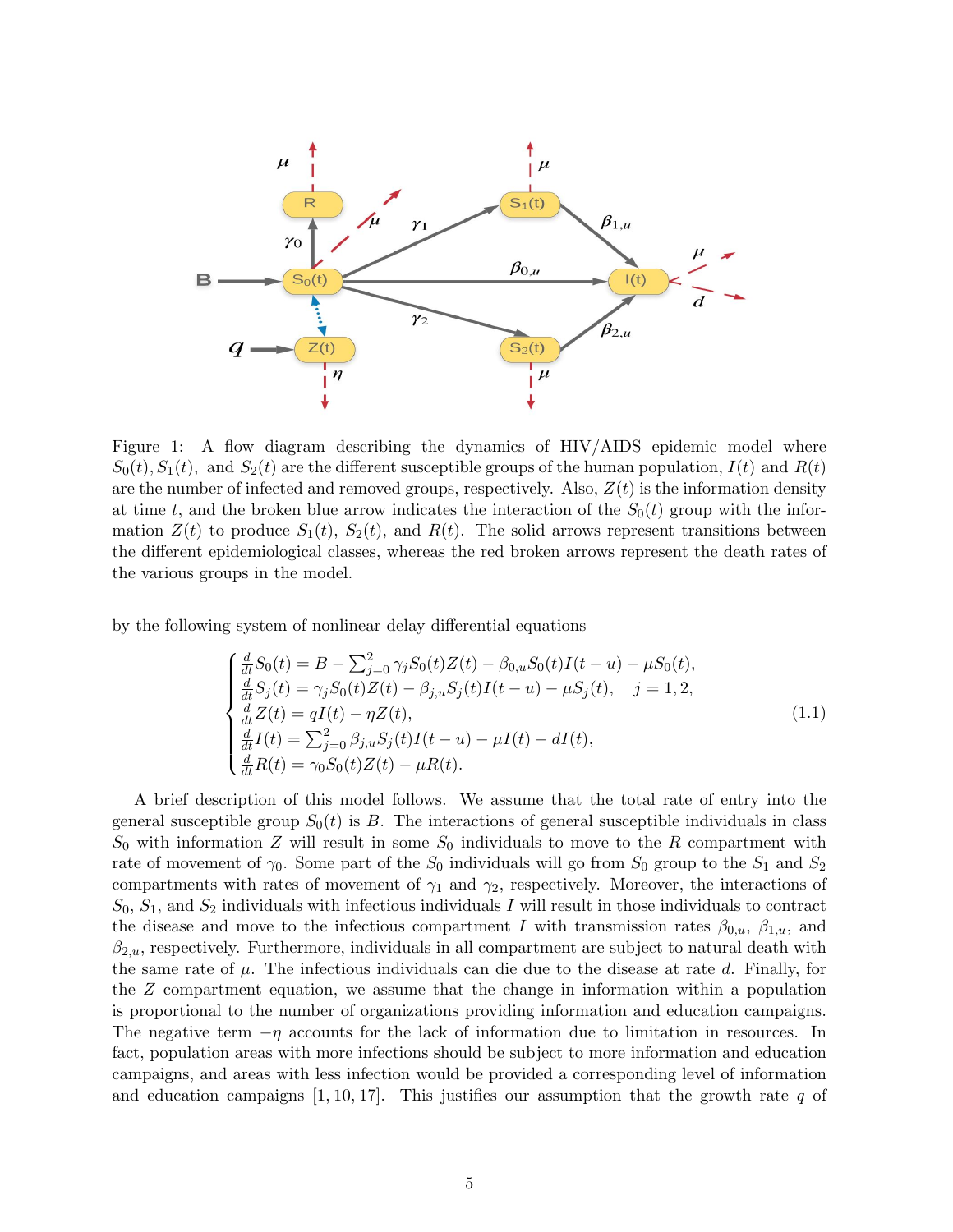education campaign is directly proportional to the number of infected population.

Furthermore, the nonlinear terms in the model such as  $\beta_{i,u} S_i(t) I(t-u)$ ,  $j = 0,1,2$  are obtained using the simple mass action law that assumes the infection transmission rates increases linearly with the population size. Since  $\beta_{i,u}$ ,  $j = 0,1,2$  represents the infection transmission rates of the  $S_j$  compartment, then  $\beta_{j,u}S_j(t)$  is the total number of contacts of the susceptible group with one infective per unit time. Thus  $\beta_{i,u}S_i(t)I(t-u)$  will be the total number of contacts of of susceptibles with the entire infective class per unit time. If needed the simple mass action used in this model can be easily modified to other incidence types such as standard, saturated or nonlinear incidence rates. It is worth mentioning that the standard incidence rate is more suitable to model sexually transmitted infectious diseases. In this work, we use the mass action incidence in our model because it provides a good fit between data and model simulations (see section 6).

It is the aim of the current work to study the dynamics of solutions of (1.1). We also present numerical simulations to illustrate our theoretical findings.

#### 1.2 Statement of main results

In this subsection we state our main results. We observe that the first five equations of (1.1) decouple from the last equation. Furthermore, we note that the solution to the last equation in (1.1) is completely determined by the solution of the decouple sub-system formed by the first five equations. For this reason, we shall focus on the study of the dynamics of the sub-system

$$
\begin{cases}\n\frac{d}{dt}S_0(t) = B - \sum_{j=0}^2 \gamma_j S_0(t)Z(t) - \beta_{0,u}S_0(t)I(t-u) - \mu S_0(t), \\
\frac{d}{dt}S_j(t) = \gamma_j S_0(t)Z(t) - \beta_{j,u}S_j(t)I(t-u) - \mu S_j(t), \quad j = 1, 2, \\
\frac{d}{dt}Z(t) = qI(t) - \eta Z(t), \\
\frac{d}{dt}I(t) = \sum_{j=0}^2 \beta_{j,u}S_j(t)I(t-u) - \mu I(t) - dI(t),\n\end{cases}
$$
\n(1.2)

where  $q, \eta, \mu, d, B > 0$ ,  $\beta_{j,u} > 0$  for every  $j \in \{0,1,2\}$  and  $\gamma_j > 0$  for every  $j \in \{0,1,2\}$ , and subject to the initial conditions

$$
(S_0(0), S_1(0), S_2(0), Z(0)) \in \mathbb{R}^4_+, S_0(0) > 0, I_0(\cdot) \in C([-u, 0] : \mathbb{R}_+),
$$
\n(1.3)

where  $\mathbb{R}_+ = \{x \in \mathbb{R} : x \geq 0\}$ . Recall that  $u \geq 0$  is the time delay. We endow  $C([-u, 0]: \mathbb{R}_+)$ with the sup-norm  $\|\phi\|_{\infty} = \sup_{-u \leq s \leq 0} |\phi(s)|$ . Due to biological interpretation, we suppose that the infections rates  $\beta_{i,u}$  is a non-increasing function of u for every  $j = 0, 1, 2$ . By standard theory on Delay-Differential Equations, (1.2) subject to initial conditions satisfying (1.3) has a unique non-negative solution, which is defined for all  $t \geq 0$  (see Section 2). Moreover, with the notations  $S(t) := \sum_{j=0}^{2} S_j(t)$  and  $N(t) := S(t) + I(t)$ , it holds that

$$
\frac{d}{dt}N(t) = B - \mu N(t) - dI(t) - \gamma_0 Z(t)S_0(t) \leq B - \mu N(t), \ t > 0.
$$

Hence, it follows from comparison principle for ODEs that

$$
\limsup_{t \to \infty} N(t) \le \frac{B}{\mu} \text{ and } N(t) \le \max \left\{ N(0), \frac{B}{\mu} \right\}, \forall t \ge 0.
$$
 (1.4)

Thus, using again the comparison principle for ODEs, we get

$$
\limsup_{t \to \infty} Z(t) \le \frac{q}{\eta} \limsup_{t \to \infty} I(t) \le \frac{qB}{\eta \mu} \quad \text{and} \quad Z(t) \le \max \left\{ Z(0), \frac{q}{\eta} \max \left\{ N(0), \frac{B}{\mu} \right\} \right\}. \tag{1.5}
$$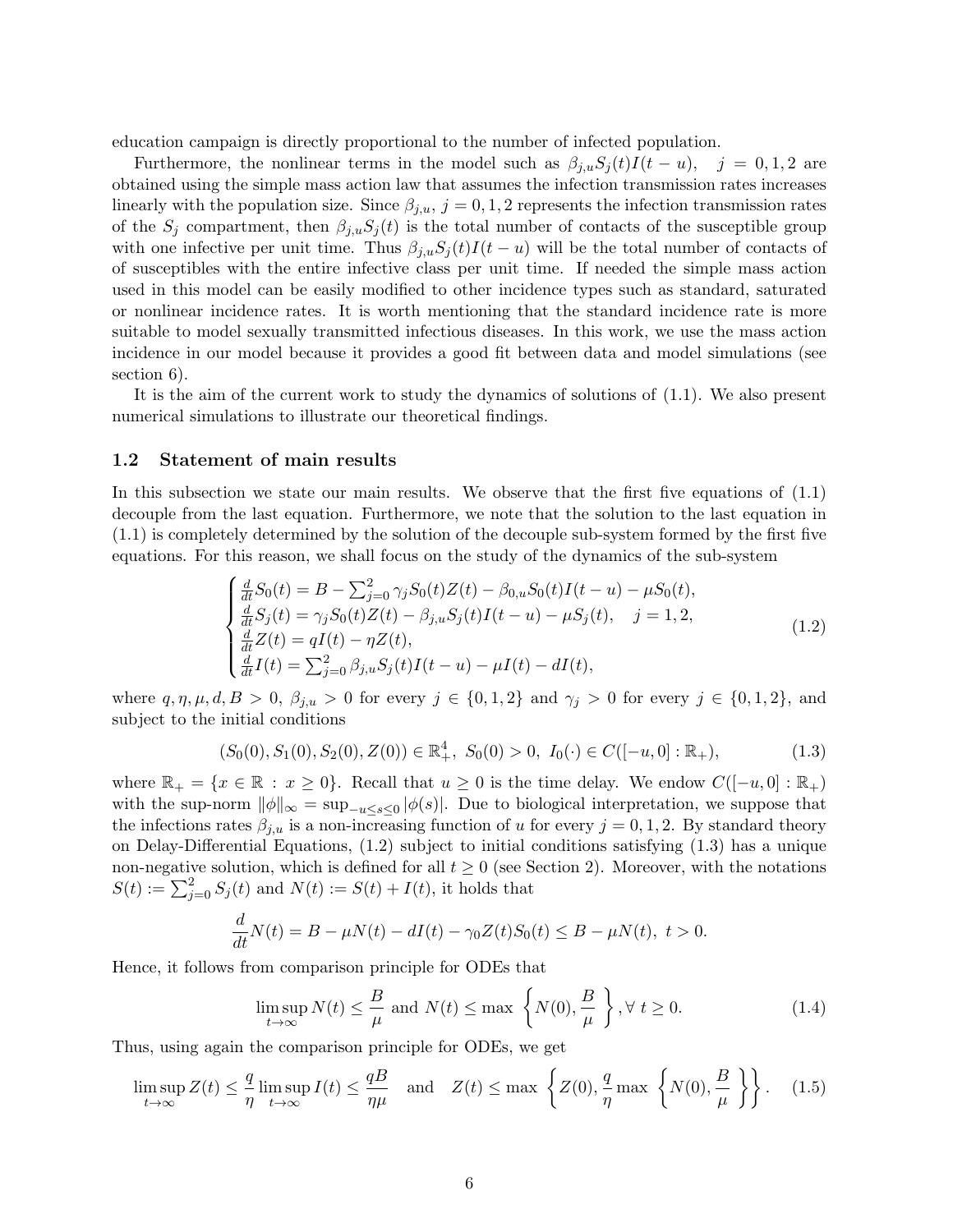These show that the set

$$
\mathcal{X}_u = \left\{ (S_0, S_1, S_2, Z, I(\cdot)) \in R_+^4 \times C([-u, 0]: \mathbb{R}_+) : \sum_{j=0}^2 S_j + I(0) \le \frac{B}{\mu} \text{ and } Z \le \frac{qB}{\mu\eta} \right\}
$$

is forward invariant for the flow generated by solutions of (1.2). Observe that when  $I(s) \equiv 0$  on  $[-u, 0]$  then  $I(t) \equiv 0$  for all  $t \ge 0$  and  $Z(t) = Z(0)e^{-\eta t} \to 0$  as  $t \to \infty$ . In which case it is also easily seen that  $(S_0(t), S_1(t), S_2(t)) \rightarrow (\frac{B}{\mu})$  $\frac{B}{\mu}, 0, 0$  as  $t \to \infty$ . Hence, due to biological interpretations, we shall always suppose that our initial conditions belong to  $\mathcal{X}_u$  with the additional properties that  $I(s) > 0$  for every  $s \in [-u, 0]$  and  $S_0(0) > 0$ .

It is easily seen that  $\mathbf{E}^{\mathbf{0}} = \left(\frac{B}{\mu}\right)$  $(\frac{B}{\mu}, 0, 0, 0, 0)^T$  is always an equilibrium solution of (1.2). The equilibrium state  $E^0$  corresponds to the disease-free equilibrium. We note that any equilibrium solution  $\mathbf{\tilde{E}}=(\tilde{S}_0,\tilde{S}_1,\tilde{S}_2,\tilde{Z},\tilde{I})^T$  of  $(1.2)$  is uniquely determined by its  $\tilde{I}$  coordinate as the remaining components are given by the formulas

$$
\tilde{S}_0 = \frac{B}{\mu + b_{0,u}\tilde{I}}, \quad \tilde{Z} = \frac{q\tilde{I}}{\eta}, \text{ and } \tilde{S}_j = \frac{q\gamma_j \tilde{I}B}{\eta(\mu + \beta_{j,u}\tilde{I})(\mu + b_{0,u}\tilde{I})}, \quad j = 1, 2,
$$
\n(1.6)

where  $\gamma := \sum_{j=0}^{2} \gamma_j$  and  $b_{0,u} = \beta_{0,u} + \frac{q}{\eta}$  $\frac{q}{\eta}\gamma$ . Any equilibrium solution  $\tilde{\mathbf{E}} = (\tilde{S}_0, \tilde{S}_1, \tilde{S}_2, \tilde{Z}, \tilde{I})^T$  of  $(1.2)$  for which  $\overline{I} > 0$  will be called an endemic equilibrium.

We note that when (1.2) is linearized at the disease free equilibrium  $\mathbf{E}^0$ ,  $I(t)$  satisfies

$$
I_t = \beta_{0,u} \frac{B}{\mu} I(t-u) - (\mu + d)I.
$$

The coefficient  $\frac{\beta_{0,u}B}{\mu}$  is then the transition rate of new infected individual while  $\mu + d$  is the transition rate from the infected group at the disease-free equilibrium. Thus, using the next generation matrix method [9], the basic reproduction number is given by

$$
\mathcal{R}_{0,u} = \frac{B\beta_{0,u}}{\mu(\mu + d)}.
$$
\n(1.7)

It is well known that the existence of equilibrium solutions and their stability are closely related to the value of the basic reproduction number  $\mathcal{R}_{0,u}$ .

To simplify notations in our proofs, we introduce the following new quantity

$$
\mathcal{D}_0 = \frac{\mu + d}{B/\mu},\tag{1.8}
$$

which is the ratio of the death rate  $\mu + d$  of the infected class (i.e., the rate at which an individual leaves the infective class) by the total size of the population  $\frac{B}{\mu}$  when at the disease-free equilibrium. In other words,  $\mathcal{D}_0$  represents the per capita death rate of an infective individual in an entirely susceptible population. We will refer to  $\mathcal{D}_0$  as the *critical death rate* of the model (1.1). Observe that  $\mathcal{R}_{0,u} \leq 1$  if and only if  $\beta_{0,u} \leq \mathcal{D}_0$  and  $\mathcal{R}_{0,u} > 1$  if and only if  $\beta_{0,u} > \mathcal{D}_0$ .

For this reason, we will use  $\mathcal{D}_0$  in the remainder of this paper. Theorem 1.1 and Theorem 1.2 below are good illustrations that justify the introduction of the *critical death rate*  $\mathcal{D}_0$ .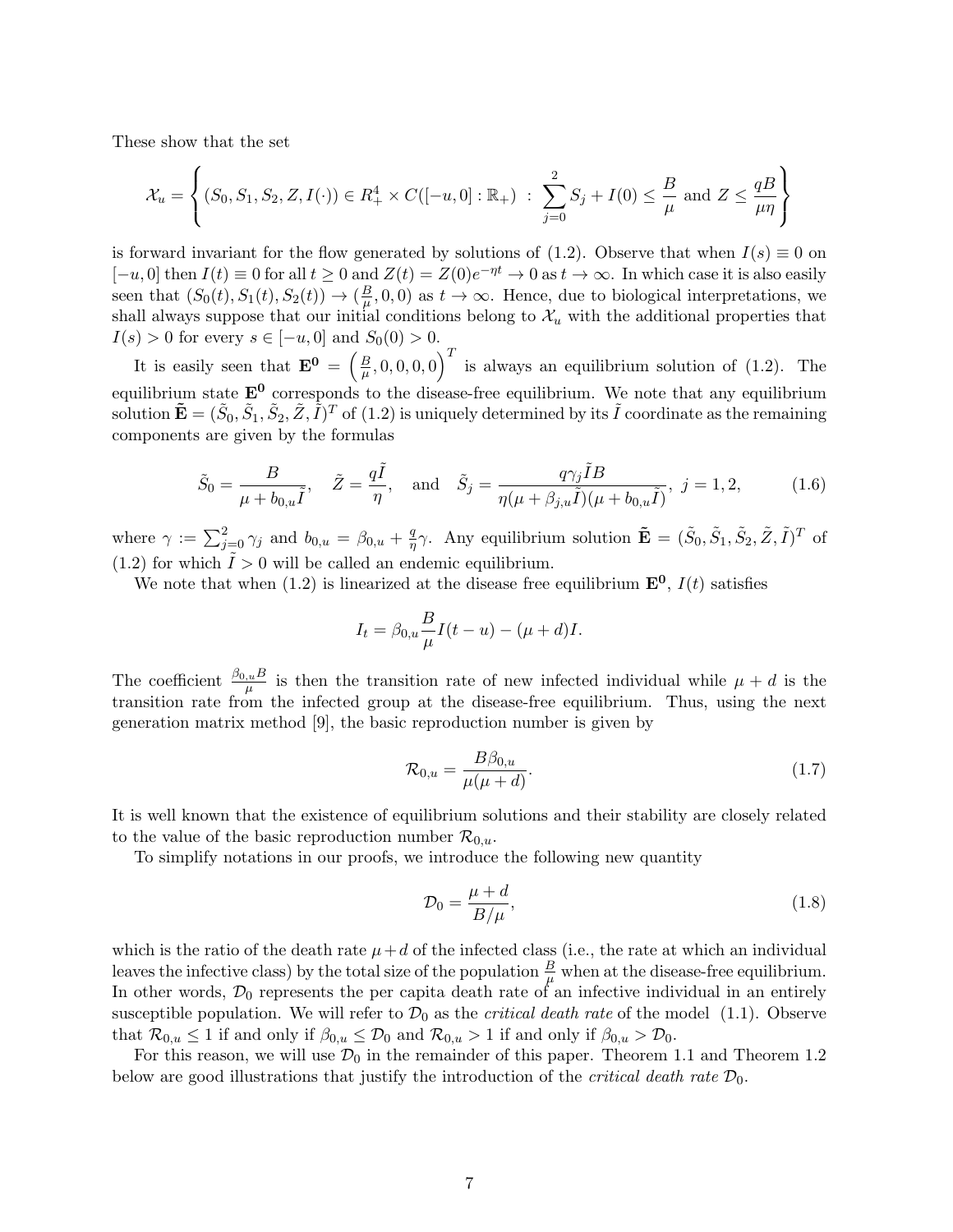**Theorem 1.1** (Stability of the disease-free equilibrium  $\mathbf{E}^0$ ). For every time delay  $u \geq 0$ , the disease-free equilibrium  $\mathbf{E}^0$  is linearly stable if and only if  $\beta_{0,u} < \mathcal{D}_0$ . Furthermore if  $\max{\{\beta_{0,u}, \beta_{1,u}, \beta_{2,u}\}} \leq \mathcal{D}_0$  then the disease-free equilibrium is globally stable.

By Theorem 1.1, there is no endemic equilibrium whenever  $\beta_{0,u} = \max{\{\beta_{0,u}, \beta_{1,u}, \beta_{2,u}\}} \leq \mathcal{D}_0$ . In reality, it is expected that when people start adopting some sort of protection behaviors to avoid contracting the disease, then the infection rate decreases as well. Then it is natural to suppose that  $\beta_{0,u} > \max{\{\beta_{1,u}, \beta_{2,u}\}}$ . However by curiosity, one might want to know from a mathematical point of view what happens if  $\beta_{0,u} < \max{\{\beta_{1,u}, \beta_{2,u}\}}$ . As we shall see from Theorem 4.2 *(ii)* later, there is a range of parameters satisfying  $\beta_{0,u} \leq \mathcal{D}_0 < \max{\beta_{1,u}, \beta_{2,u}}$  for which  $\mathbf{E}^0$  is not asymptotically stable. In such case there are two endemic equilibrium solutions of (1.2).

Our next result is about the existence and uniqueness of the endemic equilibrium when  $\beta_{0,u}$  $\mathcal{D}_0$ .

**Theorem 1.2** (Existence and uniqueness of endemic equilibrium point). System  $(1.2)$  has a unique endemic equilibrium solution whenever  $\beta_{0,u} > \mathcal{D}_0$ .

We first remark that Theorem 1.2 follows from Theorem 4.2 below. Theorem 4.2, which is of independent interest, provides a complete picture of the existence of endemic solutions of (1.2). Suppose  $\beta_{0,u} > \mathcal{D}_0$  and let  $\mathbf{E}^* = (S_0^*, S_1^*, S_2^*, Z^*, I^*)^T$  denotes the unique endemic equilibrium solution of (1.2) where  $S_0^*$ ,  $S_1^*$ ,  $S_2^*$  and  $Z^*$  are given by (1.6) with  $\tilde{I} = I^*$ . The existence of  $I^*$  is uniquely determined by the unique positive solution of the algebraic equation

$$
G(I) = \mu + d = \frac{BD_0}{\mu},\tag{1.9}
$$

where

$$
G(I) := \frac{\beta_{0,u}B}{\mu + b_{0,u}I} + \frac{Bq}{\eta} \sum_{j=1}^{2} \frac{\beta_{j,u}\gamma_j I}{(\mu + \beta_{j,u}I)(\mu + b_{0,u}I)}.
$$
(1.10)

It is clear that an explicit expression is very difficult to derive for  $I^*$ . This makes the analysis of the endemic equilibrium solution more difficult. In fact, the study of the sign of the real parts of the roots of the characteristic equation of the linearized system at  $\mathbf{E}^*$ , see (3.2), is more complex due to its form. A plot of the nonlinear function  $G(I)$  and the line  $y = \mu + d$  together with the value of  $I^*$ , their intersection point, is given in Figure 2. Note that this graph has been produced with parameter values estimated in Section 6.

We note that while the expression of the disease-free equilibrium depends only on the total rate of entry to the  $S_0$  group and the natural death rate  $\mu$ , the endemic equilibrium however is a function of all the parameters of the model. In reality, health officials are concerned with finding ways to control the outbreak of a disease so as to minimize its impact on the population, and if possible completely eradicate it. In most cases, the concerned population is provided with more information on the causes and ways to limit infections. Whence it becomes relevant to know how the parameters of the model affect the size of the infected class. In particular, studying the effect of the information or education dissemination on the control of the disease is of interest. Theorem 1.1 shows that the (local) stability of the disease-free equilibrium is independent of the amount of education available about the disease, and the different infections  $(S_1$  and  $S_2$ classes) and education rates. In order to provide some information on the effect of education on the control of the disease, we decide to study how the magnitude of the component  $I^*$  of the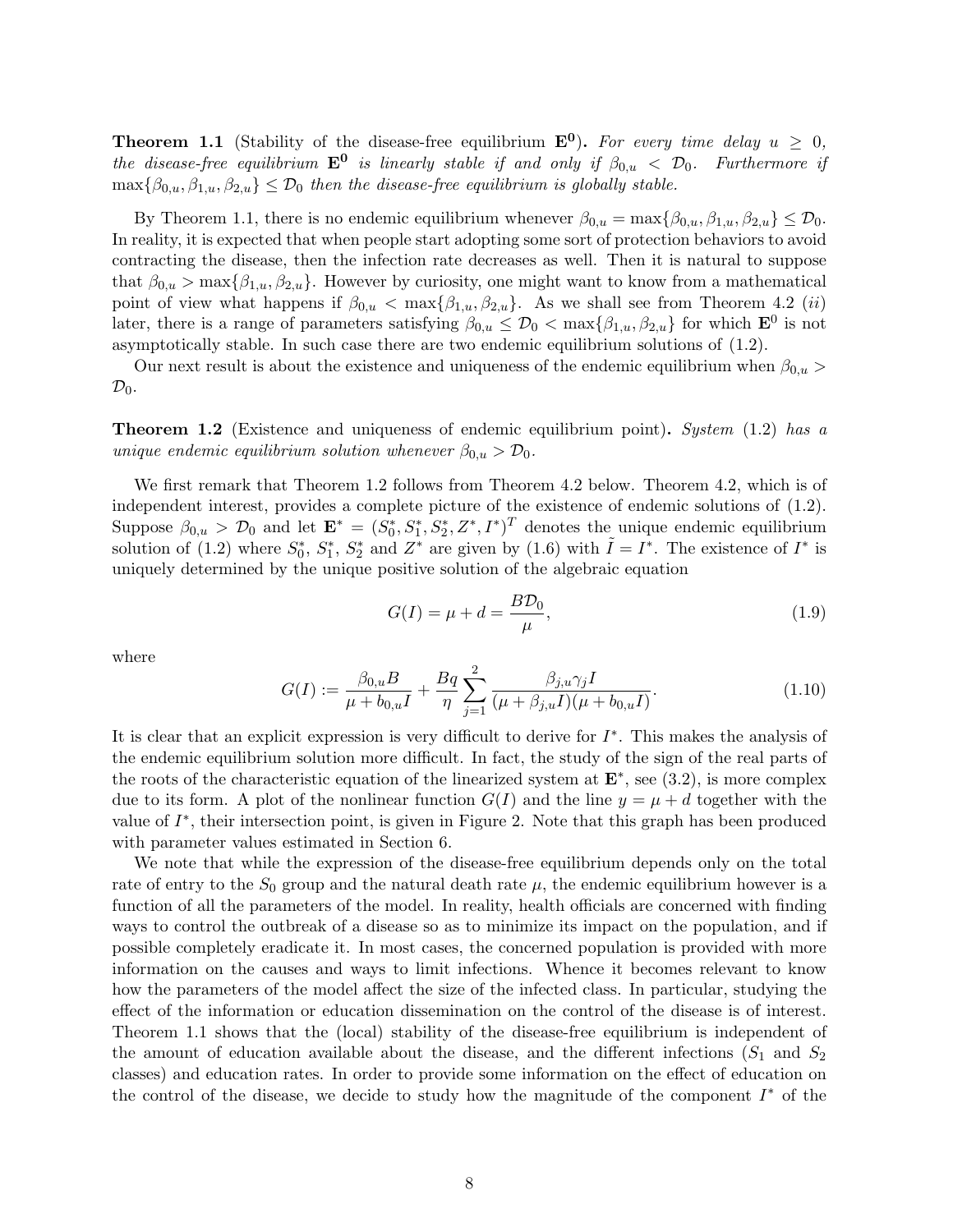

Figure 2: Graphs of  $G(I)$  and  $\mu + d$  together with their intersection point,  $I^*$ .

endemic equilibrium solution, when exists, is affected by the change in populations behavior due to education dissemination. To this end we introduce the quantity

$$
\tau = \frac{q}{\eta}
$$

which measures the "effective rate of education dissemination" in the sense that  $\tau > 1$  means that there is sufficient information about the disease relative to the available resources and,  $\tau < 1$ means that there is less education relative to the available resources. As a result, it becomes natural to study the dependence of  $I^*$  with respect to  $\tau$  when  $\beta_{0,u} > \mathcal{D}_0$ . The following result holds.

**Theorem 1.3** (Asymptotic behavior of  $I^*$  with respect to  $\tau = \frac{q}{n}$  $\frac{q}{\eta}$ ). Let  $u \geq 0$  and suppose that  $\beta_{0,u} = \max\{\beta_{j,u} : j = 0,1,2\} > \mathcal{D}_0$ , and let  $\mathbf{E}^* = (S_0^*, S_1^*, S_2^*, Z^*, I^*)^T$  denote the unique endemic equilibrium solution of (1.2). The following conclusions hold.

(i) I<sup>\*</sup> is non-increasing with respect to  $\tau = \frac{q}{r}$  $\frac{q}{\eta}$  and

$$
\frac{B(\beta_{0,u} - \mathcal{D}_0)}{(\mu + d)(\beta_{0,u} + \frac{q\gamma}{\eta})} \le I^* \le \min\left\{\frac{B(\beta_{0,u} - \mathcal{D}_0)}{\mu \beta_{0,u}}, \frac{\mu}{\mathcal{D}_0}\right\}.
$$
\n(1.11)

Furthermore, if  $\beta_{0,u} > \min\{\beta_{1,u},\beta_{2,u}\}\$  or  $\gamma_0 > 0$  then  $I^*$  is strictly monotone decreasing with respect to  $\tau = \frac{q}{n}$  $\frac{q}{\eta}$  .

(*ii*) If  $\mathcal{D}_0 \geq \frac{1}{\gamma}$  $\frac{1}{\gamma} \sum_{j=1}^{2} \beta_{j,u} \gamma_j$  then

$$
\lim_{\frac{q}{\eta} \to \infty} I^* = 0. \tag{1.12}
$$

In addition, if  $\mathcal{D}_0 > \frac{1}{\gamma}$  $\frac{1}{\gamma} \sum_{j=1}^{2} \beta_{j,u} \gamma_j$  then there is a positive constant  $C > 0$  such that

$$
\frac{B(\beta_{0,u} - \mathcal{D}_0)}{(\mu + d)(\beta_{0,u} + \frac{q\gamma}{\eta})} \le I^* \le \frac{C}{q/\eta} \qquad \forall \frac{q}{\eta} > 0.
$$
\n(1.13)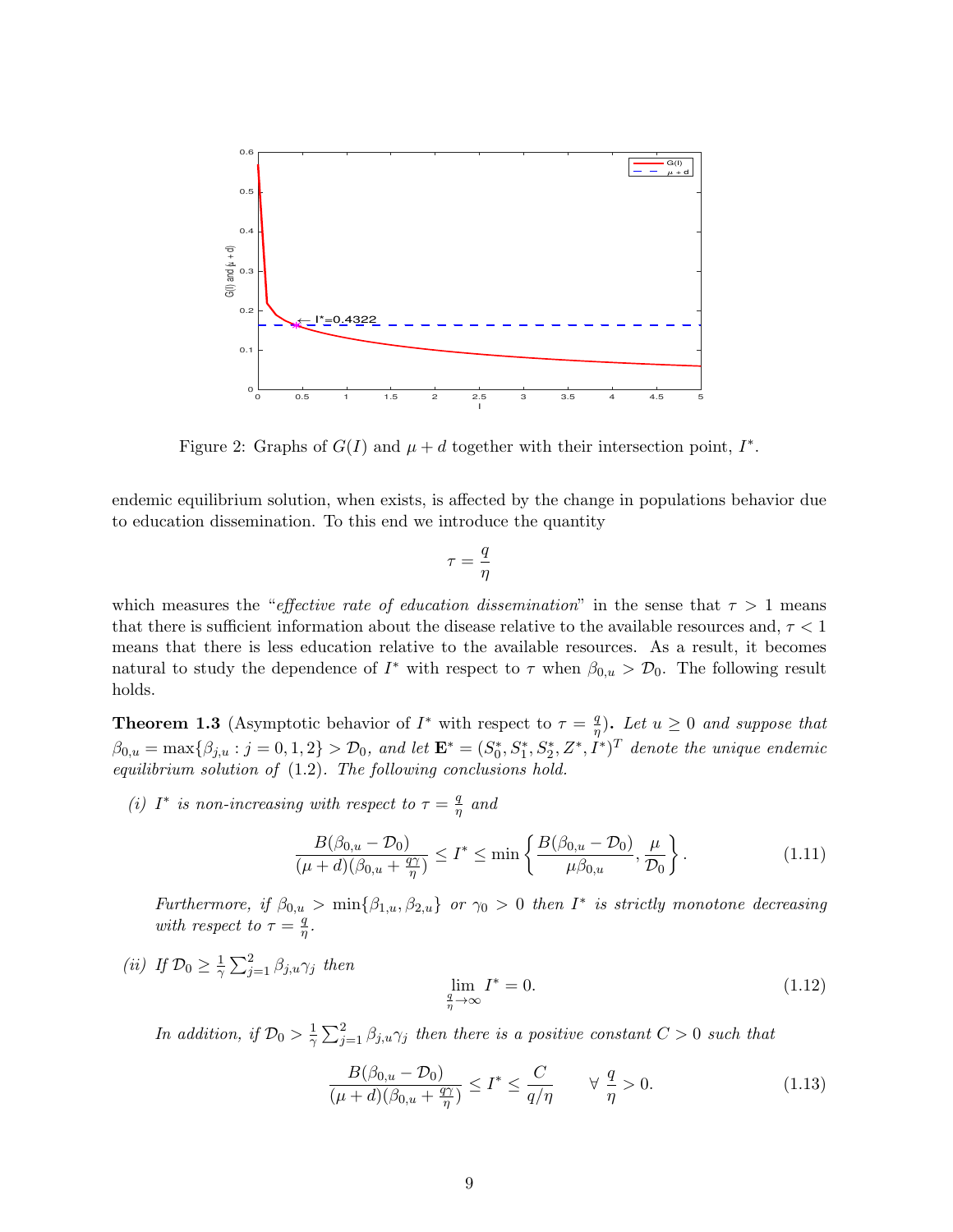(*iii*) If  $\mathcal{D}_0 < \frac{1}{\gamma}$  $\frac{1}{\gamma} \sum_{j=1}^{2} \beta_{j,u} \gamma_j$ , then

$$
\lim_{\frac{q}{\eta} \to \infty} I^* = I^*_{\infty} > 0 \tag{1.14}
$$

where  $I^*_{\infty}$  is the unique positive solution of the equation  $\mathcal{D}_0 = \frac{\mu}{\gamma}$  $\frac{\mu}{\gamma} \sum_{j=1}^2$  $\beta_{j,u}\gamma_j$  $\frac{\rho_{j,u}\gamma_j}{\mu+\beta_{j,u}I^*_\infty}$ .

Theorem 1.3 confirms that an appropriate education level of the population about the disease will always help to contain and minimize significantly its impact. In fact Theorem 1.3 (ii) shows I<sup>\*</sup> converges to 0 at the same rate as  $(\frac{q}{\eta})^{-1}$  does as  $\frac{q}{\eta} \to \infty$  when hypothesis  $\mathcal{D}_0 > \frac{1}{\gamma}$  $\frac{1}{\gamma}\sum_{j=1}^2 \beta_{j,u}\gamma_j$ holds. One biological interpretation of this hypothesis is that the *relative infection weight* 1  $\frac{1}{\gamma}\sum_{j=1}^2 \beta_{j,u}\gamma_j$  of the susceptible classes  $S_1$  and  $S_2$  is smaller than the critical death rate  $\mathcal{D}_0$ . In such scenario, the size of the infected portion of the population at the endemic equilibrium will be controlled significantly. On the other hand, according to Theorem 1.3 (iii), we see that if the relative infection weight  $\frac{1}{\gamma} \sum_{j=1}^2 \beta_{j,u} \gamma_j$  of the susceptible classes  $S_1$  and  $S_2$  is greater than the critical death rate  $\mathcal{D}_0$ , then the size of the infected portion of the population at the endemic equilibrium will remain uniformly bounded away from zero as a function of  $\tau = \frac{q}{r}$  $\frac{q}{\eta}.$ 

As a consequence of Theorem 1.3, the following result on the asymptotic behavior of the susceptible population of  $\mathbf{E}^*$  with respect to  $\tau = \frac{q}{n}$  $\frac{q}{\eta}$  can be proved.

**Theorem 1.4** (Asymptotic behavior of  $(S_0^*, S_1^*, S_2^*)$  with respect to  $\tau = \frac{q}{\eta}$  $\frac{q}{\eta}$ ). Suppose that  $\beta_{0,u} = \max\{\beta_{0,u}, \beta_{1,u}, \beta_{2,u}\} > \mathcal{D}_0$ , and let  $\mathbf{E}^* = (S_0^*, S_1^*, S_2^*, Z^*, I^*)^T$  denote the unique endemic equilibrium solution of (1.2). The following holds.

(i) If 
$$
\mathcal{D}_0 = \frac{1}{\gamma} \sum_{j=1}^2 \beta_{j,u} \gamma_j
$$
, then  

$$
\lim_{\substack{q \to \infty \\ \eta \to \infty}} (S_0^*, S_1^*, S_2^*) = \left(0, \frac{\gamma_1 B}{\mu \gamma}, \frac{\gamma_2 B}{\mu \gamma}\right).
$$
(1.15)

(*ii*) If  $\mathcal{D}_0 > \frac{1}{\gamma}$  $\frac{1}{\gamma} \sum_{j=1}^{2} \beta_{j,u} \gamma_j$ , then

$$
\lim_{\frac{q}{\eta}\to\infty} (S_0^*, S_1^*, S_2^*) = \left(\frac{B}{\mu + \gamma Z_{\infty}^*}, \frac{\gamma_1 B Z_{\infty}^*}{\mu(\mu + \gamma Z_{\infty}^*)}, \frac{\gamma_2 B Z_{\infty}^*}{\mu(\mu + \gamma Z_{\infty}^*)}\right),
$$
\n(1.16)

where  $Z^*_{\infty}$  is the unique solution of the algebraic equation  $\mathcal{D}_0 = \frac{\mu(\beta_{0,u} + \frac{Z^*_{\infty}}{\mu} \sum_{j=1}^2 \beta_{j,u}\gamma_j)}{\mu + \gamma Z^*_{\infty}}$  $\frac{\mu}{\mu + \gamma Z^*_{\infty}} \cdot \frac{\mu}{\mu + \gamma Z^*_{\infty}}$ 

(iii) If  $\mathcal{D}_0 < \frac{1}{\gamma}$  $\frac{1}{\gamma}\sum_{j=1}^2 \beta_{j,u}\gamma_j$  and, by setting  $I^*_{\infty} = \lim_{\frac{q}{\eta} \to \infty} I^* > 0$ , it holds that

$$
\lim_{\frac{q}{\eta} \to \infty} (S_0^*, S_1^*, S_2^*) = \left(0, \frac{\gamma_1 B}{\gamma(\mu + \beta_{1,u} I_{\infty}^*)}, \frac{\gamma_2 B}{\gamma(\mu + \beta_{2,u} I_{\infty}^*)}\right). \tag{1.17}
$$

We have seen from Theorem 1.1 that when  $\max{\{\beta_{0,u}, \beta_{1,u}, \beta_{2,u}\}} \leq \mathcal{D}_0$  then the disease will be eventually eradicated from the population. We also note from Theorem 1.2 that (1.2) has a unique endemic equilibrium  $\mathbf{E}^*$  whenever  $\beta_{0,u} > \mathcal{D}_0$ . The following result is about the linear stability of the endemic equilibrium for  $\beta_{0,0} > \mathcal{D}_0$ .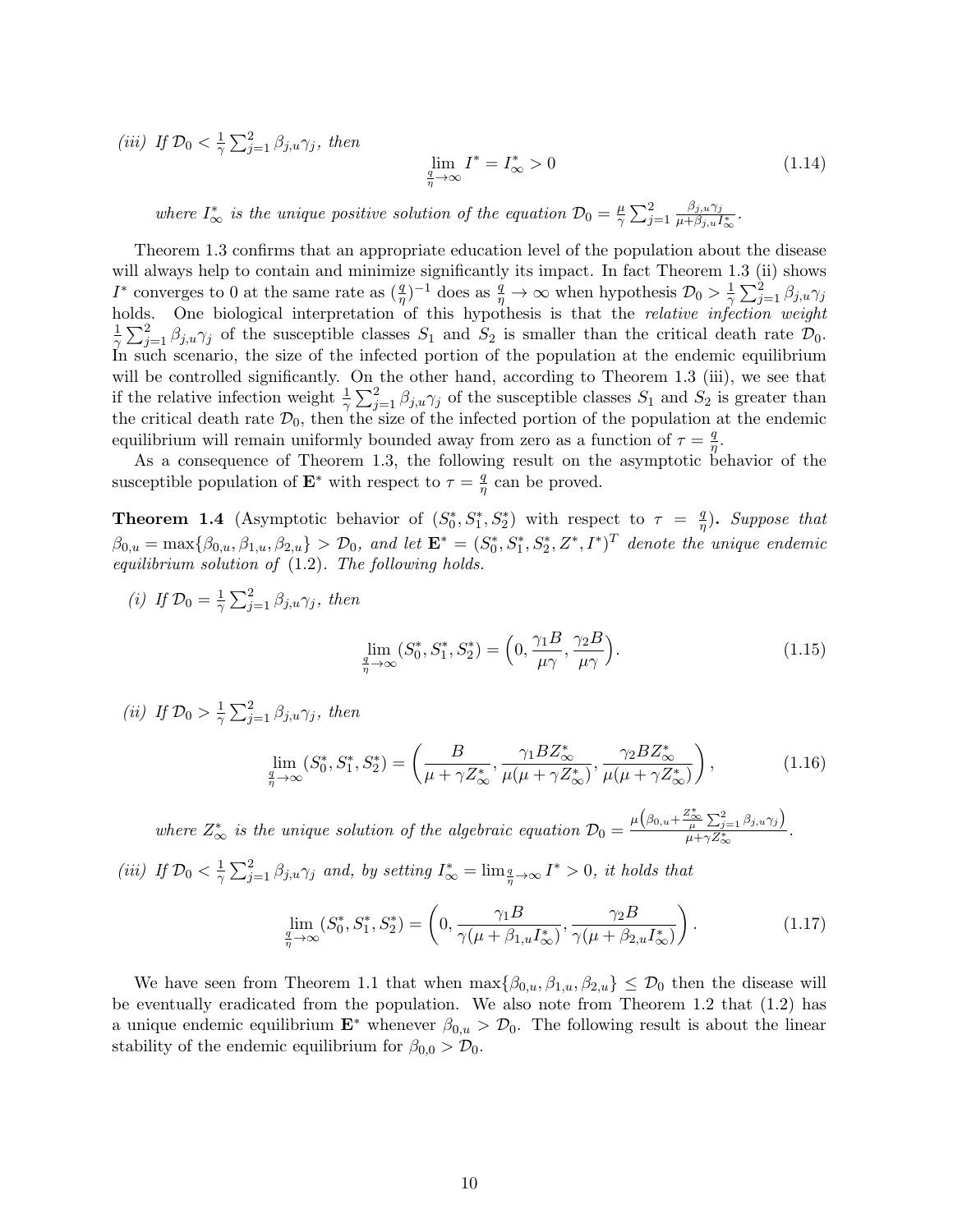**Theorem 1.5.** Let  $u = 0$  and suppose that

$$
\mathcal{D}_0\left(\mathcal{D}_0 + \frac{q}{\eta}\gamma\right) \ge \frac{q}{\eta} \sum_{j=1}^2 \beta_{j,0}\gamma_j.
$$
\n(1.18)

There is  $\beta_{0,0,\text{max}} > D_0$  such that if  $\beta_{0,0} \in (D_0, \beta_{0,0,\text{max}})$ , then the endemic equilibrium solution  $\mathbf{E}^*$ is linearly stable. Moreover if  $\beta_{0,0,\text{max}} < \infty$ , then  $\mathbf{E}^*$  is not linearly stable at  $\beta_{0,0} = \beta_{0,0,\text{max}}$ .

It is not clear whether  $\beta_{0,0,\text{max}}$  can be taken to be infinity. We plan to further explore this question in our future work. Next, we discuss whether the disease will become permanent in the population whenever  $\beta_{0,u} > \mathcal{D}_0$ .

**Theorem 1.6** (Permanence of disease). Let  $u \geq 0$  and suppose that  $\beta_{0,u} = \max{\beta_{0,u}, \beta_{1,u}, \beta_{2,u}}$  $\mathcal{D}_0$ . There exists a positive constant  $\overline{m}_u > 0$  such that any solution  $(S_0(t), S_1(t), S_2(t), Z(t), I(t))$ of  $(1.2)$  with initial in  $\mathcal{X}_u$  satisfies

$$
\frac{\mu(\beta_{0,u} - \mathcal{D}_0)}{\mathcal{D}_0(\beta_{0,u} + \frac{q}{\eta}\gamma)} \le \limsup_{t \to \infty} I(t) \le \frac{(\mu + d)(\beta_{0,u} - \mathcal{D}_0)}{\mathcal{D}_0\beta_{0,u}}\n \tag{1.19}
$$

and

$$
\liminf_{t \to \infty} I(t) > \overline{m}_u. \tag{1.20}
$$

We note that the eventual a priori upper bound  $\frac{(\mu+d)(\beta_{0,u}-\mathcal{D}_0)}{\mathcal{D}_0\beta_{0,u}}$  in (1.19) for positive solutions decreases with respect to the time delay u. This is because the function  $\beta_{0,u}$  is decreasing in u and the function  $(\mathcal{D}_0, \infty) \ni \beta \mapsto \frac{(\mu+d)(\beta-\mathcal{D}_0)}{\mathcal{D}_0\beta}$  is increasing. Hence we conclude that increasing the time delay has a positive effect in controlling the size of the infected population as time evolves. In fact, our numerical simulations in Section 6 confirm that the infection rates decrease as the time delay u increases.

The rest of the paper is organized as follows. In section 2, we study the global existence, uniqueness and positivity of the classical solutions. Section 3 is devoted to the proof of Theorem 1.1. The proofs of Theorems 1.2, 1.3, and 1.5 are provided in Section 4 while the proof of Theorem 1.6 is presented in section 5. The numerical investigation of the epidemic model is completed in Section 6.

## 2 Basic properties of solutions

In the current section, we discuss the global existence, uniqueness, and positivity of classical solutions. To this end, consider the mappings defined on  $\mathbb{R}^3 \times \mathbb{R} \times \mathbb{R}$  by

$$
\mathcal{H}(S_0, S_1, S_2, Z, I) = \begin{pmatrix} B - \gamma S_0 Z - \mu S_0 \\ \gamma_1 S_0 Z - \mu S_1 \\ \gamma_2 S_0 Z - \mu S_2 \\ qI - \eta Z \\ -\mu I - dI \end{pmatrix} \text{ and } \mathcal{Q}(S_0, S_1, S_2, Z, I) = \begin{pmatrix} -\beta_{0,u} S_0 I \\ -\beta_{1,u} S_1 I \\ -\beta_{2,u} S_2 I \\ 0 \\ 0 \\ \sum_{i=0}^{2} \beta_{i,u} S_i I \end{pmatrix}.
$$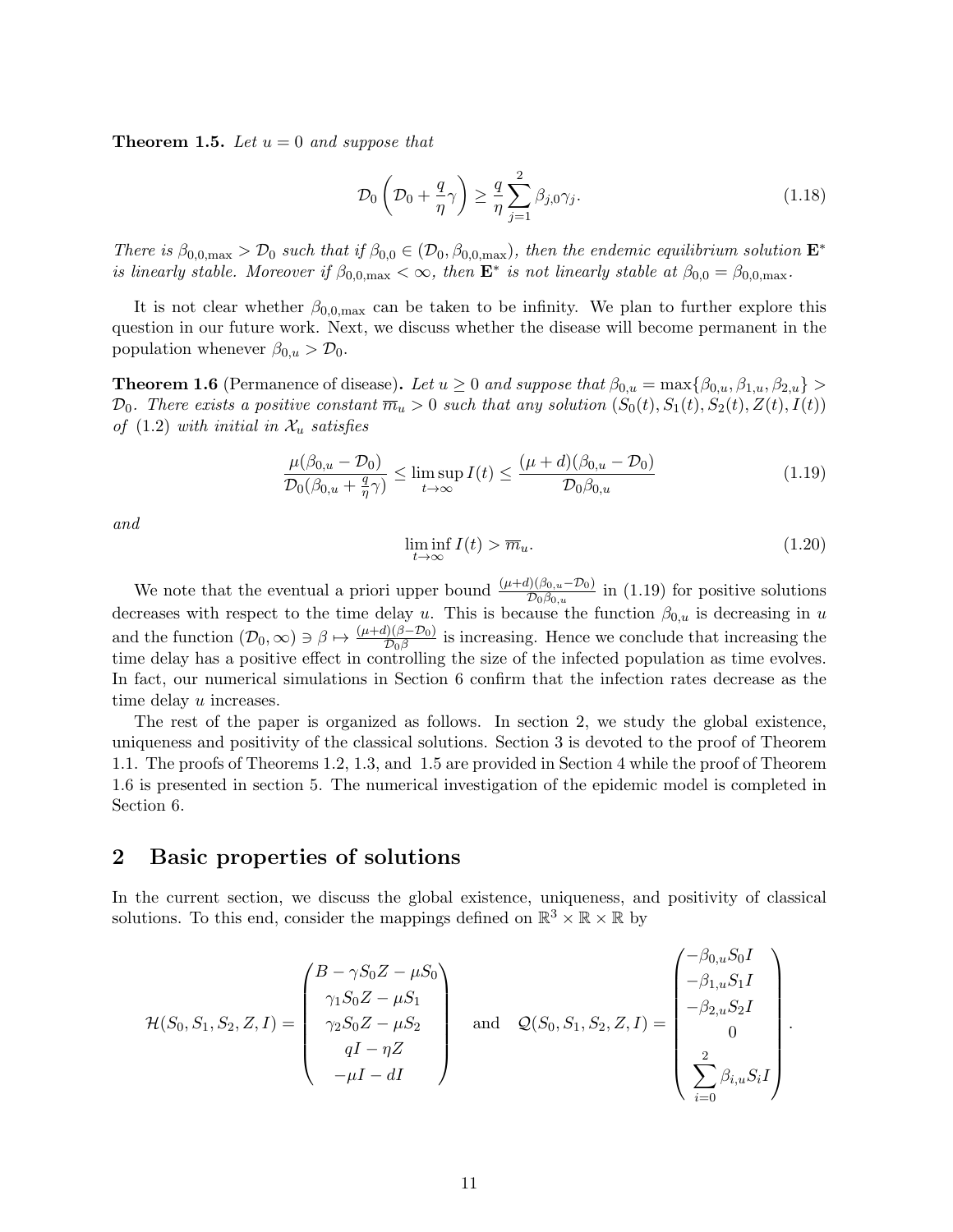Hence the delay-differential equation (1.2) can be written as

$$
\frac{d}{dt}(S_0, S_1, S_2, Z, I)^T = \mathcal{H}(S_0(t), S_1(t), S_2(t), Z(t), I(t)) + \mathcal{Q}(S_0(t), S_1(t), S_2(t), Z(t), I(t-u)) \quad t > 0, \tag{2.1}
$$

with initial data satisfying (1.3). Since the functions H and Q are of class  $C^1$  and  $I(0 + \cdot) \in$  $C([-u, 0]: \mathbb{R}_+)$ , then it follows immediately from standard theory of delay ODEs (e.g., [13]) that the initial value problem (2.1) has a unique local solution  $(S_0(t), S_1(t), S_2(t), Z(t), I(t+·))$  defined on a maximal interval of existence  $(0, T_{\text{max}}]$  for some  $T_{\text{max}} \in (0, \infty]$ . Moreover, if  $T_{\text{max}} < \infty$  then

$$
\limsup_{t \to T_{\text{max}}} \left[ \sum_{i=0}^{3} |S_i(t)| + |Z(t)| + ||I(t + \cdot)||_{C([-u,0]} : \mathbb{R}_+)} \right] = \infty.
$$
\n(2.2)

Positivity and uniform boundedness of Solution. We first suppose that

$$
\min\{S_0(0), S_1(0), S_2(0), Z(0), \min_{s \in [-u, 0]} I(s)\} > 0.
$$
\n(2.3)

Then by continuity of the map

$$
[0, T_{\max}) \ni t \mapsto \min\{S_0(t), S_1(t), S_2(t), Z(t), \min_{s \in [-u, 0]} I(t+s)\},
$$
\n(2.4)

there is  $0 < T' < T_{\rm max}$  such that

$$
\min\{S_0(t), S_1(t), S_2(t), Z(t), \min_{s \in [-u, 0]} I(t+s)\} > 0 \quad \forall \ t \in [0, T']. \tag{2.5}
$$

Let  $T'_{\text{max}}$  denote the supremum of positive numbers in  $(0, T_{\text{max}})$  satisfying  $(2.5)$ . We then show that  $T'_{\text{max}} = T_{\text{max}}$ . Suppose on the contrary that  $T'_{\text{max}} < T_{\text{max}}$ . Let

$$
M = \max_{t \in [0, T'_{\text{max}}]} \{Z(t), \max_{s \in [-u, 0]} I(t+s)\} > 0.
$$

Hence, by definition of  $T'_{\text{max}}$ , we have

$$
\frac{d}{dt}S_0 \ge B - (M+1)\left(\sum_{i=0}^2 \gamma_i + \beta_{0,u} + \mu\right) S_0 \quad 0 < t \le T'_{\text{max}},
$$

and hence by comparison principle for ODEs it holds that

$$
S_0(t) \ge l_0 := \min\left\{ S_0(0), \frac{B}{(M+1)\left(\sum_{i=0}^2 \gamma_i + \beta_{0,u} + \mu\right)} \right\} \quad \forall \ t \in [0, T'_{\text{max}}].
$$

For each  $j = 1, 2$ , we have

$$
\frac{d}{dt}S_j(t) \ge -(M\beta_{j,u} + \mu)S_j \quad 0 < t < T'_{\text{max}}
$$

and hence by comparison principle for ODEs it holds that

$$
S_j(t) \ge l_j := e^{-(M\beta_{j,u} + \mu)T'_{\max}} S_j(0) \quad \forall \ t \in [0, T'_{\max}].
$$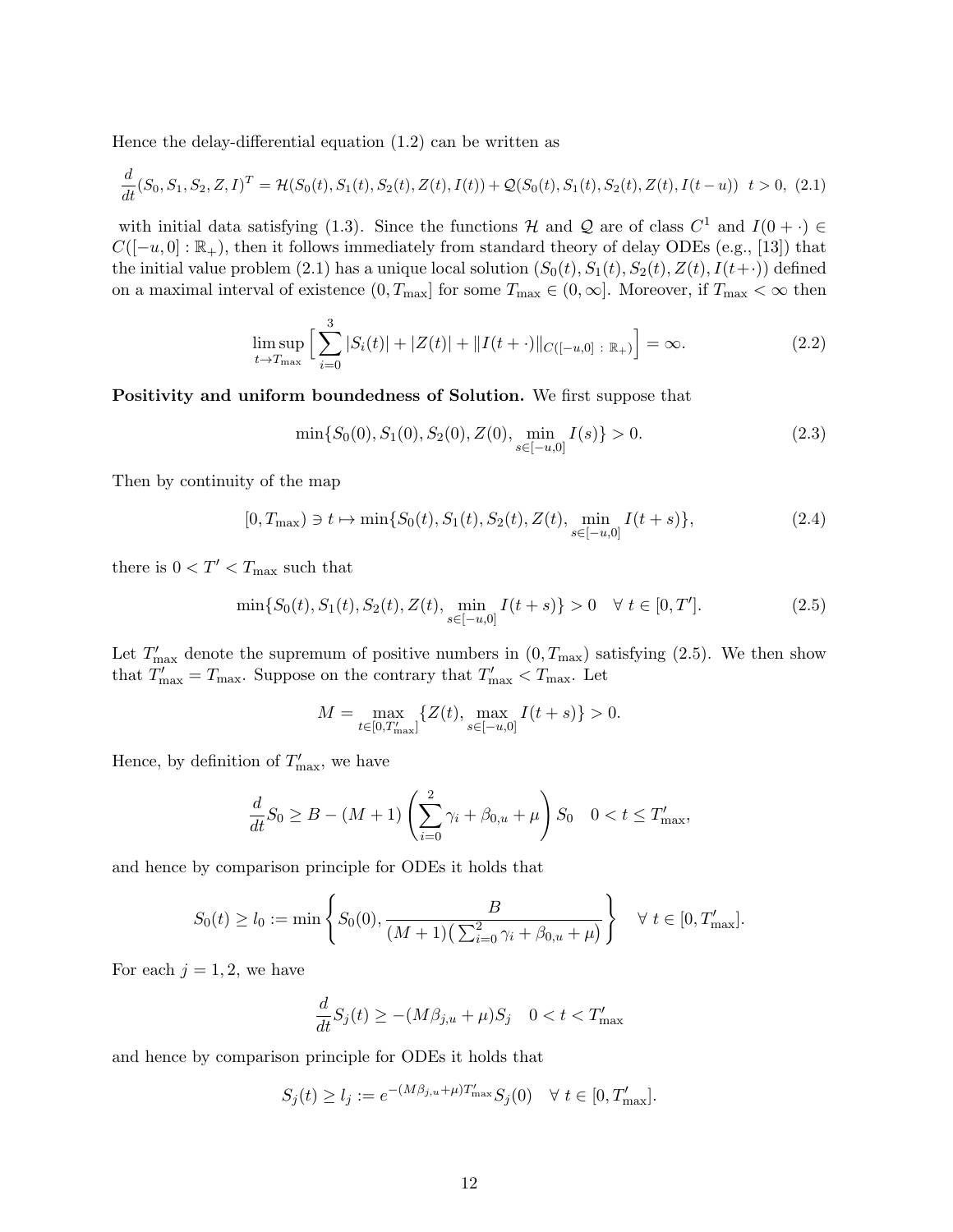From the equation of  $Z(t)$ , we have

$$
\frac{d}{dt}Z(t) \ge -\eta Z(t) \quad 0 < t < T'_{\text{max}},
$$

which implies that

$$
Z(t) \ge l_Z := e^{-\eta T'_{\text{max}}} Z(0) \quad \forall \ t \in [0, T'_{\text{max}}].
$$

Observe also that

$$
\frac{d}{dt}I \geq (\mu + d)I \quad \forall \ t \in (0, T'_{\text{max}}],
$$

which also implies that

$$
I(t) \ge e^{-(\mu+d)T'_{\max}} I(0) \quad \forall \ t \in [0, T'_{\max}].
$$

Observe from the last inequality and the definition of  $T'_{\text{max}}$  that  $I(t-s) > 0$  for every  $s \in [-u, 0]$ and  $t \in [0, T'_{\text{max}}]$ . Thus, by continuity of the map  $[0, T'_{\text{max}}] \times [-u, 0] \ni (t, s) \mapsto I(t - s)$  and compactness of the set  $[0, T'_{\text{max}}] \times [-u, 0]$  we have that

$$
l_I := \min_{(t,s)[0,T'_{\text{max}}] \times [-u,0]} I(t-s) > 0.
$$

Therefore, we obtain that

$$
\min\{S_0(T'_{\max}), S_1(T'_{\max}), S_2(T'_{\max}), Z(T'_{\max}), \min_{s \in [-u,0]} I(T'_{\max} - s)\} \ge \min\{l_0, l_1, l_2, l_2, l_1\} > 0.
$$

This in turn together with the continuity of the mapping defined in (2.4) imply that there is some  $T'' \in (T'_{\text{max}}, T_{\text{max}})$  such that (2.5) holds for every  $t \in [0, T'']$ , which contradicts the definition of  $T'_{\text{max}}$ . Therefore, we must have that  $T'_{\text{max}} = T_{\text{max}}$ .

Next, since the solution is positive, it follows from the arguments used to establish (1.4) and  $(1.5)$  that

$$
N(t) = \sum_{i=0}^{2} S_i(t) + I(t) \le \max\left\{ N(0), \frac{B}{\mu} \right\} \quad \forall \ t \in [0, T_{\text{max}})
$$

and

$$
Z(t) \le \max\left\{ Z(0), \frac{q}{\eta} \max\left\{ N(0), \frac{B}{\mu} \right\} \right\} \quad \forall \ t \in [0, T_{\text{max}}).
$$

Therefore, in view of (2.2), we conclude that  $T_{\text{max}} = \infty$ .

We note from the above discussion that the uniform boundedness of solutions is guaranteed once the solution remains nonnegative. Now, let  $(S_0(0), S_1(0), S_2(0), Z(0), I(0+\cdot))$  be a nonnegative initial data and  $T_{\text{max}} \in (0,\infty]$  be the maximal time of existence of the associated unique classical solution  $(S_0(t), S_1(t), S_2(t), Z(t), I(t))$ . Consider the sequence of positive initial data

$$
\left(S_0(0) + \frac{1}{n}, S_1(0) + \frac{1}{n}, S_2(0) + \frac{1}{n}, Z(0) + \frac{1}{n}, I(0 + \cdot) + \frac{1}{n}\right)
$$

and  $(S_0^n(t), S_1^n(t), S_2^n(t), Z^n(t), I^n(t))$  denote the associated unique classical solution. Since  $(S_0(0) +$ 1  $\frac{1}{n}$ ,  $S_1(0) + \frac{1}{n}$ ,  $S_2(0) + \frac{1}{n}$ ,  $Z(0) + \frac{1}{n}$ ,  $I(0 + \cdot) + \frac{1}{n}$  satisfy (2.3) for each *n*, then  $(S_0^n(t), S_1^n(t), S_2^n(t), Z^n(t), I^n(t))$  is defined for all time  $t > 0$  with

$$
\min\{S^n_0(t),S^n_1(t),S^n_2(t),Z^n(t),I^n(t)\}>0 \quad \forall\; t>0.
$$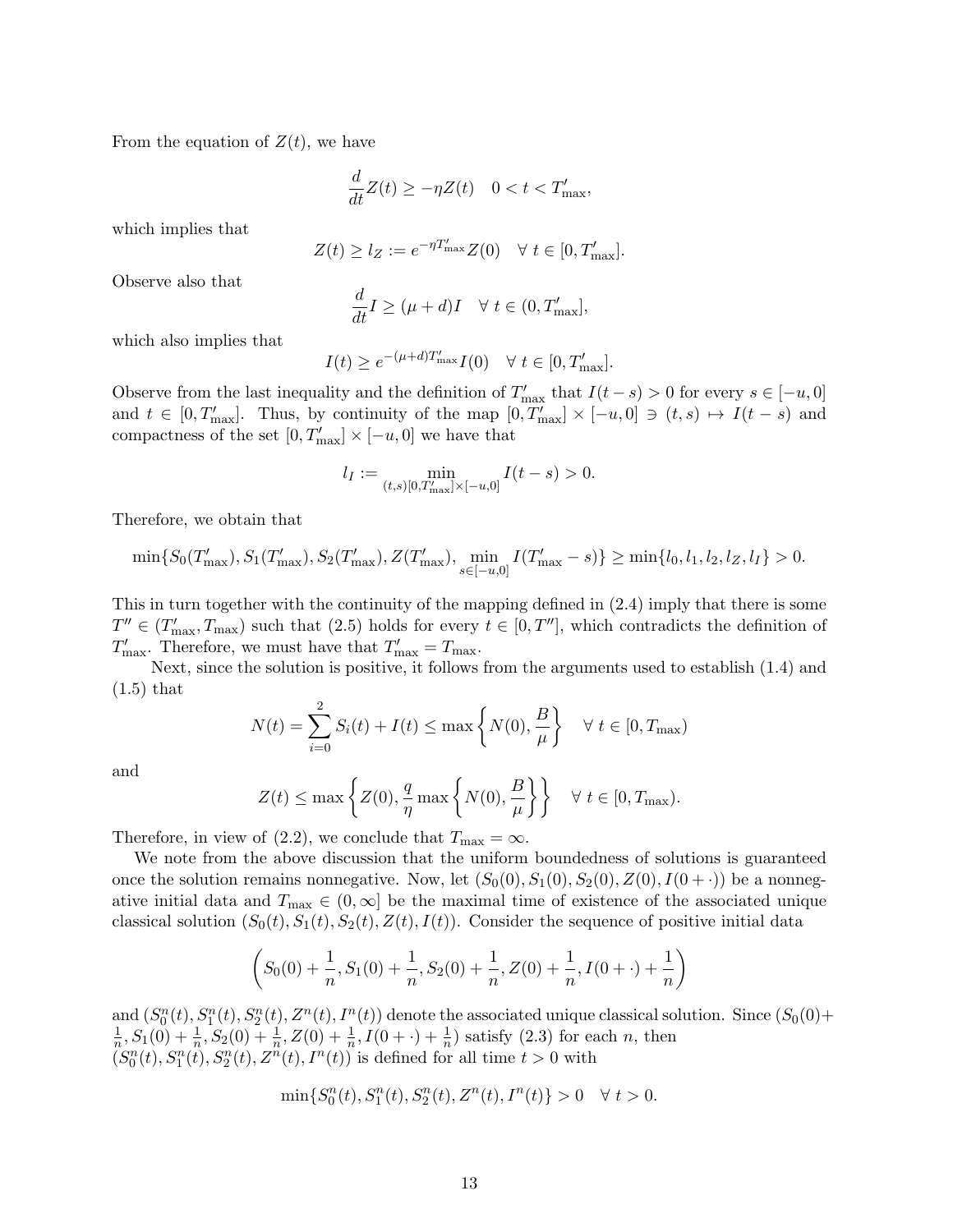But since

$$
\lim_{n \to \infty} \left( S_0(0) + \frac{1}{n}, S_1(0) + \frac{1}{n}, S_2(0) + \frac{1}{n}, Z(0) + \frac{1}{n}, I(0) + \frac{1}{n} \right) = (S_0(0), S_1(0), S_2(0), Z(0), I(0))
$$

then

$$
\lim_{n \to \infty} (S_0^n(t), S_1^n(t), S_2^n(t), Z^n(t), I^n(t)) = (S_0(t), S_1(t), S_2(t), Z(t), I(t)) \quad \forall \ t \in (0, T_{\text{max}}),
$$

which imply that

$$
\min\{S_0(t), S_1(t), S_2(t), Z(t), I(t)\} \ge 0 \quad \forall \ t \in (0, T_{\max}).
$$

Therefore, as noted in the above, this last inequality also implies that  $T_{\text{max}} = \infty$ .

## 3 Analysis of the disease-free equilibrium

In this section we study the stability of the disease-free equilibrium. Equilibrium solutions are solutions of the system of algebraic equations obtained by setting the right hand sides of (1.2) equal to zeros. At times throughout the rest of the manuscript, to simplify the notations, we will suppress the dependence of the infection rates on u unless otherwise stated and write  $\beta_i = \beta_{i,u}$  for each  $j = 0, 1, 2$ . Note that this will not cause any confusion in our presentation. The linearized system of (1.2) at an equilibrium point  $\tilde{\mathbf{E}} = (\tilde{S}_0, \tilde{S}_1, \tilde{S}_2, \tilde{Z}, \tilde{I})^T$  is

$$
\begin{cases}\n\frac{d}{dt}S_0 = -(\mu + \beta_0 \tilde{I} + \gamma \tilde{Z})S_0(t) - \beta_0 \tilde{S}_0 I(t - u) - \gamma \tilde{S}_0 Z(t) \\
\frac{d}{dt}S_j = \gamma_j \tilde{Z}S_0 - (\mu + \beta_j \tilde{I})S_j(t) - \beta_j \tilde{S}_j I(t - u) + \gamma_j \tilde{S}_0(t) Z(t), \ j = 1, 2 \\
\frac{d}{dt}Z = qI(t) - \eta Z(t) \\
\frac{d}{dt}I = \beta_0 \tilde{I}S_0(t) + \beta_1 \tilde{I}S_1(t) + \beta_2 \tilde{I}S_2(t) + \sum_{j=0}^2 \beta_j \tilde{S}_j I(t - u) - \frac{\mathcal{D}_0 B}{\mu} I(t)\n\end{cases}
$$
\n(3.1)

where  $\gamma = \sum_{j=0}^{2} \gamma_j$ . The characteristic equation of (3.1) is

$$
0 = P_u(\lambda; \tilde{\mathbf{E}}) := \det(\lambda \mathcal{I} - \mathcal{M}_u(\lambda; \tilde{\mathbf{E}}))
$$
\n(3.2)

where  $I$  denotes the identity matrix and

$$
\mathcal{M}_{u}(\lambda;\tilde{\mathbf{E}}):=\left[\begin{array}{cccc} -B/\tilde{S}_{0} & 0 & 0 & -\gamma\tilde{S}_{0} & -\beta_{0}\tilde{S}_{0}e^{-\lambda u} \\ \gamma_{1}\tilde{Z} & -(\mu+\beta_{1}\tilde{I}) & 0 & \gamma_{1}\tilde{S}_{0} & -\beta_{1}\tilde{S}_{1}e^{-\lambda u} \\ \gamma_{2}\tilde{Z} & 0 & -(\mu+\beta_{2}\tilde{I}) & \gamma_{2}\tilde{S}_{0} & -\beta_{2}\tilde{S}_{2}e^{-\lambda u} \\ 0 & 0 & 0 & -\eta & q \\ \beta_{0}\tilde{I} & \beta_{1}\tilde{I} & \beta_{2}\tilde{I} & 0 & \sum_{j=0}^{2}\beta_{j}\tilde{S}_{j}e^{-\lambda u} - \frac{\mathcal{D}_{0}B}{\mu} \end{array}\right].
$$

Observe that

$$
P_u(\lambda; \mathbf{E^0}) = \left(\lambda - \frac{\beta_0 B}{\mu} e^{-\lambda u} + \frac{\mathcal{D}_0 B}{\mu}\right) (\lambda + \mu)^3 (\lambda + \eta). \tag{3.3}
$$

We present the following lemma.

**Lemma 3.1.** The disease-free equilibrium  $\mathbf{E}^0$  is linearly stable if and only if  $\beta_0 < \mathcal{D}_0$ .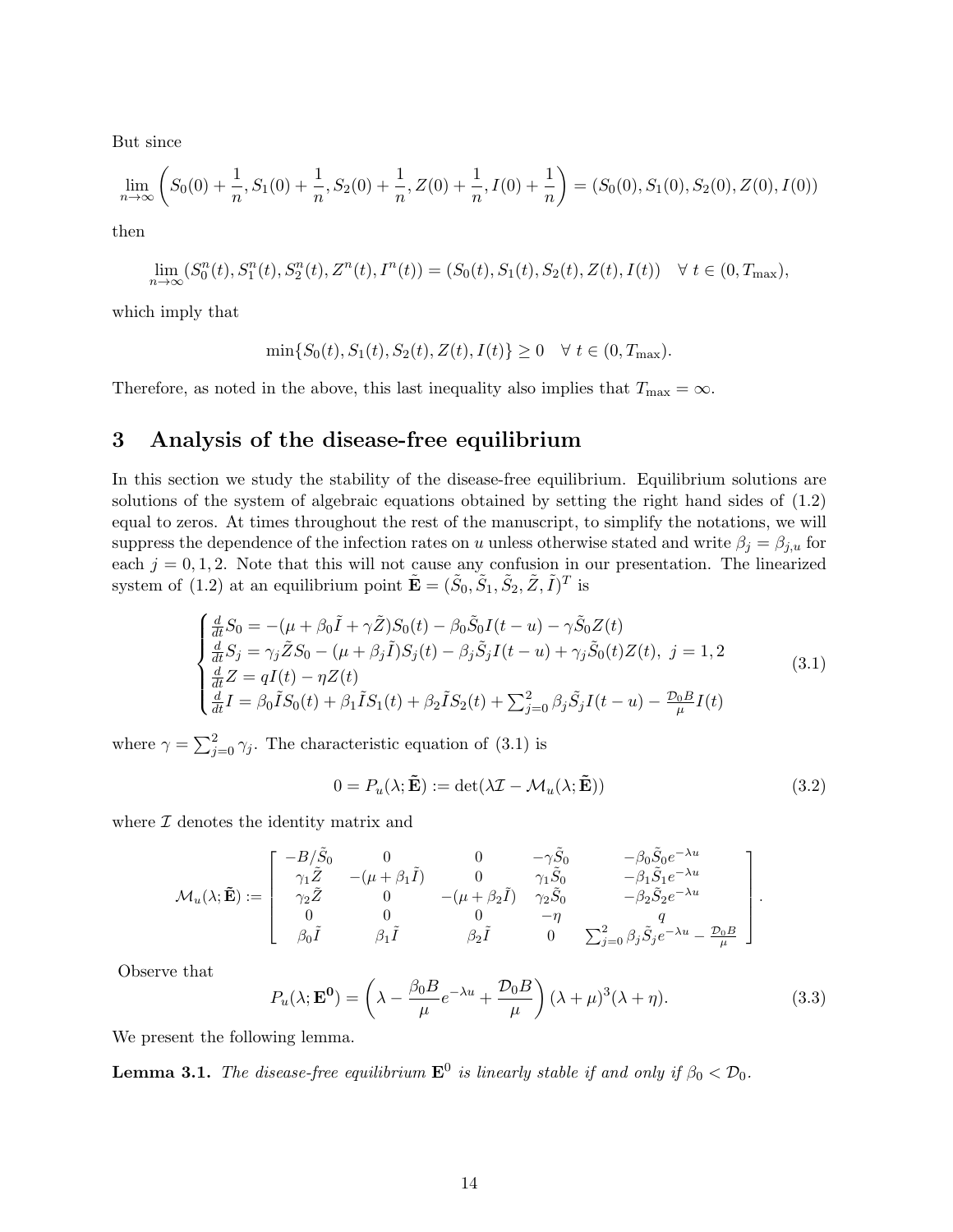*Proof.* It is clear from (3.3) that  $\lambda = -\mu$  and  $\lambda = -\eta$  are always roots of the characteristic equation  $P_u(\lambda; \mathbf{E^0}) = 0$ . Thus the linear stability of  $\mathbf{E^0}$  is determined by the signs of the real parts of the roots of the equation

$$
0 = \lambda + \frac{\mathcal{D}_0 B}{\mu} - \frac{\beta_0 B}{\mu} e^{-\lambda u} := Q(\lambda) - \frac{\beta_0 B}{\mu} e^{-\lambda u}.
$$
 (3.4)

Observe that  $Q(-\frac{\mathcal{D}_0 B}{\mu}) = 0$  and  $Q(0) = \frac{\mathcal{D}_0 B}{\mu}$ . **Case 1.**  $\mathcal{D}_0 > \beta_0$ . Since  $\lambda = -\frac{\mathcal{D}_0 B}{\mu} < 0$  is the only root of  $Q(\lambda) = 0$  and  $Q(0) > \frac{\beta_0 B}{\mu}$  $\frac{0}{\mu}$ , then all roots of (3.4) have negative real part. Whence  $\mathbf{E}^0$  is linearly stable if  $\beta_0 < \mathcal{D}_0$ . **Case 2.**  $\beta_0 = \mathcal{D}_0$ . It is clear that  $\lambda = 0$  is a solution of (3.4). Hence  $\mathbf{E}^0$  is not linearly stable. **Case 3.**  $\mathcal{D}_0 < \beta_0$ . Now, observe that

$$
\lim_{\lambda \to \infty} Q(\lambda) = +\infty \quad \text{and} \quad \limsup_{\lambda \to \infty} \frac{\beta_0 B}{\mu} e^{-\lambda u} \le \frac{\beta_0 B}{\mu}.
$$

Hence the intermediate value theorem guarantees that there exists a positive real number  $\lambda_u^0$ satisfying the equation (3.4). Thus  $\mathbf{E}^0$  is not linearly stable.  $\Box$ 

The first statement of Theorem 1.1 follows from the above result. It remains to show the nonlinear stability of  $\mathbf{E}^0$  when  $\beta_0 \leq \mathcal{D}_0$ . We first prove the following general result about solution of the Cauchy problem.

**Lemma 3.2.** Let  $(S_0(t), S_1(t), S_2(t), Z(t), I(t))$  be a positive solution of (1.2) with initial in  $\mathcal{X}_u$ and let  $\beta = \max{\beta_0, \beta_1, \beta_2}$ . Then

$$
\overline{I}\left(\beta\overline{I} - \frac{B}{\mu}(\beta - \mathcal{D}_0)\right) \le 0,\tag{3.5}
$$

where  $I = \limsup$  $t\rightarrow\infty$  $I(t).$ 

Proof. Recall that

$$
\sum_{j=0}^{2} S_j(t) + I(t) \le \frac{B}{\mu} \quad \forall \ t \ge 0.
$$

Hence

$$
\sum_{j=0}^{2} \beta_j S_j \le \beta \sum_{j=0}^{2} S_j \le \beta \left(\frac{B}{\mu} - I(t)\right), \quad \forall \ t \ge 0.
$$

As a result, we obtain that

$$
\frac{d}{dt}I(t) \le \beta \left(\frac{B}{\mu} - I(t)\right)I(t - u) - (\mu + d)I(t), \quad \forall \ t > 0.
$$

Now, using the definition of limsup, for every  $0 < \lambda \ll 1$ , there exists  $t_{\lambda} \gg 0$  such that

$$
I(t-u) \leq I + \lambda \quad \forall \ t \geq t_{\lambda}.
$$

From the last two inequalities it follows that

$$
\frac{d}{dt}I \le \frac{\beta B(\overline{I} + \lambda)}{\mu} - (\mu + d + \beta(\overline{I} + \lambda))I(t) \quad \forall \ t \ge t_{\lambda},
$$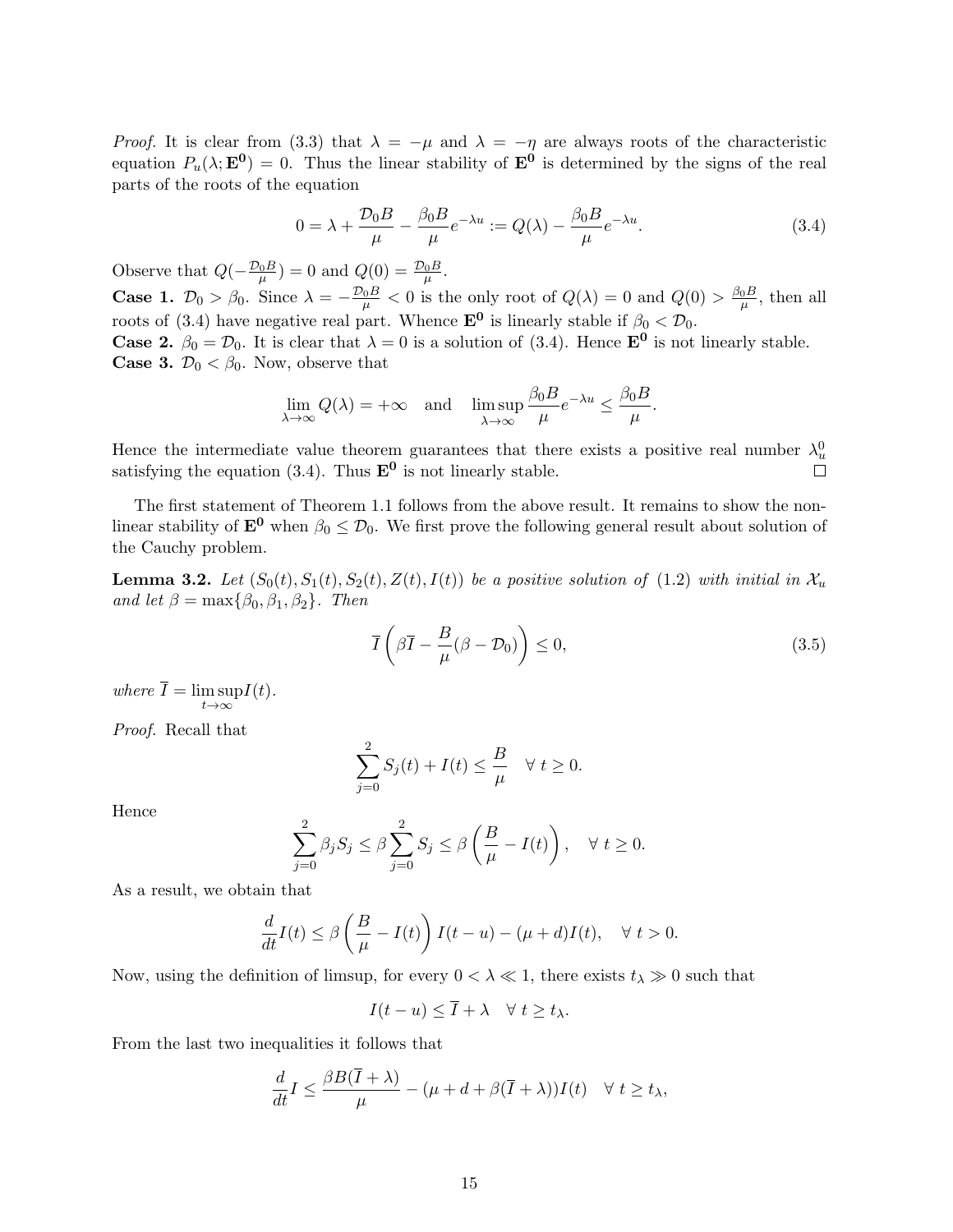since  $\frac{B}{\mu} \ge I(t)$  for every  $t \ge 0$ . Thus, by the comparison principle for ODEs, we obtain that

$$
\overline{I} \le \frac{\beta B(\overline{I} + \lambda)}{\mu(\mu + d + \beta(\overline{I} + \lambda))}.
$$

Letting  $\lambda \to 0$  yields

$$
\overline{I} \le \frac{\beta B \overline{I}}{\mu(\mu + d + \beta \overline{I})}.
$$

Since,  $\frac{\mathcal{D}_0 B}{\mu} = (\mu + d)$  and  $\mu + d + \beta_0 \overline{I} > 0$ , the last inequality is equivalent to  $\overline{I}(\beta \overline{I} - \frac{B}{\mu})$  $\frac{B}{\mu}(\beta-\mathcal{D}_0)\Big)\leq$ 0, as needed.

Next we present the proof of Theorem 1.1 by using the previous two lemmas.

*Proof of Theorem 1.1.* Thanks to Lemma 3.1, it remains to show the nonlinear stability of  $\mathbf{E}^0$ when  $\beta = \max{\beta_0, \beta_1, \beta_2} \leq \mathcal{D}_0$ . Let  $(S_0(t), S_1(t), S_2(t), Z(t), I(t))$  be a positive solution of (1.2) with initials in  $\mathcal{X}_u$ . If  $\beta < \mathcal{D}_0$ , inequality (3.5) implies that  $\overline{I} = 0$ . If  $\beta = \mathcal{D}_0$ , it follows again from (3.5) that  $\overline{I}^2 = 0$ , which gives  $\overline{I} = 0$ . Therefore, since  $I(t) \geq 0$  for every  $t \geq 0$ , we conclude that  $\lim_{t\to\infty} I(t) = 0$ . Next, observe that  $\limsup_{t\to\infty} I(t)$  $t\rightarrow\infty$  $Z(t) \leq \frac{q}{n}$  $\frac{q}{\eta}$ lim sup  $t\rightarrow\infty$  $I(t) = 0$ . Hence  $\lim_{t \to \infty} Z(t) = \lim_{t \to \infty} I(t) = 0$ . This in turn, implies that

$$
\lim_{t \to \infty} (S_0(t), S_1(t), S_2(t)) = \left(\frac{B}{\mu}, 0, 0\right).
$$

As a result, it follows that  $\lim_{t\to\infty} (S_0(t), S_1(t), S_2(t), I(t), Z(t)) = \mathbf{E}^0$ . This completes the proof of  $\Box$ Theorem 1.1.

### 4 Analysis of the endemic equilibrium.

In this section we shall show that if  $\beta_{0,u} > \mathcal{D}_0$  then (1.2) has a unique endemic equilibrium point. Moreover in the next section, we show that the disease will be permanent irrespective of the amount of information and/or education disseminated about it whenever  $\beta_{0,u} > \mathcal{D}_0$ . Our first result is about the existence and uniqueness of the endemic equilibrium. Recall that we have set  $\beta_j = \beta_{j,u}$  for each  $j = 0, 1, 2$  in order to simplify notations. We recall the auxiliary function

$$
G(I, \beta_0, \tau) = \frac{\beta_0 B}{\mu + (\beta_0 + \tau \gamma)I} + \frac{B\tau}{\mu + (\beta_0 + \tau \gamma)I} \sum_{j=1}^2 \frac{\beta_j \gamma_j I}{\mu + \beta_j I} \quad \text{for } I \ge 0, \ \tau > 0, \ \beta_0 > 0, \tag{4.1}
$$

where  $\min\{\beta_0, \beta_1, \beta_2\} > 0$ . Note that  $\tilde{\mathbf{E}} = (\tilde{S}_0, \tilde{S}_1, \tilde{S}_2, \tilde{Z}, \tilde{I})^T$  is an equilibrium of  $(1.2)$  with  $\tilde{I} \neq 0$ if and only if  $G(\tilde{I}, \beta_0, \frac{q}{n})$  $\frac{q}{\eta}$ ) =  $\mu + d = \frac{\mathcal{D}_0 B}{\mu}$ . The following results hold.

**Lemma 4.1.** For every  $\tau > 0$  and  $\beta_0 \geq 0$  it holds that  $\sup G(I, \beta_0, \tau)$  is finite and achieved. More- $I \geq 0$ over, the function  $[0, \infty) \ni \beta_0 \mapsto \max_{I \geq 0} G(I, \beta_0, \tau)$  is strictly increasing and  $\max_{I \geq 0} G(I, \beta_0, \tau) >$  $\frac{\mathcal{D}_0 B}{\mu}$  for every  $\beta_0 > \mathcal{D}_0$ . Therefore, the following quantity

$$
\mathcal{D}_{0,\tau} := \min \left\{ \beta_0 \geq 0 \; : \; \max_{I \geq 0} G(I, \beta_0, \tau) \geq \frac{\mathcal{D}_0 B}{\mu} \right\}
$$

is well defined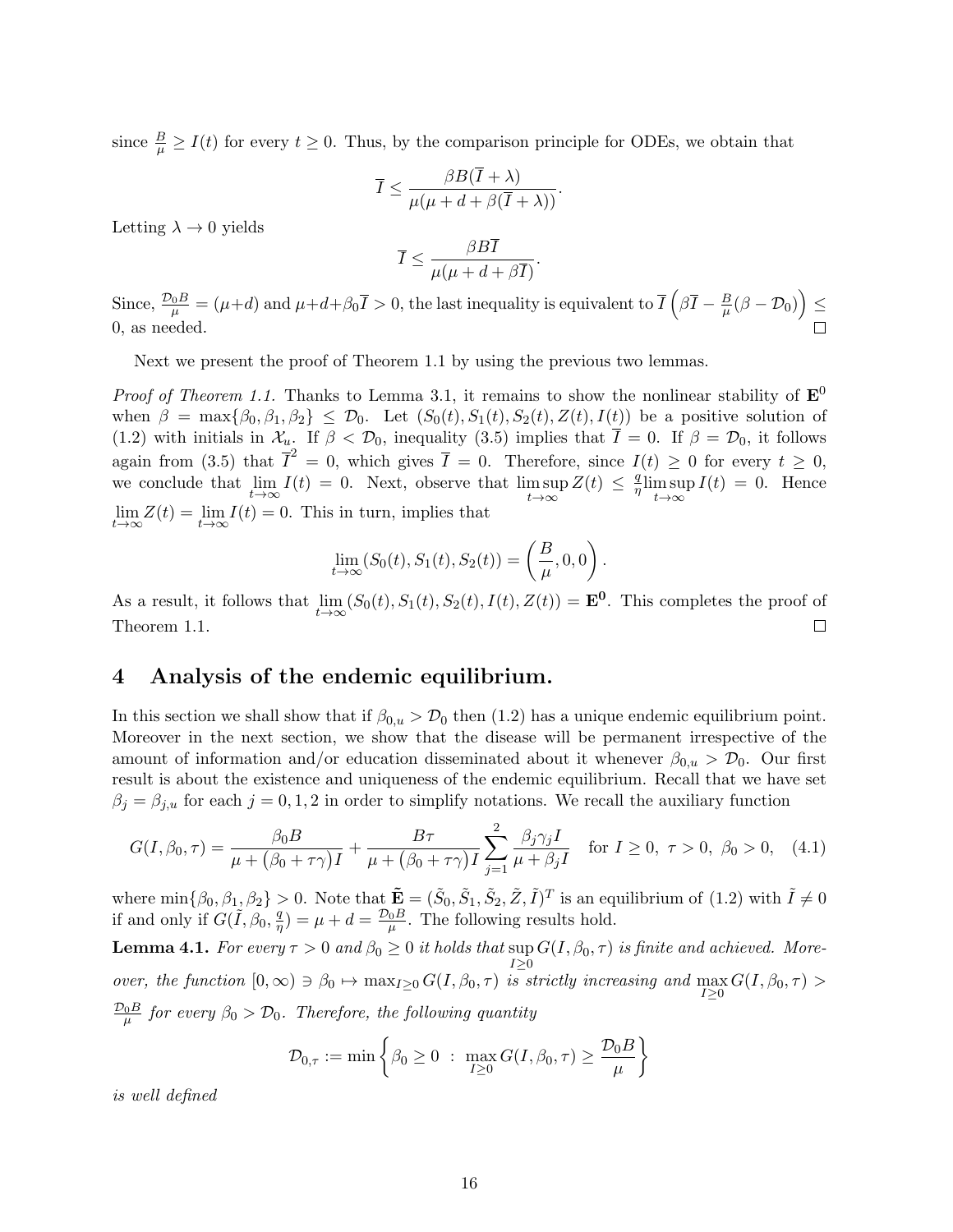Proof. It is clear that

$$
\lim_{I \to \infty} G(I, \beta_0, \tau) = 0 \text{ and } G(I, \beta_0, \tau) \ge 0 \quad \forall \tau, I, \beta_0 \ge 0.
$$

Thus, since  $I \mapsto G(I, \beta_0, \tau)$  is continuous, it follows that  $\sup_{I \geq 0} G(I, \beta_0, \tau)$  is finite and achieved. Observe that

$$
\partial_{\beta_0} G = \frac{B(\mu + \tau \gamma I - \tau I \sum_{j=1}^2 \frac{\beta_j \gamma_j I}{\mu + \beta_j I})}{(\mu + (\beta_0 + \gamma \tau)I)^2} \ge \frac{B(\mu + \tau \gamma I - \tau I \sum_{j=1}^2 \gamma_j)}{(\mu + (\beta_0 + \gamma \tau)I)^2} = \frac{B(\mu + \tau \gamma_0 I)}{(\mu + (\beta_0 + \gamma \tau)I)^2} > 0
$$

for every  $\beta_0 \geq 0$ ,  $\tau > 0$  and  $I \geq 0$ . Thus, we conclude that the function

$$
[0,\infty) \ni \beta_0 \mapsto \max_{I \geq 0} G(I, \beta_0, \tau)
$$

is strictly increasing. Note that  $G(0, \beta_0, \tau) = \frac{\beta_0 B}{\mu} \ge \frac{\mathcal{D}_0 B}{\mu}$  for every  $\beta_0 \ge \mathcal{D}_0$ . The result thus follows.  $\Box$ 

**Theorem 4.2.** For every  $\tau > 0$  let  $\mathcal{D}_{0,\tau} \leq \mathcal{D}_0$  be given by Lemma 4.1. The following hold.

- (i) If  $0 < \beta_0 < \mathcal{D}_{0,\tau}$  then the algebraic equation  $G(I, \beta_0, \tau) = \frac{\mathcal{D}_0 B}{\mu}$  has no nonnegative root.
- (ii) If  $\mathcal{D}_{0,\tau} < \beta_0 < \mathcal{D}_0$  then the algebraic equation  $G(I,\beta_0,\tau) = \frac{\mathcal{D}_0 B}{\mu}$  has two positive roots  $I_{-}(\beta_0, \tau) < I_{+}(\beta_0, \tau)$ . Furthermore,  $\partial_I G(I_{-}(\beta_0, \tau), \beta_0, \tau) > 0$  and  $\partial_I G(I_{+}(\beta_0, \tau), \beta_0, \tau) < 0$ , and the functions  $(\beta_0, \tau) \mapsto I_{\pm}(\beta_0, \tau)$  are of class  $C^1$ .
- (iii) If  $\mathcal{D}_{0,\tau} < \mathcal{D}_0$  then for every  $\beta_0 \in \{\mathcal{D}_{0,\tau}, \mathcal{D}_0\}$  there is a unique positive solution  $I(\beta_0, \tau)$  of the algebraic equation  $G(I, \beta_0, \tau) = \frac{\mathcal{D}_0 B}{\mu}$ .
- (iv) If  $\beta_0 > \mathcal{D}_0$  there is a unique positive root  $I(\beta_0, \tau)$  of the algebraic equation  $G(I, \beta_0, \tau) = \frac{\mathcal{D}_0 B}{\mu}$ . The functions  $\beta_0 \mapsto I(\beta_0, \tau)$  and  $\tau \mapsto I(\beta_0, \tau)$  are smooth and  $\partial_I G(I(\beta_0, \tau), \beta_0, \tau) < 0$ .

*Proof.* (i) It is clear from Lemma 4.1 that  $\max_{I\geq 0} G(I, \beta_0, \tau) < \frac{\mathcal{D}_0 B}{\mu}$  for every  $0 < \beta_0 < \mathcal{D}_{0,\tau}$ . Hence the result follows.

(*ii*) Let  $\beta_0 \in (\mathcal{D}_{0,\tau}, \mathcal{D}_0)$ . Then  $G(0, \beta_0, \tau) = \frac{\beta_0 B}{\mu} < \frac{\mathcal{D}_0 B}{\mu} < \frac{\mathcal{D}_0 B}{\mu} < \frac{\mathcal{D}_0}{\mu}$ . This shows that  $\max_{I\geq 0} G(I, \beta_0, \tau)$  is achieved at an interior point  $I_{\text{max}}$ . Next, observe that

$$
\partial_I G = \frac{B}{(\mu + b_0 I)^2} \left( -\beta_0 (\beta_0 + \tau \gamma) + \tau \sum_{j=1}^2 \frac{\gamma_j \beta_j (\mu^2 - \beta_j b_0 I^2)}{(\mu + \beta_j I)^2} \right). \tag{4.2}
$$

Hence

$$
\partial_I G(I, \beta_0, \tau) = 0 \Longleftrightarrow \tau \sum_{j=1}^2 \gamma_j \beta_j - \beta_0 (\beta_0 + \tau \gamma) = \tau \sum_{j=1}^2 \frac{\gamma_j \beta_j (2\mu \beta_j I + (\beta_j I)^2 + \beta_j b_0 I^2)}{(\mu + \beta_j I)^2}.
$$

An easy computation shows that  $[0, \infty) \ni I \mapsto \frac{\gamma_j \beta_j (2\mu \beta_j I + (\beta_j I)^2 + \beta_j b_0 I^2)}{\sqrt{2}}$  $\frac{jI+(\beta_jI)+\beta_j\omega_0I}{(\mu+\beta_jI)^2}$  is strictly increasing for every  $j = 1, 2$ . As a result, the equation  $\partial_{I}G = 0$  has exactly a unique positive root, which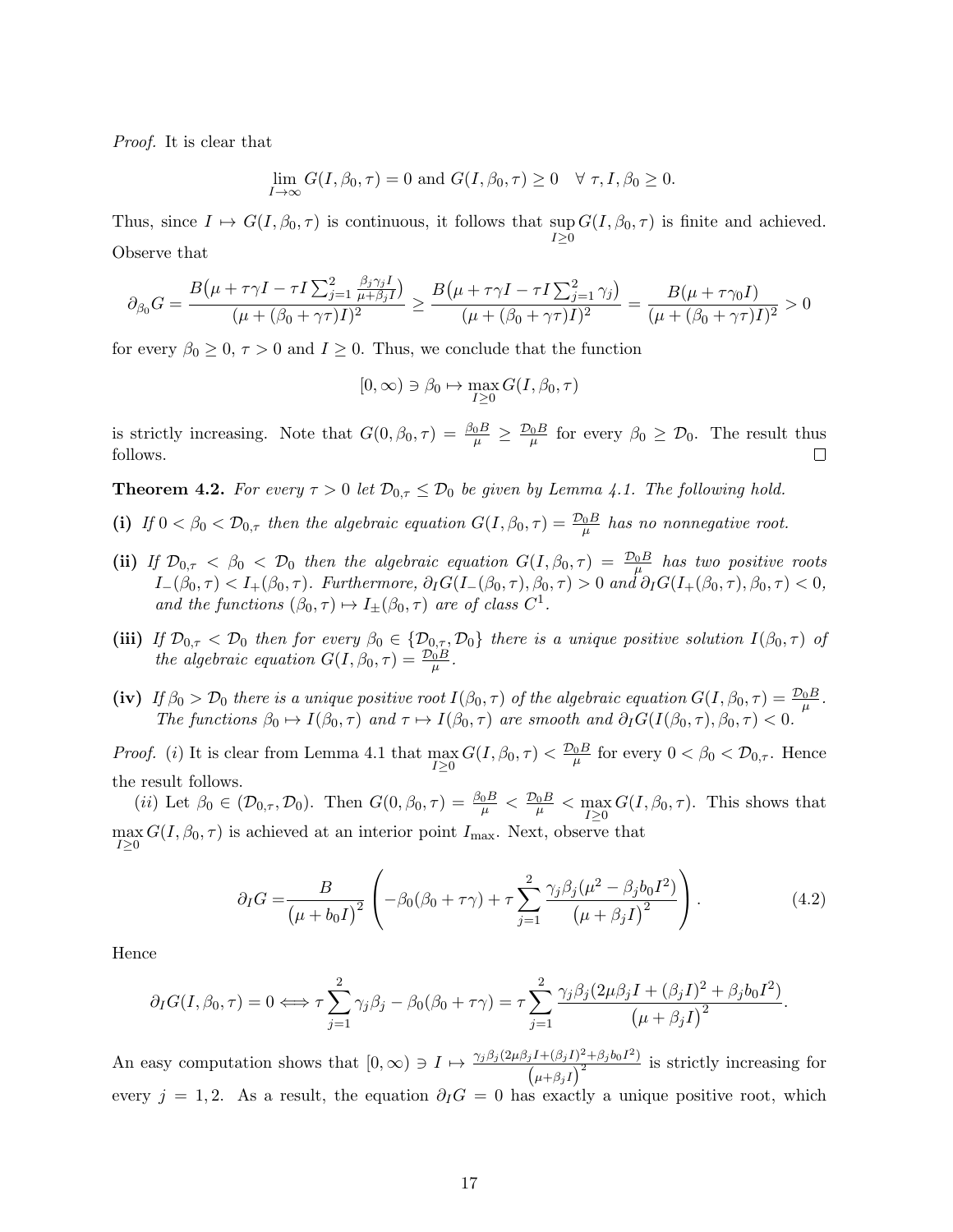is  $I_{\text{max}}$ . Moreover, the functions  $(0, I_{\text{max}}) \ni I \mapsto G(I, \beta_0, \tau)$  and  $(I_{\text{max}} \infty) \ni I \mapsto G(I, \beta_0, \tau)$ are strictly increasing and decreasing, respectively. The intermediate value theorem then implies that there exist unique elements  $I_{-}(\beta_0, \tau) \in (0, I_{\max})$  and  $I_{+}(\beta_0, \tau) \in (I_{\max}, \infty)$  such that  $G(I_{\pm}(\beta_0, \tau), \beta_0, \tau) = \frac{\mathcal{D}_0 B}{\mu}$ . Furthermore,  $\partial_I G(I_{-}(\beta_0, \tau), \beta_0, \tau) > 0$  and  $\partial_I G(I_{+}(\beta_0, \tau), \beta_0, \tau) < 0$ , and the implicit function theorem guarantees that both the functions  $(\beta_0, \tau) \mapsto I_{\pm}(\beta_0, \tau)$  are of class  $C^1$ .

(*iii*) If  $\mathcal{D}_0 > \mathcal{D}_{0,\tau}$  then as in case (*ii*)  $\max_{I \geq 0} G(I, \mathcal{D}_0, \tau)$  is achieved at an interior point  $I_{\max} > 0$ . In this case, we have  $I_-(\mathcal{D}_0, \tau) = 0$  and  $I_+(\mathcal{D}_0, \tau) \in (I_{\max}, \infty)$  are the two roots of  $G = \frac{\mathcal{D}_0 B}{\mu}$ . Similarly we have  $I(\mathcal{D}_{0,\tau}, \tau) = I_{\text{max}} > 0$ .

(*iv*) Suppose that  $\beta_0 > \mathcal{D}_0$ . Note from above that  $\frac{\mathcal{D}_0 B}{\mu} < G(0, \beta_0, \tau) = \min_{0 \leq I \leq I_{\text{max}}} G(I, \beta_0, \tau)$ . Thus, as in the above, we can employ the intermediate value theorem to infer that there is exactly a unique solution  $I(\beta_0, \tau) > 0$  of the equation  $G(I, \beta_0, \tau) = \frac{\mathcal{D}_0 B}{\mu}$ , with  $I(\beta_0, \tau) \in (I_{\max}, \infty)$ .

The next result complements Theorem 4.2 and provides necessary and sufficient condition on the parameters for which  $\mathcal{D}_{0,\tau} < \mathcal{D}_0$ .

**Proposition 4.3.** For every  $\tau > 0$ , let  $\mathcal{D}_{0,\tau}$  be given by Lemma 4.1 and define

$$
\mathcal{D}_{1,\tau} = \frac{\frac{2}{\gamma} \sum_{j=1}^{2} \gamma_j \beta_j}{1 + \sqrt{1 + \frac{4\tau}{(\tau \gamma)^2} \sum_{j=1}^{2} \beta_j \gamma_j}}.
$$
\n(4.3)

The function  $\tau \mapsto \mathcal{D}_{1,\tau}$  is strictly increasing and  $\mathcal{D}_0 = \mathcal{D}_{0,\tau}$  if and only if  $\mathcal{D}_0 \geq \mathcal{D}_{1,\tau}$ . Therefore if  $\mathcal{D}_0 \geq \frac{1}{\gamma}$  $\frac{1}{\gamma}\sum_{j=1}^{2}\gamma_{j}\beta_{j}$  then  $\mathcal{D}_{0}=\mathcal{D}_{0,\tau}$  for every  $\tau>0$ , while if  $\mathcal{D}_{0}<\frac{1}{\gamma}$  $\frac{1}{\gamma} \sum_{j=1}^{2} \gamma_j \beta_j$  there is  $\tau^* > 0$ such that  $\mathcal{D}_0 = \mathcal{D}_{0,\tau}$  for every  $0 < \tau < \tau^*$  and  $\mathcal{D}_0 > \mathcal{D}_{0,\tau}$  for every  $\tau \geq \tau^*$ .

*Proof.* It is easy to see that the function  $\tau \mapsto \mathcal{D}_{1,\tau}$  is strictly increasing and that  $\mathcal{D}_{1,\tau}$  is the only positive solution of the algebraic equation in  $\beta_0$ :

$$
\beta_0(\beta_0 + \tau \gamma) = \tau \sum_{j=1}^2 \gamma_j \beta_j.
$$

Hence  $\mathcal{D}_0 \ge \mathcal{D}_{1,\tau}$  if and only if  $\mathcal{D}_0(\mathcal{D}_0 + \tau \gamma) \ge \mathcal{D}_{1,\tau}(\mathcal{D}_{1,\tau} + \tau \gamma) = \tau \sum_{j=1}^2 \gamma_j \beta_j$  and it is seen from (4.2) that

$$
\partial_I G(I, \mathcal{D}_0, \tau) < \partial_I G(0, \mathcal{D}_0, \tau) \leq 0 \quad \forall \ I > 0,
$$

which implies that  $\max_{I\geq 0} G(I, \mathcal{D}_0, \tau) = G(0, \mathcal{D}_0, \tau) = \frac{\mathcal{D}_0 B}{\mu}$ . Whence, we deduce from Lemma 4.1 that  $\mathcal{D}_0 = \mathcal{D}_{0,\tau}$  since the map  $\beta_0 \mapsto \max_{I \geq 0} G(I, \mathcal{D}_0, \tau)$  is strictly decreasing.

On the other hand, if  $\mathcal{D}_0 < \mathcal{D}_{1,\tau}$ , then using again (4.2), we obtain that  $\partial_I G(0,\mathcal{D}_0,\tau) > 0$ . This implies that  $\max_{I\geq 0} G(I, \mathcal{D}_0, \tau) > \hat{G}(0, \mathcal{D}_0, \tau) = \frac{\mathcal{D}_0 B}{\mu}$ . Hence by continuity, there is some  $\tilde{\beta}_0 < \mathcal{D}_0$ close enough such that  $\max_{I\geq 0} G(I, \tilde{\beta}_0, \tau) > \frac{\mathcal{D}_0 B}{\mu}$ . This shows that  $\mathcal{D}_{0,\tau} \leq \tilde{\beta}_0 < \mathcal{D}_0$ . The proof of Proposition 4.3 is then complete.  $\Box$ 

*Proof of Theorem 1.2.* For  $\beta_{0,u} = \beta_0 > \mathcal{D}_0$  and  $\tau = \frac{q}{n}$  $\frac{q}{\eta}$ , the result follows from Theorem 4.2  $(iv).$  $\Box$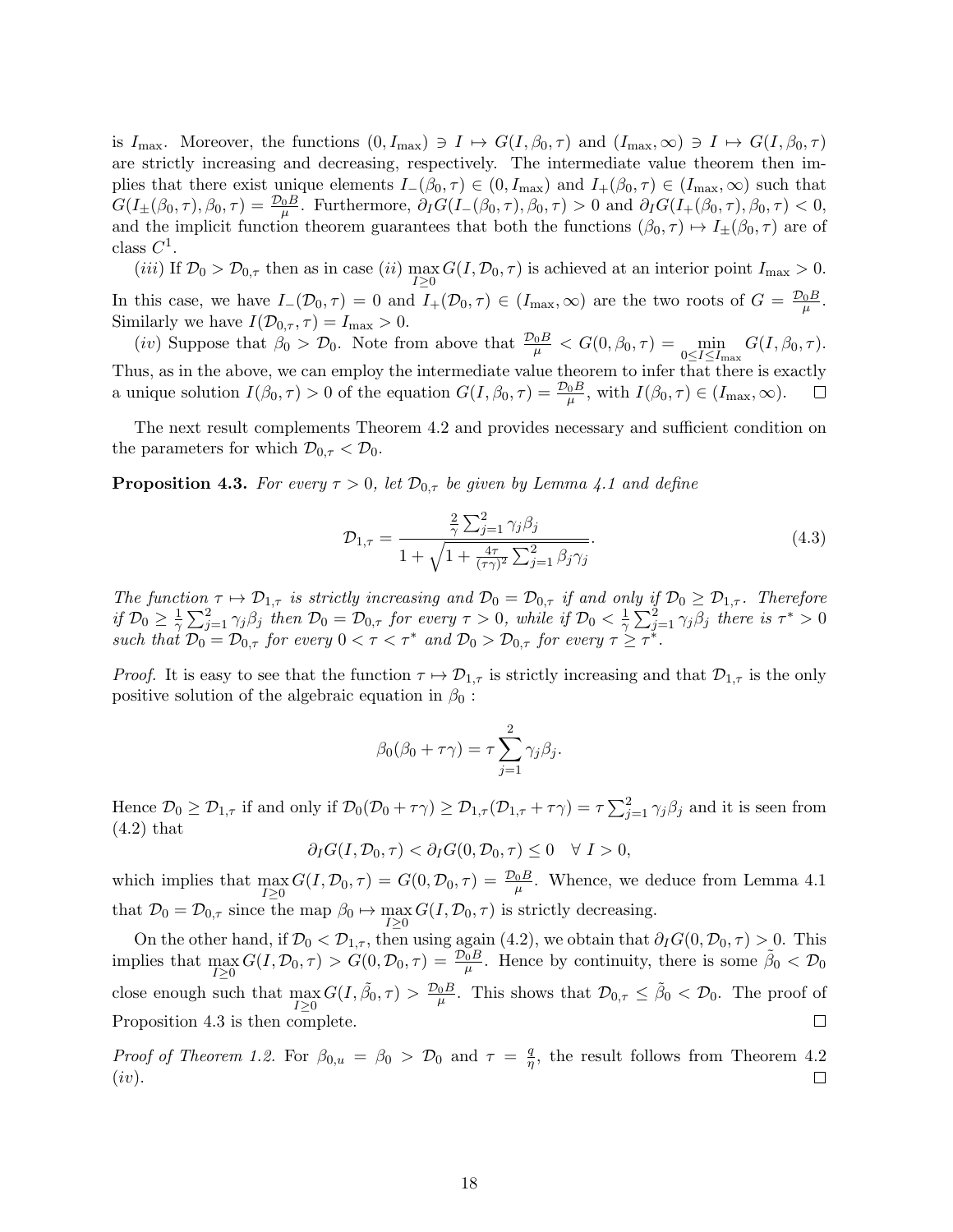**Remark 4.4.** We note from the proof of proposition 4.3 that  $\mathcal{D}_{0,\tau} = \mathcal{D}_0$  if and only if  $\mathcal{D}_0(\mathcal{D}_0 + \mathcal{D}_0(\mathcal{D}_0))$  $\tau(\tau) \geq \tau \sum_{j=0}^2 \beta_{j,u} \gamma_j$ . Hence thanks to Theorem 4.2 the following conclusions hold.

(1) Assume that  $\mathcal{D}_0(\mathcal{D}_0 + \frac{q}{n})$  $\frac{q}{\eta} \gamma$   $\geq \frac{q}{\eta}$  $\frac{q}{\eta}\sum_{j=0}^2\beta_{j,u}\gamma_j$ . If  $\beta_{0,u}\ \le\ \mathcal{D}_0$  then  $(1.2)$  has no endemic equilibrium solution. However, if  $\beta_{0,u} > \mathcal{D}_0$  then (1.2) has a unique endemic equilibrium solution (see Figure 3).



Figure 3: Schematic graphs of I component of equilibrium solutions of (1.2) when  $\mathcal{D}_0(\mathcal{D}_0 + \frac{q}{n})$  $\frac{q}{\eta}\gamma$ )  $\geq$ q  $\frac{q}{\eta} \sum_{j=0}^{2} \beta_{j,u} \gamma_j$ . This corresponds to case  $\mathcal{D}_{0,\frac{q}{\eta}} = \mathcal{D}_0$  in Theorem 4.2.

(2) Assume that  $\mathcal{D}_0(\mathcal{D}_0 + \frac{q}{n})$  $\left(\frac{q}{\eta}\gamma\right) < \frac{q}{\eta}$  $\frac{q}{\eta}\sum_{j=0}^2\beta_{j,u}\gamma_j$ . Then there is  $\mathcal{D}_{0,\frac{q}{\eta}}\,\in\,\left[0,\mathcal{D}_0\right)$  such that if  $\mathcal{D}_{0,\frac{q}{\eta}} < \beta_{0,u} < \mathcal{D}_0$  then (1.2) has exactly two endemic equilibrium. And for every  $\beta_{0,u} \geq \mathcal{D}_0$ ,  $(1.2)$  has one endemic equilibrium solution (see Figure 4).



Figure 4: Schematic graphs of equilibrium solutions of (1.2) when  $\mathcal{D}_0(\mathcal{D}_0 + \frac{q}{n})$  $\left(\frac{q}{\eta}\gamma\right) < \frac{q}{\eta}$  $\frac{q}{\eta} \sum_{j=0}^{2} \beta_{j,u} \gamma_j.$ This corresponds to the case  $0 < \mathcal{D}_{0, \frac{q}{\eta}} < \mathcal{D}_0$  in Theorem 4.2.

*Proof of Theorem 1.3.* (i) Recalling the function  $G(I, \beta_0, \tau)$  introduced in (4.1), we have

$$
\frac{\partial}{\partial \tau}G = \frac{BI\left(\sum_{j=1}^2 \frac{\mu\gamma_j(\beta_j - \beta_0)}{\mu + \beta_j I} - \gamma_0 \beta_0\right)}{(\mu + \beta_0 I + \tau I\gamma)^2} \quad \forall \ \tau > 0, I \ge 0.
$$

Whence, since  $I^*$  is uniquely determined by the equation  $G(I, \beta_0, \frac{q}{n})$  $\frac{q}{\eta}$ ) =  $\frac{\mathcal{D}_0 B}{\mu}$  and  $\beta_0 \ge \max{\{\beta_1, \beta_2\}},$ the implicit function theorem implies that

$$
\frac{\partial}{\partial \tau} I^* = -\frac{\partial_\tau G}{\partial_I G} \begin{cases} = 0 & \text{if } \gamma_0 = 0 \text{ and } \beta_1 = \beta_2 = \beta_0 \\ < 0 & \text{if } \beta_0 > \min\{\beta_1, \beta_2\} \text{ or } \gamma_0 > 0. \end{cases}
$$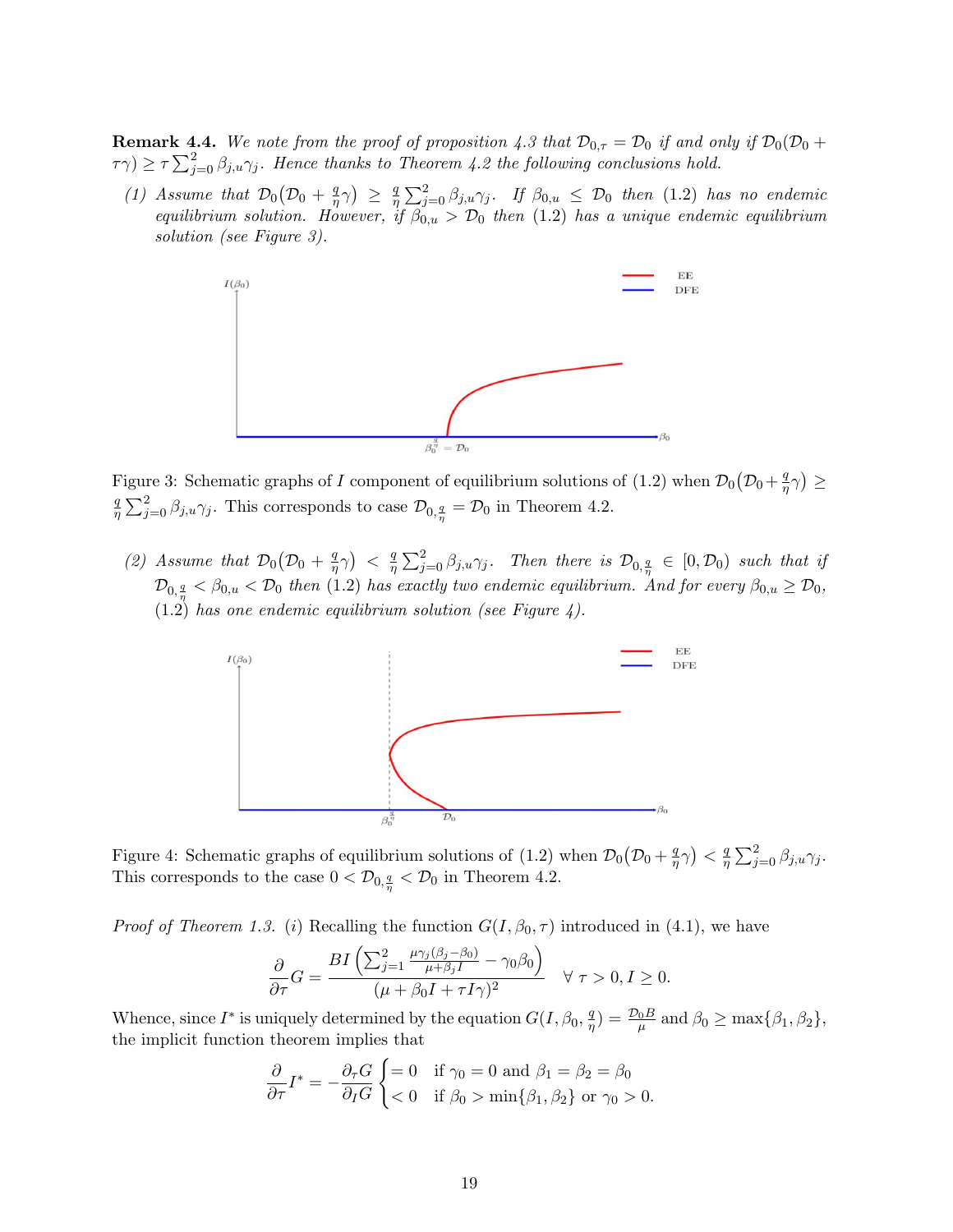Note that we have used Theorem 4.2 (*iv*) to conclude that  $\partial_I G(I^*, \beta_0, \frac{q}{n})$  $(\frac{q}{\eta})$  < 0. This shows the monotonicity of  $I^*$  with respect to  $\frac{q}{\eta}$  as stated in the result. A simple computation shows that

$$
G\left(\frac{\mu(\beta_0-\mathcal{D}_0)}{\mathcal{D}_0(\beta_0+\frac{q\gamma}{\eta})},\beta_0,\tau\right) > \frac{\beta_0 B}{\mu+\frac{\mu}{\mathcal{D}_0}(\beta_0-\mathcal{D}_0)} = \frac{\mathcal{D}_0 B}{\mu} \quad \forall \beta_0, \ \tau > 0.
$$

By  $(4.2)$ , we have

$$
\partial_I G = \frac{B}{(\mu + b_0 I)^2} \left( -\beta_0 b_0 + \tau \sum_{j=1}^2 \frac{\gamma_j \beta_j (\mu^2 - \beta_j b_0 I^2)}{(\mu + \beta_j I)^2} \right)
$$
  

$$
< \frac{B}{(\mu + b_0 I)^2} \left( -\beta_0^2 - \tau \sum_{j=0}^2 \gamma_j \beta_0 + \tau \sum_{j=1}^2 \gamma_j \beta_j \right) \le 0 \quad \forall I, \tau > 0 \quad \text{and } \beta_0 \ge \max\{\beta_1, \beta_2\}.
$$

Hence, since  $\beta_0 = \max{\beta_0, \beta_1, \beta_2}$  then the function  $(0, \infty) \ni I \mapsto G(I, \beta_0, \frac{q}{n})$  $(\frac{q}{\eta})$  is strictly decreasing, we conclude that the left hand side inequality of (1.11) holds. Observe that

$$
B = \mu \sum_{j=0}^{2} S_j^* + \frac{\mathcal{D}_0 B}{\mu} I^* + \gamma_0 Z^* S_0^*.
$$

Hence  $I^* \leq \frac{\mu}{D}$  $\frac{\mu}{\mathcal{D}_0}$ . Thus the right hand side of (1.11) follows from (3.5).

(ii) Next we proceed by contradiction to show that (1.12) holds under hypothesis  $\mathcal{D}_0 \geq$ <br> $\frac{1}{2} \sum_{i=1}^{2} \mathcal{D}_{i} \mathcal{D}_{i}$ . We first note from the monotonicity of  $I^*(\mathcal{B}, \mathcal{A})$  with respect to  $\mathcal{A}$  that the  $\frac{1}{\gamma}\sum_{j=1}^{2} \beta_j \gamma_j$ . We first note from the monotonicity of  $I^*(\beta_0, \frac{q}{\eta})$  $(\frac{q}{\eta})$  with respect to  $\frac{q}{\eta}$  that there is  $I^*_{\infty}(\beta_0) \in [0, \frac{B}{\mu}]$  $\frac{B}{\mu}$ ) such that

$$
\lim_{\tau \to \infty} I^*(\beta_0, \tau) = I^*_{\infty}(\beta_0).
$$

Now, we claim that  $I^*_{\infty} := I^*_{\infty}(\beta_0) = 0$ . If not, i.e,  $I^*_{\infty} > 0$ , letting  $\frac{q}{\eta} \to \infty$  in the equation  $G(I^*, \beta_0, \frac{q}{n})$  $(\frac{q}{\eta}) = \frac{B\mathcal{D}_0}{\mu}$  gives

$$
\frac{B\mathcal{D}_0}{\mu} = \frac{B\sum_{j=1}^2 \frac{\beta_j \gamma_j I_\infty^*}{\mu + \beta_j I_\infty^*}}{I_\infty^* \gamma} = \frac{B}{\gamma} \sum_{j=1}^2 \frac{\beta_j \gamma_j}{\mu + \beta_j I_\infty^*} < \frac{B}{\mu \gamma} \sum_{j=1}^2 \beta_j \gamma_j
$$

which is in contradiction with hypothesis  $\mathcal{D}_0 \geq \frac{1}{\gamma}$  $\frac{1}{\gamma} \sum_{j=1}^{2} \beta_j \gamma_j$ . Thus (1.12) holds under hypothesis  $\mathcal{D}_0 \geq \frac{1}{\gamma}$  $\frac{1}{\gamma} \sum_{j=1}^{2} \beta_j \gamma_j$ . Next, suppose that hypothesis  $\mathcal{D}_0 > \frac{1}{\gamma}$  $\frac{1}{\gamma} \sum_{j=1}^{2} \beta_j \gamma_j$  holds and choose a positive constant  $C_1 \gg 1$  such that

$$
\frac{B}{\mu + \gamma C_1} \left( \beta_0 + C_1 \sum_{j=1}^2 \frac{\beta_j \gamma_j}{\mu} \right) < \frac{\mathcal{D}_0 B}{\mu}.
$$

With this choice of the constant  $C_1$  we obtain

$$
\lim_{\tau \to \infty} G(C_1 \tau^{-1}, \beta_0, \tau) = \frac{B}{\mu + \gamma C_1} \left( \beta_0 + C_1 \sum_{j=1}^2 \frac{\beta_j \gamma_j}{\mu} \right) < \frac{\mathcal{D}_0 B}{\mu}.
$$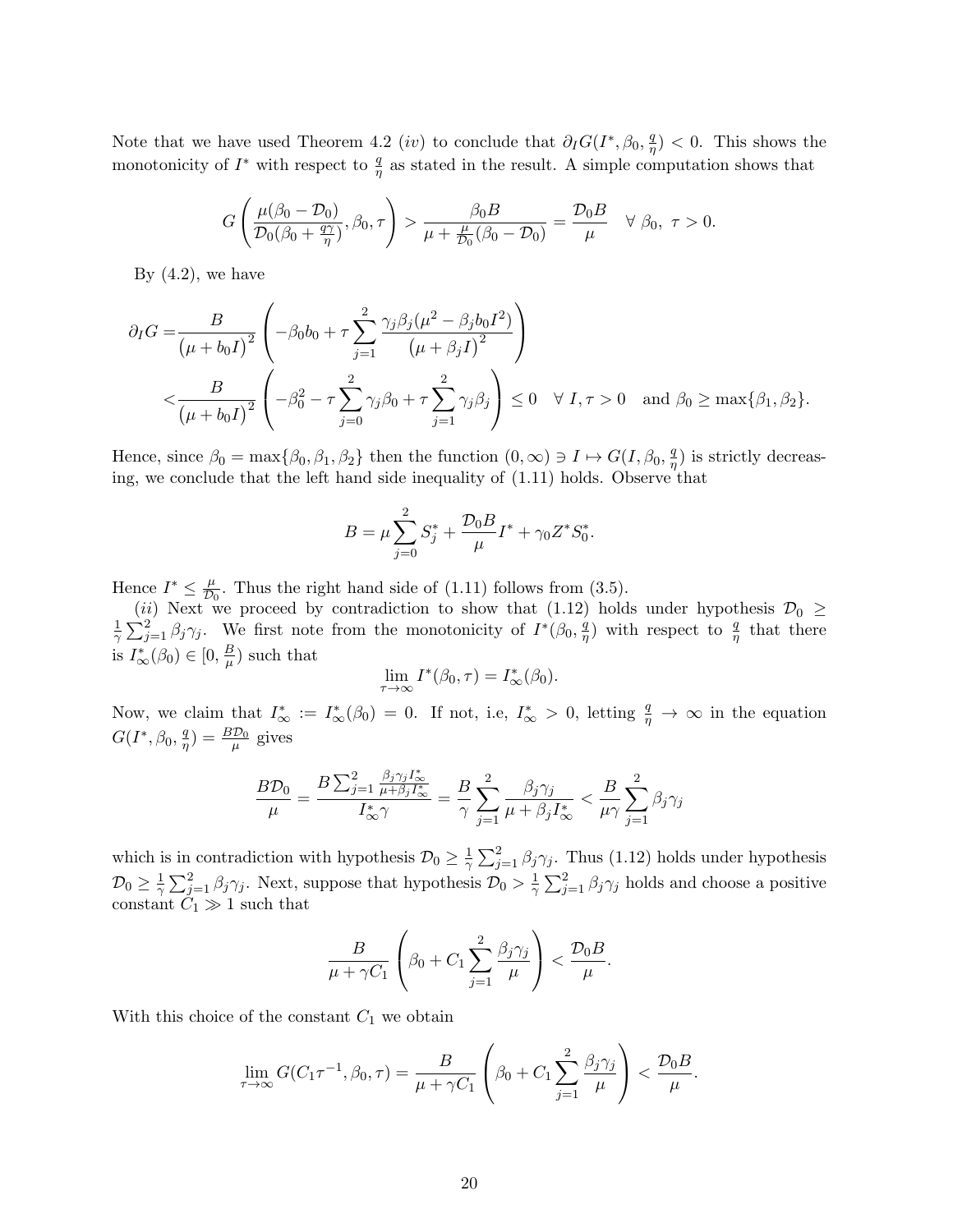Hence, there is  $\tau_* \gg 1$  such that

$$
I^*(\beta_0, \frac{q}{\eta}) \le \frac{C_1}{q/\eta} \qquad \forall \; \frac{q}{\eta} \ge \tau_*.
$$

Therefore, since  $I^*(\beta_0, \frac{q}{n})$  $\frac{q}{\eta}$ ) is uniformly bounded above by  $\frac{B}{\mu}$ , we conclude that the right inequality of (1.13) holds with  $C = \max\{C_1, \frac{B\tau_*}{\mu}\}\.$  Clearly the left inequality of (1.13) follows from (1.11).

(*iii*) Suppose that  $\mathcal{D}_0 < \frac{1}{\gamma}$  $\frac{1}{\gamma}\sum_{j=1}^{2}\beta_{j}\gamma_{j}$ . Let  $I_{\infty}^{*}(\beta_{0})$  denote the unique positive solution of the algebraic equation

$$
\frac{\mathcal{D}_0 B}{\mu} = \frac{B}{\gamma} \sum_{j=1}^2 \frac{\beta_j \gamma_j}{\mu + \beta_j I_{\infty}^*}.
$$

For every  $0 < \varepsilon \ll 1$ , using the fact that

$$
\lim_{\tau \to \infty} G((1 \pm \varepsilon)I_{\infty}^*, \beta_0, \tau) = \frac{B}{\gamma} \sum_{j=1}^2 \frac{\beta_j \gamma_j}{\mu + (1 \pm \varepsilon)\beta_j I_{\infty}^*},
$$

then it follows from the fact that  $\frac{\mathcal{D}_0 B}{\mu} = G(I^*, \beta_0, \frac{q}{\eta})$  $(\frac{q}{\eta})$  and the fact that  $I \mapsto G(I, \beta_0, \tau)$  is strictly decreasing that there is  $\tau_{\varepsilon} \gg 0$  such that

$$
(1-\varepsilon)I_{\infty}^* < I^*\left(\beta_0, \frac{q}{\eta}\right) < (1+\varepsilon)I_{\infty}^* \quad \forall \; \frac{q}{\eta} \ge \tau_{\varepsilon}.
$$

 $I^*\left(\beta_0,\frac{q}{q}\right)$  $= I^*_{\infty}(\beta_0)$ . The proof of the Theorem is complete. Thus we conclude that  $\lim_{\frac{q}{\eta} \to \infty}$  $\Box$ η

The proof of Theorem 1.4 follows similar arguments as those used in the proof of Theorem 1.3. So, in order to avoid repeating the same arguments, we do not include its proof. We end this section with the proof of Theorem 1.5. Our method to prove this result is based on the bifurcation theory. Suppose  $u = 0$  and  $\beta_j = \beta_{j,0}$ ,  $j = 0,1,2$  and let  $\mathbf{E} = (S_0, S_1, S_2, Z, I)^T$  and  $F(\beta_0, \mathbf{E})$  be the vector field to the right hand side of (1.2), and we consider the parameter  $\beta_0$  as our bifurcation parameter. Note that the function  $(\beta_0, \mathbf{E}) \mapsto F(\beta_0, \mathbf{E})$  is of class  $C^{\infty}$ . Recalling (3.1), we have that

$$
D_{\mathbf{E}}F(\beta_0, \mathbf{E}^0) = \mathcal{M}_0(0, \mathbf{E}^0), \quad \forall \ \beta_0 > 0
$$

and

$$
\mathcal{K} := D_{\beta_0 \mathbf{E}} F(\beta_0, \mathbf{E}^0) = \begin{bmatrix} 0 & 0 & 0 & 0 & -\frac{B}{\mu} \\ 0 & 0 & 0 & 0 & 0 \\ 0 & 0 & 0 & 0 & 0 \\ 0 & 0 & 0 & 0 & 0 \\ 0 & 0 & 0 & 0 & \frac{B}{\mu} \end{bmatrix}
$$
(4.4)

where  $D_{\bf E}F(\beta_0, {\bf E}^0)$  stands for the Jacobian matrix with respect to **E** only and  $D_{\beta_0 {\bf E}}F(\beta_0, {\bf E}^0)$ the partial derivative of the jacobian matrix with respect to  $\beta_0$ . Moreover, it follows from (3.3) that

$$
r(\beta_0) := \frac{\beta_0 B}{\mu} - (\mu + d) = \frac{B}{\mu} (\beta_0 - \mathcal{D}_0) \qquad \forall \beta_0 > \mathcal{D}_0 - \frac{\mu}{B} \min\{\mu, \eta\}
$$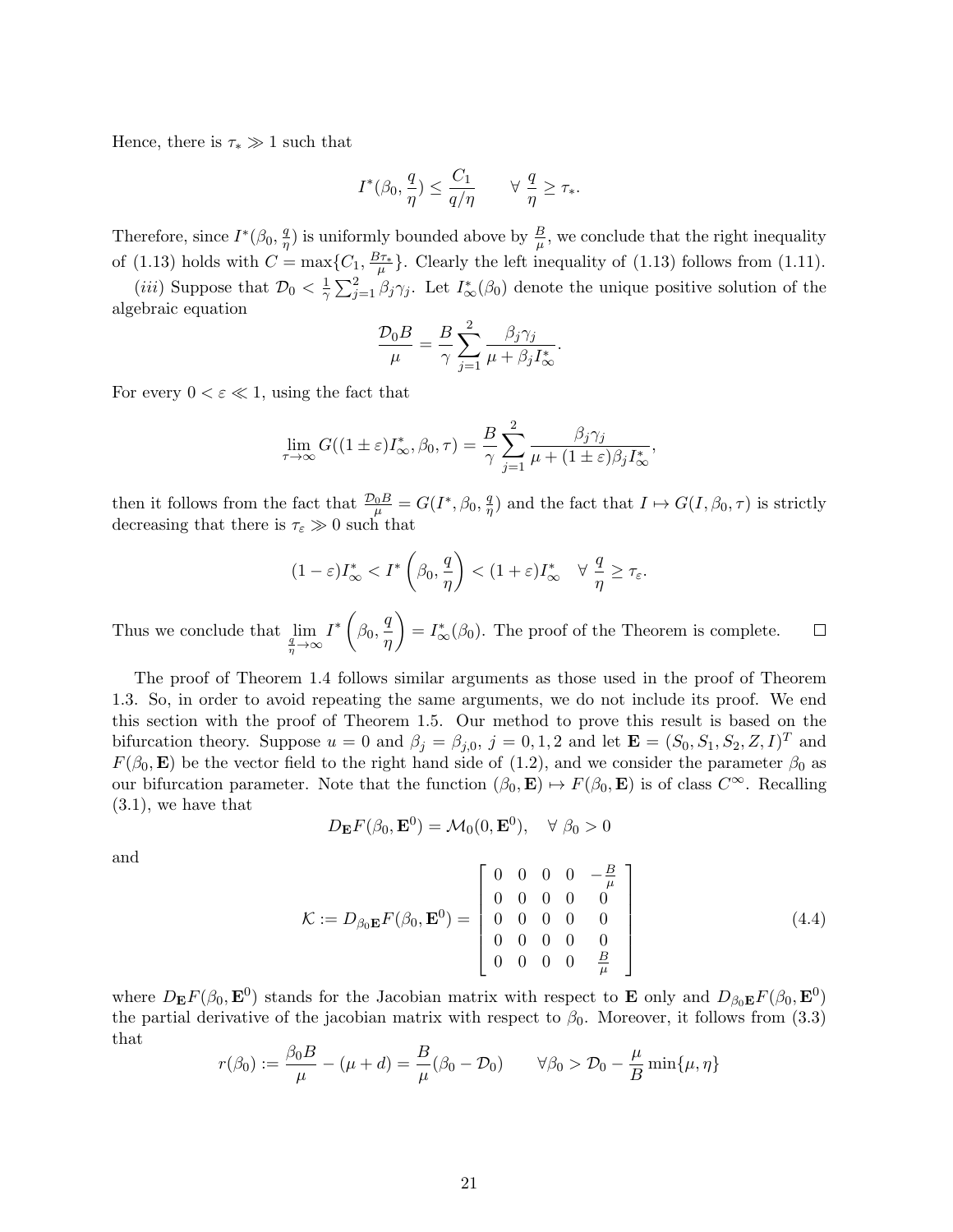is the maximal eigenvalue of  $D_{\mathbf{E}}F(\beta_0, \mathbf{E}^0)$ . The following lemma shows that  $r(\mathcal{D}_0)$  is a K-simple eigenvalue of  $D_{\mathbf{E}}F(\mathcal{D}_0, \mathbf{E}^0)$ . We denote by  $\{\mathbf{e}_0, \mathbf{e}_1, \mathbf{e}_2, \mathbf{e}_3, \mathbf{e}_4\}$  the canonical basis of  $\mathbb{R}^5$ . Given a 5 by 5 square matrix M, we denote by  $\mathcal{N}(M)$  and  $\mathcal{R}(M)$  the kernel and range of the linear operator induced by  $M$  on  $\mathbb{R}^5$ , respectively.

**Lemma 4.5.** Let  $\beta_0 > \mathcal{D}_0 - \frac{\mu}{B} \min{\mu, \eta}$  and define  $\eta(\beta_0) = \eta + r(\beta_0)$ ,  $\mu(\beta_0) = \mu + r(\beta_0)$  and

$$
\mathbf{J}^0(\beta_0) := \left(-\frac{B}{\mu\mu(\beta_0)}\left(\beta_0 + \frac{\gamma q}{\eta(\beta_0)}\right), \frac{Bq\gamma_1}{\mu\mu(\beta_0)\eta(\beta_0)}, \frac{Bq\gamma_2}{\mu\mu(\beta_0)\eta(\beta_0)}, \frac{q}{\eta(\beta_0)}, 1\right)^T.
$$

The following hold.

(i)  $r(\mathcal{D}_0) = 0$  is a K-simple eigenvalue of  $D_{\mathbf{E}}F(\mathcal{D}_0, \mathbf{E}^0)$ . In fact, it holds that  $\mathcal{N}(D_{\mathbf{E}}F(\mathcal{D}_0, \mathbf{E}^0)) = span{\{\mathbf{J}^0(\mathcal{D}_0)\}} \quad and \quad \mathcal{K} \mathbf{J}^0(\mathcal{D}_0) \notin \mathcal{R}(D_{\mathbf{E}}F(\mathcal{D}_0, \mathbf{E}^0)) = \mathbb{R}^4 \times \{0\}.$ 

(ii)  $r(\beta_0)$  is a  $\mathcal{I}-simple$  eigenvalue of  $D_{\mathbf{E}}F(\beta_0,\mathbf{E}^0)$ . More precisely, it holds that

$$
\mathcal{N}(D_{\mathbf{E}}F(\beta_0, \mathbf{E}^0) - r(\beta_0)\mathcal{I}) = span{\mathbf{J}^0(\beta_0)} \quad and \quad {\mathbf{J}^0(\beta_0) \notin \mathcal{R}(D_{\mathbf{E}}F(\beta_0, \mathbf{E}^0)) = \mathbb{R}^4 \times \{0\}.
$$

*Proof.* (*i*) It is easily seen that with  $\mathbf{J}^0(\mathcal{D}_0) = \left(-\frac{B}{\mu^2}(\mathcal{D}_0 + \frac{\gamma q}{\eta})\right)$  $(\frac{\eta q}{\eta}), \frac{Bq\gamma_1}{\mu^2\eta}$  $\frac{Bq\gamma_1}{\mu^2\eta},\frac{Bq\gamma_2}{\mu^2\eta}$  $\frac{3q\gamma_2}{\mu^2\eta}, \frac{q}{\eta}$  $\left(\frac{q}{\eta},1\right)^T$  it holds that

$$
\mathcal{N}(D_{\mathbf{E}}F(\mathcal{D}_0, \mathbf{E}^0)) = span{\mathbf{J}^0(\mathcal{D}_0)} \text{ and } \mathcal{R}(D_{\mathbf{E}}F(\mathcal{D}_0, \mathbf{E}^0)) = {\mathbf{E} \in \mathbb{R}^5} \; ; \; <\mathbf{E}, \mathbf{e}_4 >= 0\}.
$$

Thus  $\mathcal{K} \mathbf{J}^0(\mathcal{D}_0) = \left(-\frac{B}{\mu}\right)$  $\frac{\overline{B}}{\mu},0,0,0,\frac{\overline{B}}{\mu}$  $(\frac{B}{\mu})^T \notin \mathcal{R}(D_{\mathbf{E}}F(\mathcal{D}_0, \mathbf{E}^0)).$  $(ii)$  It can also be verified by inspection.

Next, using Lemma 4.5, Lemma 4.2, and the theory of bifurcation from simple eigenvalues [4,5], we can now present the proof of Theorem 1.5.

*Proof of Theorem 1.5.* Let us suppose that all the parameters  $q, \eta, \mu, d, \gamma_1, \gamma_2, \gamma_0 > 0$  and  $\beta_1, \beta_2 \in$  $(0, 1)$  are fixed and emphasize only on the dependence of the endemic equilibrium  $\mathbf{E}^*(\beta_0)$  with respect to  $\beta_0 > \mathcal{D}_0 - \frac{\mu}{B} \min{\mu, \eta}$ . Thanks to Lemma 4.5 (*i*) and [4, Theorem 1.7], there exist some  $\varepsilon > 0$  and smooth functions

$$
\varphi : (-\varepsilon, \varepsilon) \to \mathbb{R} \text{ with } \varphi(0) = 0
$$

and

$$
\Phi : (-\varepsilon, \varepsilon) \to span{\mathbf{J}^0(\mathcal{D}_0)}^T \text{ with } \Phi(0) = 0
$$

such that  $F(\beta_0(s), \mathbf{E}(s)) = 0$  for every  $|s| < \varepsilon$ , where

$$
\beta_0(s) = \mathcal{D}_0 + \varphi(s) \quad \text{and} \quad \mathbf{E}(s) = \mathbf{E}^0 + s\mathbf{J}^0(\mathcal{D}_0) + s\Phi(s) \tag{4.5}
$$

 $\Box$ 

with span ${\bf J}^0(\mathcal{D}_0)$ <sup>T</sup> is the orthogonal complement of span ${\bf J}^0(\mathcal{D}_0)$ . Moreover Lemma 4.5 *(ii)* and [5, Corollary 1.13 & Theorem 1.16] imply that there exist smooth functions  $r^*: (-\varepsilon, \varepsilon) \to \mathbb{R}$ and  $\mathbf{J}^*$  :  $(-\varepsilon,\varepsilon) \to \mathbb{R}^5$  satisfying

(i) 
$$
D_{\mathbf{E}}F(\beta_0(s), \mathbf{E}(s))(\mathbf{J}^*(s)) = r^*(s)\mathbf{J}^*(s) \quad \forall s \in (-\varepsilon, \varepsilon)
$$

(*ii*) 
$$
\mathbf{J}^*(0) = \mathbf{J}^0(\mathcal{D}_0)
$$
 and  $r^*(0) = r(\mathcal{D}_0) = 0$ 

(*iii*)  $r^*(s)$  and  $-s\varphi'(s)r'(\mathcal{D}_0)$  have the same zeros and, same sign whenever  $r'(\mathcal{D}_0) \neq 0$ ,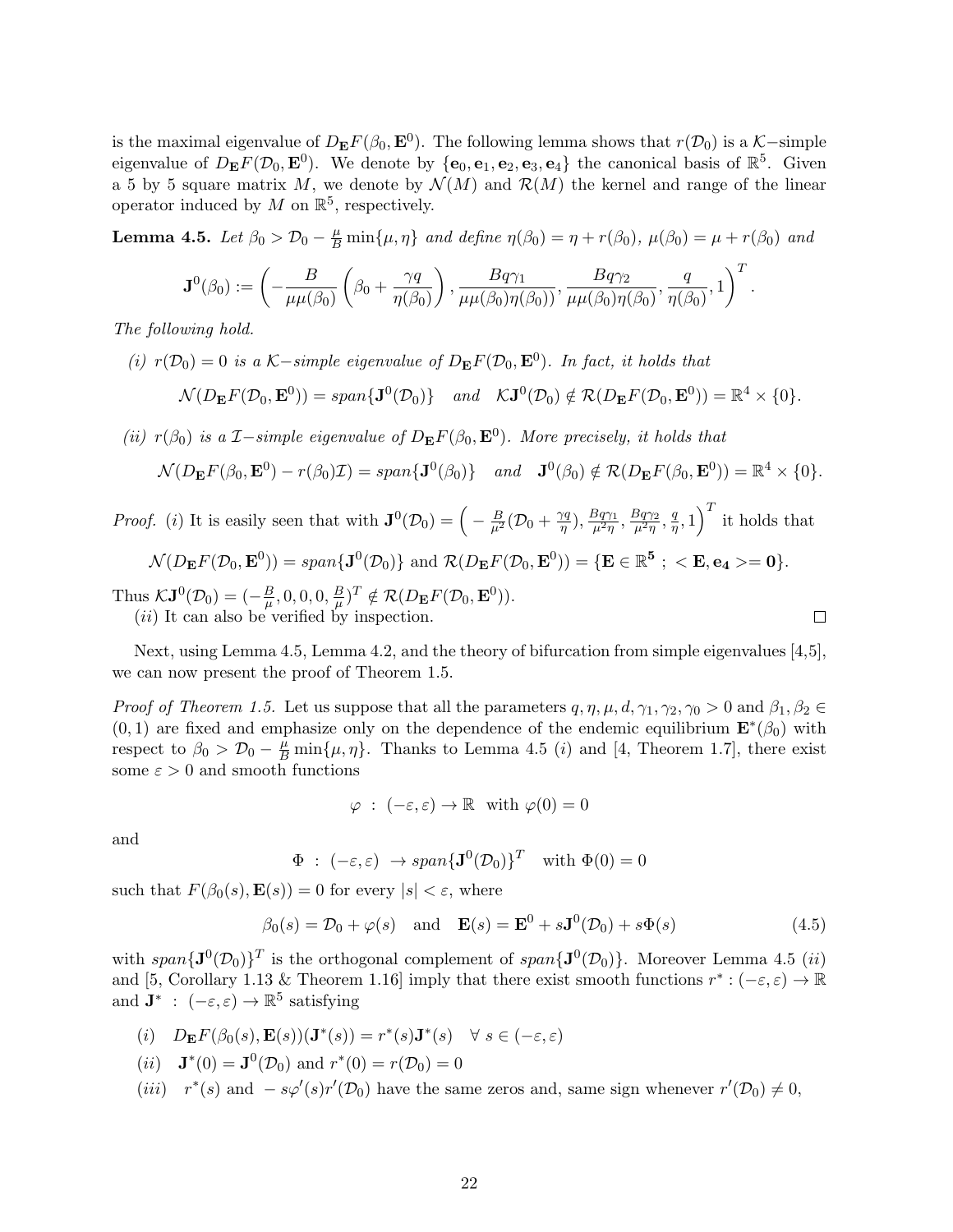where  $r'(\cdot)$  is the derivative of  $r(\cdot)$ . From the expression  $r(\beta_0) = \frac{B}{\mu}(\beta_0 - \mathcal{D}_0)$  it easily follows that  $r'(\beta_0) = \frac{B}{\mu}$  for every  $\beta_0$ . Thus it follows from *(iii)* that  $r^*(s)$  has the same sign as  $-s\varphi'(s)$  for  $|s|$ small. Next, we determine the sign of  $\varphi'(s)$  for  $|s| \ll 1$ . Observe from (4.5) that

$$
\frac{1}{s} < \mathbf{E}(s), \mathbf{e}_4 >= 1 + < \Phi(s), \mathbf{e}_4 > \longrightarrow 1 \text{ as } s \to 0.
$$

This shows that  $I'(0) = 1$  and hence  $\mathbf{E}(s)$  is an equilibrium solution of (1.2) for which  $I(s) \neq 0$ for  $0 < |s| \ll 1$ . As a result, recalling the function G introduced in (4.1), we must have that  $G(I(s),\beta_0(s),\frac{q}{n})$  $\frac{q}{\eta}$ ) =  $\frac{\mathcal{D}_0 B}{\mu}$  for  $0 < |s| \ll 1$ . This is equivalent to saying that

$$
\left(\mu + \left(\beta_0(s) + \frac{q}{\eta}\gamma\right)I(s)\right)\frac{\mathcal{D}_0}{\mu} - \beta_0(s) = \frac{q}{\eta}\sum_{j=1}^2\frac{\beta_j\gamma_jI(s)}{\mu + \beta_jI(s)} \quad \forall |s| \ll 1.
$$

Taking the derivative of both sides with respect to s yields

$$
\frac{\mathcal{D}_0}{\mu} \left( \beta_0'(s)I(s) + \left( \beta_0(s) + \frac{q}{\eta} \gamma \right)I'(s) \right) - \beta_0'(s) = \frac{\mu q I'(s)}{\eta} \sum_{j=1}^2 \frac{\beta_j \gamma_j}{(\mu + \beta_j I(s))^2}.
$$
 (4.6)

Evaluating this equation at  $s = 0$  and using the fact that  $\beta_0(0) = \mathcal{D}_0$ ,  $I(0) = 0$  and  $I'(s) = 1$ yield

$$
\varphi'(0) = \beta'_0(0) = \frac{1}{\mu} \left( \mathcal{D}_0 \left( \mathcal{D}_0 + \frac{q}{\eta} \gamma \right) - \frac{q}{\eta} \sum_{j=1}^2 \beta_j \gamma_j \right).
$$

From this point, we distinguish two cases.

**Case 1.**  $\varphi'(0) > 0$ , so that there is a transcritical bifurcation at  $\beta_0 = \mathcal{D}_0$ . Then  $\beta_0(s) > \mathcal{D}_0$ for  $0 < s \ll 1$  and  $\mathbf{E}(s)$  is an endemic equilibrium of (1.2) corresponding to  $\beta_0 = \beta_0(s)$  for  $0 < s \ll 1$ . Using *(iii)* we conclude that  $r^*(s) < 0$  and  $\varphi'(s) > 0$  for every  $0 < s \ll 1$ . It is clear from (i) that  $r^*(s)$  is an eigenvalue of  $D_{\mathbf{E}}F(\beta_0(s), \mathbf{E}(s))$ . Hence, recalling that the eigenvalues of  $D_{\mathbf{E}}F(\beta_0, \mathbf{E}^0(\beta_0))$  consist of the set  $\{-\mu, -\eta, r(\beta_0)\}\$  with  $r(\beta_0) > 0$  as the largest eigenvalue, we conclude that there is some  $0 < \varepsilon^* < \varepsilon$  such that  $r^*(s)$  is also the largest eigenvalue of  $D_{\mathbf{E}}F(\beta_0(s), \mathbf{E}(s))$  for  $s \in (-\varepsilon^*, \varepsilon^*)$ . Therefore,  $\mathbf{E}(\beta_0(s))$  is linearly stable for every  $s \in (0, \varepsilon^*)$ . Now, recalling Theorem 4.2, we know that the only endemic equilibrium of (1.2) corresponding to  $\beta_0(s)$  is  $\mathbf{E}^*(\beta_0(s))$ . Thus we have that  $\mathbf{E}^*(\beta_0(s)) = \mathbf{E}(s)$  and  $s \in (0, \varepsilon^*)$ . Since the function  $(0, \varepsilon^*) \ni s \mapsto \beta_0(s)$  is strictly increasing and hence invertible, then for every  $\beta_0 \in (\mathcal{D}_0, \beta_0(\varepsilon^*)),$ we have that  $\mathbf{E}^*(\beta_0)$  is linearly stable.

**Case 2.**  $\varphi'(0) = 0$ , that is, we have a pitchfork bifurcation at  $\beta_0 = \mathcal{D}_0$ . Differentiating again  $(4.6)$  with respect to s gives

$$
\frac{\mathcal{D}_0}{\mu} \left( \beta_0''(s)I(s) + 2\beta_0'(s)I'(s) + \left( \beta_0(s) + \frac{q}{\eta} \gamma \right)I''(s) \right) - \beta_0''(s) \n= \frac{\mu q I''(s)}{\eta} \sum_{j=1}^2 \frac{\beta_j \gamma_j}{(\mu + \beta_j I)^2} - 2\frac{\mu q [I'(s)]^2}{\eta} \sum_{j=1}^2 \frac{\beta_j^2 \gamma_j}{(\mu + \beta_j I(s))^3}.
$$

Evaluating the last equation at  $s = 0$  and using the fact that  $\beta'(0) = 0$ , i.e,  $\mathcal{D}_0(\mathcal{D}_0 + \frac{q}{n})$  $\frac{q}{\eta}\gamma\big) =$ q  $\frac{q}{\eta} \sum_{j=1}^{2} \beta_j \gamma_j$ , we obtain

$$
\beta_0''(s) = 2 \frac{q}{\eta \mu^2} \sum_{j=1}^2 \beta_j^2 \gamma_j > 0.
$$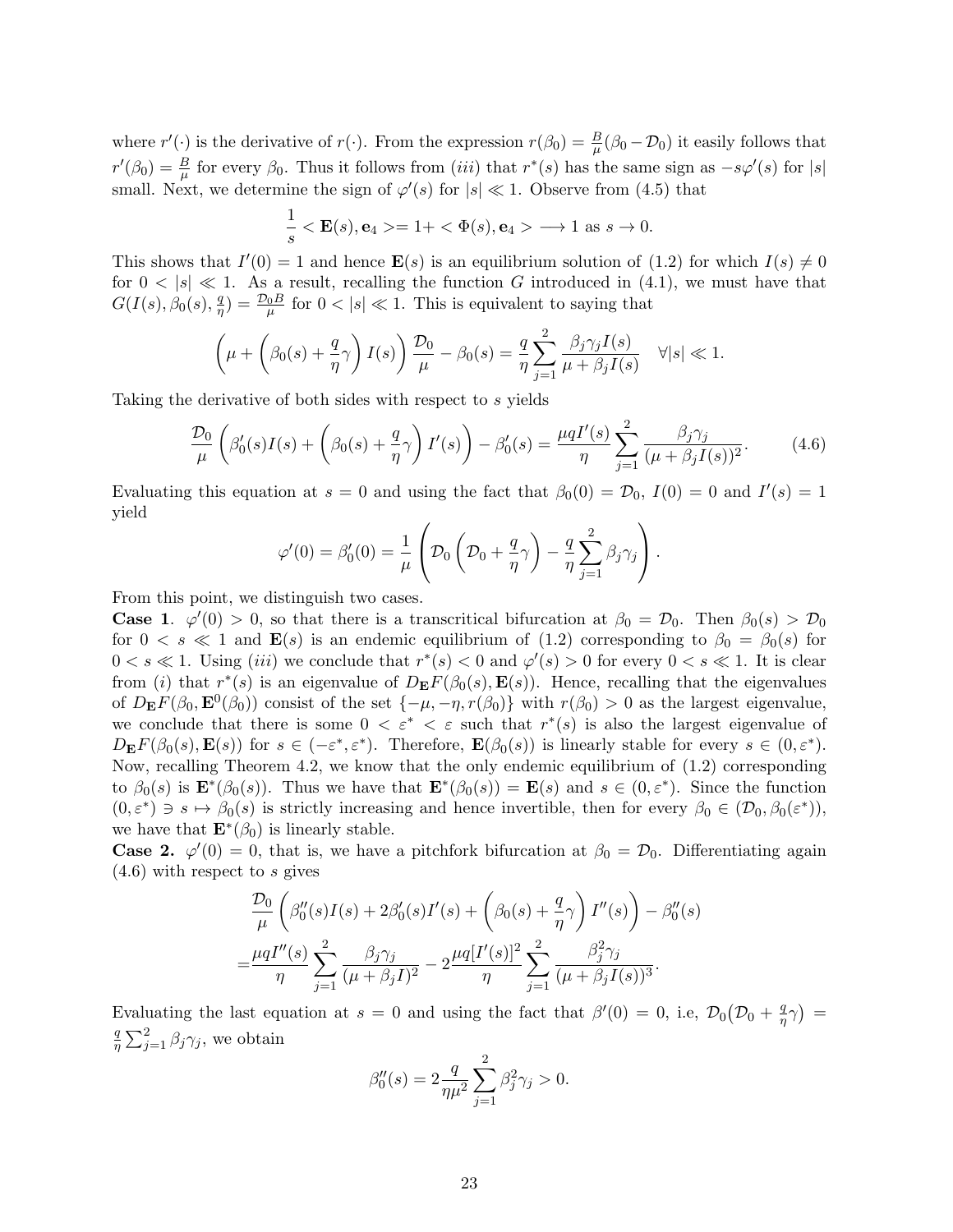Thus we obtain that  $\varphi'(s) > 0$  for  $0 < s \ll 1$ , so we are back to **case 1** and we can employ the same arguments to deduce that  $\mathbf{E}(\beta_0)$  is linearly stable for  $\beta_0 \in (\mathcal{D}_0, \beta_0(\varepsilon^*))$ .

In either case we may now take

$$
\beta_{0,\max}:=\sup\{\tilde{\beta}>\mathcal{D}_0~:~\max\{Re(\lambda)~:~\lambda\in\sigma(D_{\mathbf{E}}F(\beta_0,\mathbf{E}(\beta_0)))\}<0~~\forall~\mathcal{D}_0<\beta_0<\tilde{\beta}_0\},
$$

where  $\sigma(D_{\mathbf{E}}F(\beta_0, \mathbf{E}(\beta_0)))$  is the spectrum of  $D_{\mathbf{E}}F(\beta_0, \mathbf{E}(\beta_0))$  and  $Re(\lambda)$  is the real part of the complex number  $\lambda$ . This completes the proof of Theorem 1.5.

 $\Box$ 

## 5 Permanence of disease when  $\beta_{0,u} > \mathcal{D}_0$ .

In this section, we discuss the permanence of the disease when  $\beta_{0,u} > \mathcal{D}_0$ . Recall again that we have set  $\beta_j = \beta_{j,u}$  for each  $j = 0, 1, 2$  in order to simplify notations. To this end, we first prove the following lemma.

**Lemma 5.1** (Uniform weak permanence). Let  $u \geq 0$  be fixed and suppose that  $\beta_0 > \mathcal{D}_0$ . Then for every solution  $(S_0(t), S_1(t), S_2(t), Z(t), I(t))$  of  $(1.2)$  with initial in  $\mathcal{X}_u$  satisfying  $I(s) > 0$  for every  $s \in [-u, 0]$ , it holds that

$$
\overline{I} := \limsup_{t \to \infty} I(t) \ge \underline{m} := \frac{\mu(\beta_0 - \mathcal{D}_0)}{\mathcal{D}_0(\beta_0 + \frac{q\gamma}{\eta})} > 0.
$$
\n(5.1)

Proof. We proceed by contradiction to establish the result. So, we suppose that there is a positive solution  $(S_0(t), S_1(t), S_2(t), Z(t), I(t))$  of  $(1.2)$  with initial in  $\mathcal{X}_u$  satisfying  $I(s) > 0$  for every  $s \in [-u, 0]$  and  $\lambda_1 \in (0, 1)$  such that

$$
\overline{I} := \limsup_{t \to \infty} I(t) < \lambda_1 \underline{m}.\tag{5.2}
$$

We fix  $\lambda_2 \in (0, 1 - \lambda_1)$ . Using the definition of limsup, there is  $t_1 \gg 1$  such that

$$
\sup_{t \ge t_1} I(t) \le (\lambda_1 + \lambda_2) \underline{m}.\tag{5.3}
$$

Recalling the equation satisfied by  $\frac{d}{dt}Z(t)$ , we obtain that

$$
\frac{d}{dt}Z(t) \le (\lambda_1 + \lambda_2)q\underline{m} - \eta Z(t) \quad \forall \ t \ge t_1.
$$

Thus, if we fix  $\lambda_3 \in (0, 1 - \lambda_1 + \lambda_2)$ , there is some  $t_2 > t_1 + u$  such that

$$
Z(t) \le \frac{(\lambda_1 + \lambda_2 + \lambda_3)qm}{\eta} \quad \forall \ t \ge t_2.
$$
 (5.4)

It then follows from (5.3) and (5.4) that

$$
\frac{d}{dt}S_0(t) \ge B - \left(\mu + \left((\lambda_1 + \lambda_2)\beta_0 + \frac{(\lambda_1 + \lambda_2 + \lambda_3)q\gamma}{\eta}\right)m\right)S_0, \quad \forall t \ge t_2.
$$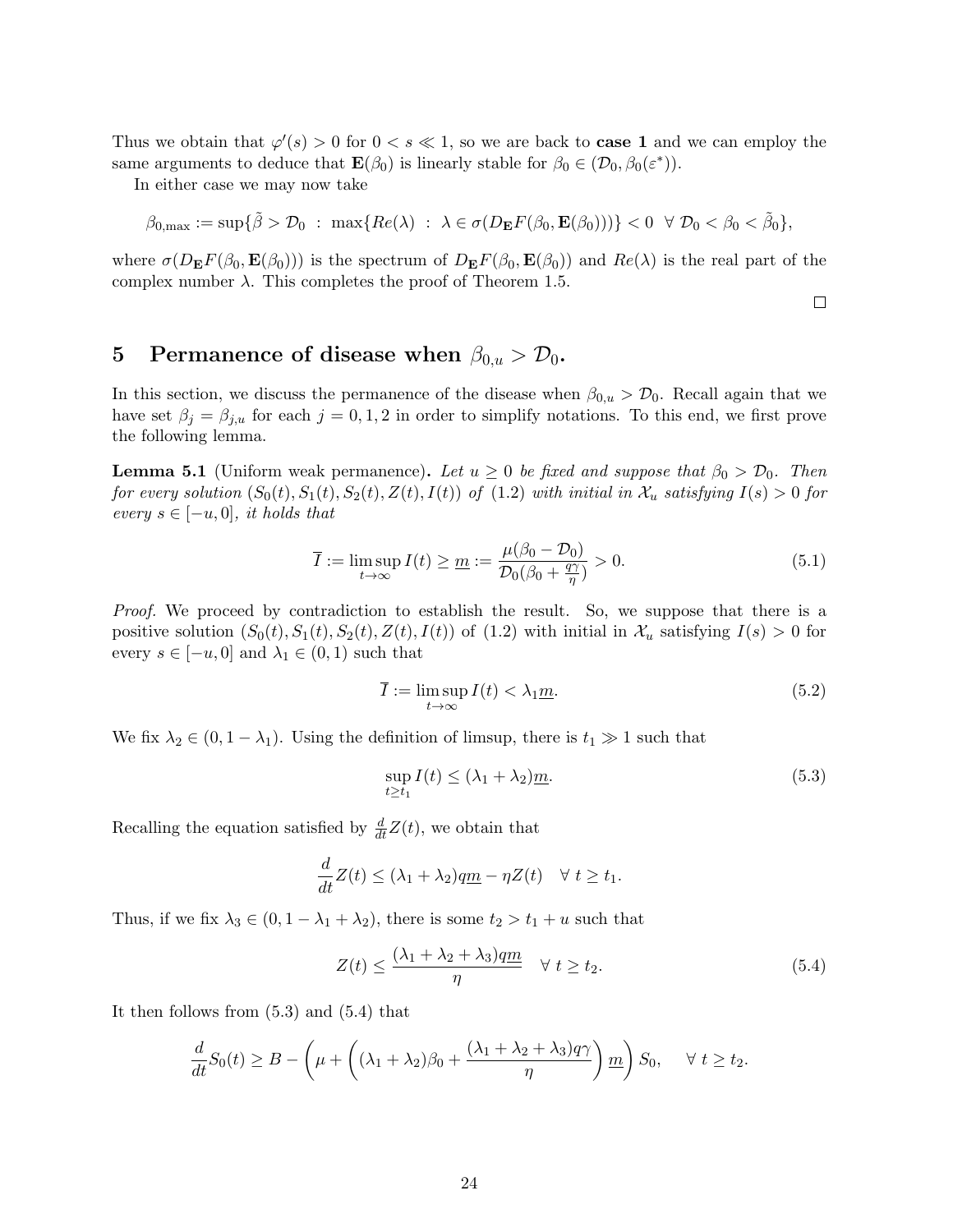As a result, there is  $t_3 > t_2$  such that

$$
S_0(t) \ge \frac{B}{\mu + (\lambda_1 + \lambda_2 + \lambda_3) \left(\beta_0 + \frac{q\gamma}{\eta}\right) \underline{m}} \quad \forall \ t \ge t_3.
$$
 (5.5)

This in turn implies that

$$
\frac{d}{dt}I(t) \ge \left(\frac{\beta_0 B}{\mu + (\lambda_1 + \lambda_2 + \lambda_3)\left(\beta_0 + \frac{q\gamma}{\eta}\right)m}\right)I(t-u) - \frac{B\mathcal{D}_0}{\mu}I \quad t \ge t_3. \tag{5.6}
$$

Observe from the formula of  $\left(\beta_0 + \frac{q\gamma}{n}\right)$  $\left(\frac{m}{\eta}\right) \underline{m} = \frac{\mu(\beta_0 - \mathcal{D}_0)}{\mathcal{D}_0}$  $\frac{1}{\mathcal{D}_0}$  and the fact that  $\lambda_1 + \lambda_2 + \lambda_3 < 1$  that

$$
\frac{\beta_0 B \mu}{\left(\mu + (\lambda_1 + \lambda_2 + \lambda_3) \left(\beta_0 + \frac{q\gamma}{\eta}\right) m\right) B \mathcal{D}_0} > \frac{\beta_0 B \mu}{\left(\mu + \left(\beta_0 + \frac{q\gamma}{\eta}\right) m\right) \mathcal{D}_0 B}
$$

$$
= \frac{\beta_0 B \mu}{\left(\mu + \frac{\mu(\beta_0 - \mathcal{D}_0)}{\mathcal{D}_0}\right) B \mathcal{D}_0} = 1.
$$

Thus, similar arguments as in Case 3 of the proof of Lemma 3.1 show that the algebraic equation

$$
\lambda - \left(\frac{\beta_0 B}{\mu + (\lambda_1 + \lambda_2 + \lambda_3) \left(\beta_0 + \frac{q\gamma}{\eta}\right) m}\right) e^{-\lambda u} + \frac{\mathcal{D}_0 B}{\mu} = 0
$$

has a unique positive root  $\lambda_0 > 0$ . Hence, the solution  $\underline{I}(t)$  to the first-order linear delay differential equation

$$
\begin{cases}\n\frac{d}{dt}\underline{I} = \left(\frac{\beta_0 B}{\mu + (\lambda_1 + \lambda_2 + \lambda_3)\left(\beta_0 + \frac{q\gamma}{\eta}\right)m}\right) \underline{I}(t - u) - (\mu + d)\underline{I} & t > t_3, \\
\underline{I}(s) = I(s) > 0 & s \in [t_3 - u, t_3],\n\end{cases}\n\tag{5.7}
$$

 $\Box$ 

blows up exponentially as  $t \to \infty$ . From (5.6) and (5.7), we conclude that

$$
I(t) \geq \underline{I}(t) \quad \forall \ t \geq t_3.
$$

As a result, we obtain that

$$
\limsup_{t\to\infty} I(t) \ge \lim_{t\to\infty} \underline{I}(t) = \infty.
$$

This clearly contradicts (5.2). Therefore, the statement of the Lemma must hold.

We first remark that both inequalities  $(3.5)$  and  $(5.1)$  complete the proof of  $(1.19)$ . Thanks to Lemma 5.1 and the theory developed in [28], we can now conclude our next result on the uniform persistence of the disease whenever  $\beta_0 > \mathcal{D}_0$ . We first introduce few terminologies. Note that (1.2) generates a continuous semiflow on the set

$$
\tilde{\mathcal{X}}_u := \{ (S_0, S_1, S_2, Z_0, I_0(\cdot)) \in \mathcal{X}_u : I(s) > 0 \ \forall \ s \in [-u, 0] \text{ and } S_0 > 0 \},
$$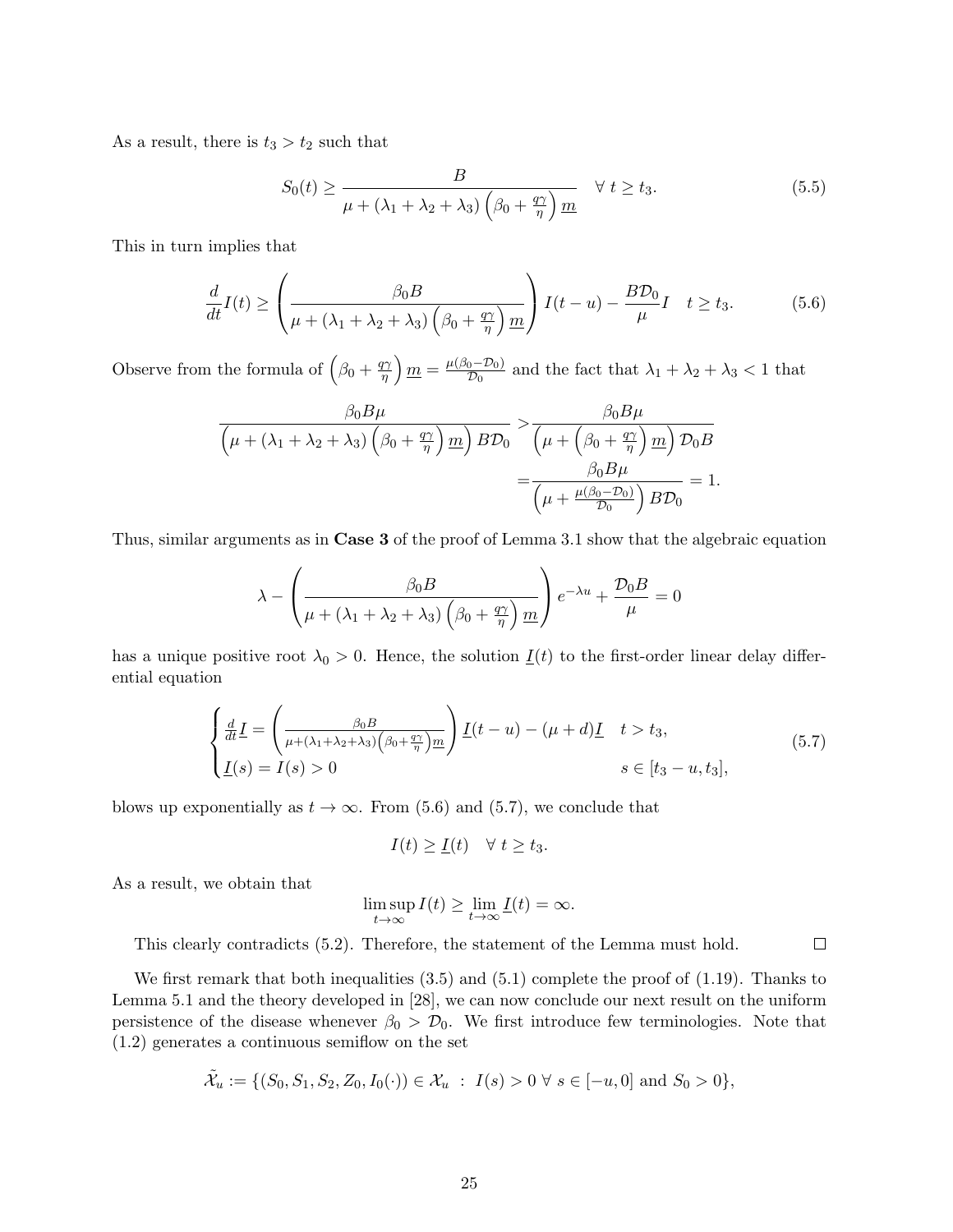which we denote by  $\Phi_t$ , i.e,  $\Phi_t(S_0, S_1, S_2, Z_0, I_0(\cdot)) = (S_0(t), S_1(t), S_2(t), Z(t), I_t(\cdot))$  for every  $t \ge 0$ with  $I_t(s) := I(t+s)$  for every  $s \in [-u, 0]$  and  $t \geq 0$ . We note from the Arzela-Ascoli's Theorem that  $\Phi_t$  is compact for every  $t > u$ . For every  $(S_0, S_1, S_2, Z_0, I_0(\cdot)) \in \tilde{\mathcal{X}}_u$ , define the persistence function

$$
\rho((S_0, S_1, S_2, Z_0, I_0(\cdot))) = I_0(0) \quad \forall (S_0, S_1, S_2, Z_0, I_0(\cdot)) \in \tilde{\mathcal{X}}_u.
$$
\n(5.8)

In particular,

$$
\rho(\Phi_t(S_0, S_1, S_2, Z_0, I_0(\cdot))) = I_t(0) = I(t) \quad \forall \ t \ge 0 \text{ and } (S_0, S_1, S_2, Z_0, I_0(\cdot)) \in \tilde{\mathcal{X}}_u.
$$

Recall that  $I(t) > 0$  for every  $t > 0$  whenever  $I_0(0) > 0$ . Hence

$$
\rho(\Phi_t(S_0, S_1, S_2, Z_0, I_0(\cdot))) > 0 \quad \text{whenever} \ \rho(\Phi_0(S_0, S_1, S_2, Z_0, I_0(\cdot))) > 0.
$$

*Proof of Theorem 1.6.* Recall that  $\Phi_t$  is compact for every  $t > u$ . We also recall that

$$
\sum_{j=0}^{2} |S_j(t)| + \|I_t\|_{\infty} \le \frac{2B}{\mu} \quad \text{and} \quad |Z(t)| \le \frac{qB}{\eta\mu}, \quad \forall \ t \ge u,
$$

which implies that  $\Phi$  is pointwise dissipative and uniformy bounded for  $t \geq u$ . Therefore, it follows from [28, Theorem 2.30 Page 41] that (1.2) has a compact attractor  $\mathcal A$  of  $\tilde{\mathcal X}_u$ . Next, observe that the map  $\rho \circ \Phi$  is continuous, and Lemma 5.1 guarantee that  $\Phi$  is uniformly weak  $\rho$  – persistent. Therefore, it follows from [28, Theorem 5.2 Page 126] that  $\phi$  is uniformly  $\rho$ -persistent, i.e, there exists  $\overline{m}_u > 0$  such that

$$
\liminf_{t\to\infty}\rho(\Phi_t(S_0,S_1,S_2,Z_0,I_0(\cdot))) > \overline{m}_u \quad \forall (S_0,S_1,S_2,Z_0,I_0(\cdot)) \in \tilde{\mathcal{X}}_u.
$$

This completes the proof of the Theorem since  $\rho(\Phi_t(S_0, S_1, S_2, I_0, Z_0)) = I(t)$  for every  $t > 0$  and  $(S_0, S_1, S_2, Z_0, I_0(\cdot)) \in \tilde{\mathcal{X}}_u.$  $\Box$ 

#### 6 Numerical investigations

In this section we consider investigating the numerical studies related to the theoretical results outlined in previous sections. We will consider model (1.1) with  $u = 3k$  for  $k = 0, 1, 2, 3, 4$ .

#### 6.1 Model and Data

While any set of data related to compartment classes in our model could be used to illustrate numerical simulations, we decide to use the data from Uganda within the period 1992-2005. Using such a real data has the advantage of testing our mathematical model, and we can estimate the different infection rates with respect to the time delay. As a result, we are able to confirm that the infection rates decrease as functions of the time delay. The data is reported in [14] and is given in Table 2.

We recall that the data in Table 2 was collected from UN, UNAIDS, and the Uganda AIDS Commission for population, which included death rates, percentage of adults (ages 15 to 59) per year, growth of the adult class, the adult prevalence rates, and the percentage of adult population infected. Moreover, subject matter experts, literature, and surveys were used to determine organizational estimates of the information and education campaigns involved, rates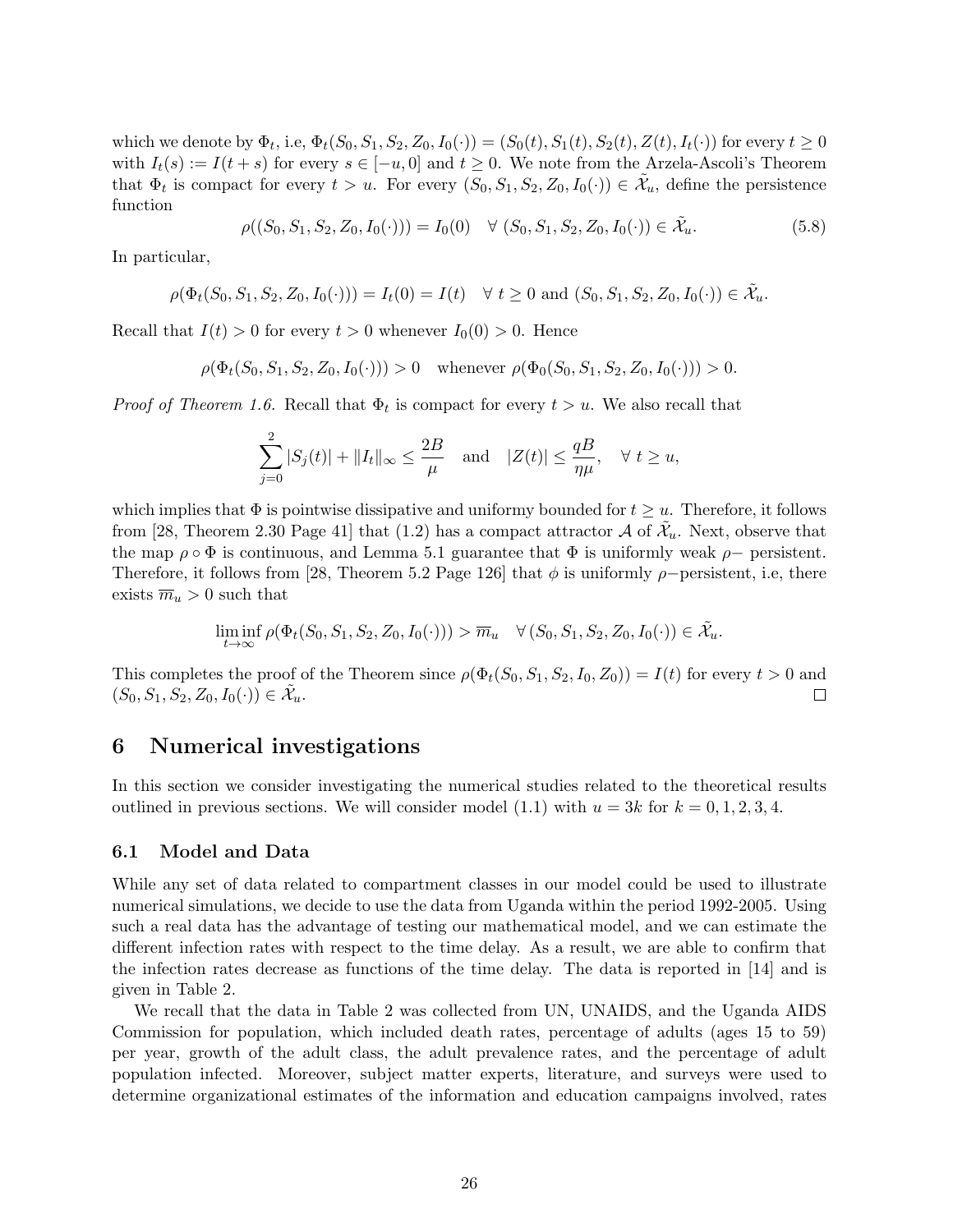Table 2: Data table

| Year | Susceptible | Infected | Information |
|------|-------------|----------|-------------|
| 1997 |             |          | 600/1,200   |
| 1999 | 6,700,000   | 606,000  |             |
| 2000 | 6,597,470   | 573,693  | 700/1,200   |
| 2001 | 7,130,000   | 383,000  | 717/1,200   |
| 2003 | 7,462,000   | 544,000  |             |
| 2005 | 7,636,000   | 548,261  | 778/1,200   |

for interaction of Z to susceptible classes, and efficacy of abstinence and faithfulness and the use of condom behavior. We emphasize that our model and the data collected considers only adult individuals ages 15 to 59.

It is important to note that our model (1.1) differs from the model considered by the authors in [14] in the sense that in [14], the logistic growth was used for the  $Z$  class with a growth coefficient that increases with the number of infectives and is multiplied by a ratio of the infected to the living population. Our model assumes that the growth of information is proportional to the number of infectives. Moreover, the  $R$  class in [14] only collects the number of people that die from the disease, while in our case the  $R$  population represents the number of susceptibles that will not contract the disease. Furthermore, the model in [14] is a system of ordinary differential equations while our model is a system of delay differential equations. Finally, no mathematical analysis was provided in [14].

The authors in [14] calculated values of the parameters  $B, \gamma_1, \gamma_2, d$ , and the general or natural death rate  $\mu$ . Also, it was assumed that  $\beta_{1,u}$  and  $\beta_{2,u}$  are directly proportional to  $\beta_{0,u}$ , that is,  $\beta_{1,u} = 0.05\beta_{0,u}$  and  $\beta_{2,u} = 0.40\beta_{0,u}$ . They then use parameter estimation to fit the model to the data in order to estimate together  $\beta_{0,u}$  and the logistic growth rate for the Z class.

#### 6.2 Parameter estimation

Since the data concerns only adult individuals ages 15 to 59, we use  $\mu = \frac{1}{59-15} = 0.0227$  in our model. We choose to fix all remaining parameters as outlined in the previous section but we decide to fit the model (1.1) to the data in Table 2 in order to estimate the parameters  $\beta_{0,u}$ ,  $\eta$ ,  $\gamma_0$ , and q. We recall the values of the fixed parameters in Table 3.

Table 3: Values of fixed parameters in model (1.1)

| $\mathbf{B}$ |                                                                                                  | $\beta_{2,u}$ |  | $\gamma_2$ |  |
|--------------|--------------------------------------------------------------------------------------------------|---------------|--|------------|--|
|              | $0.55 \quad 0.05 \beta_{0,u} \quad 0.40 \beta_{0,u} \quad 0.14 \quad 0.1 \quad 0.8 \quad 0.0227$ |               |  |            |  |

In order to fit the model to the data, we have to determine the initial conditions for the system of differential equations. Now, it is known that the information and educational campaigns against HIV/AIDS in Uganda started in 1992. For this reason, we will start our model with 1992. We will assume that initially no one in the population is practicing abstinence and faithfulness or the use of condom behavior, or any type of information related to HIV/AIDS. This means that we have  $S_1(0) = 0$ ,  $S_2(0) = 0$ , and  $R(0) = 0$ .

According to the UN population reports, there were 18.38 million individuals in Uganda in 1992, of which 32.1% represented the adult population ages 15 to 59. This allows us to determine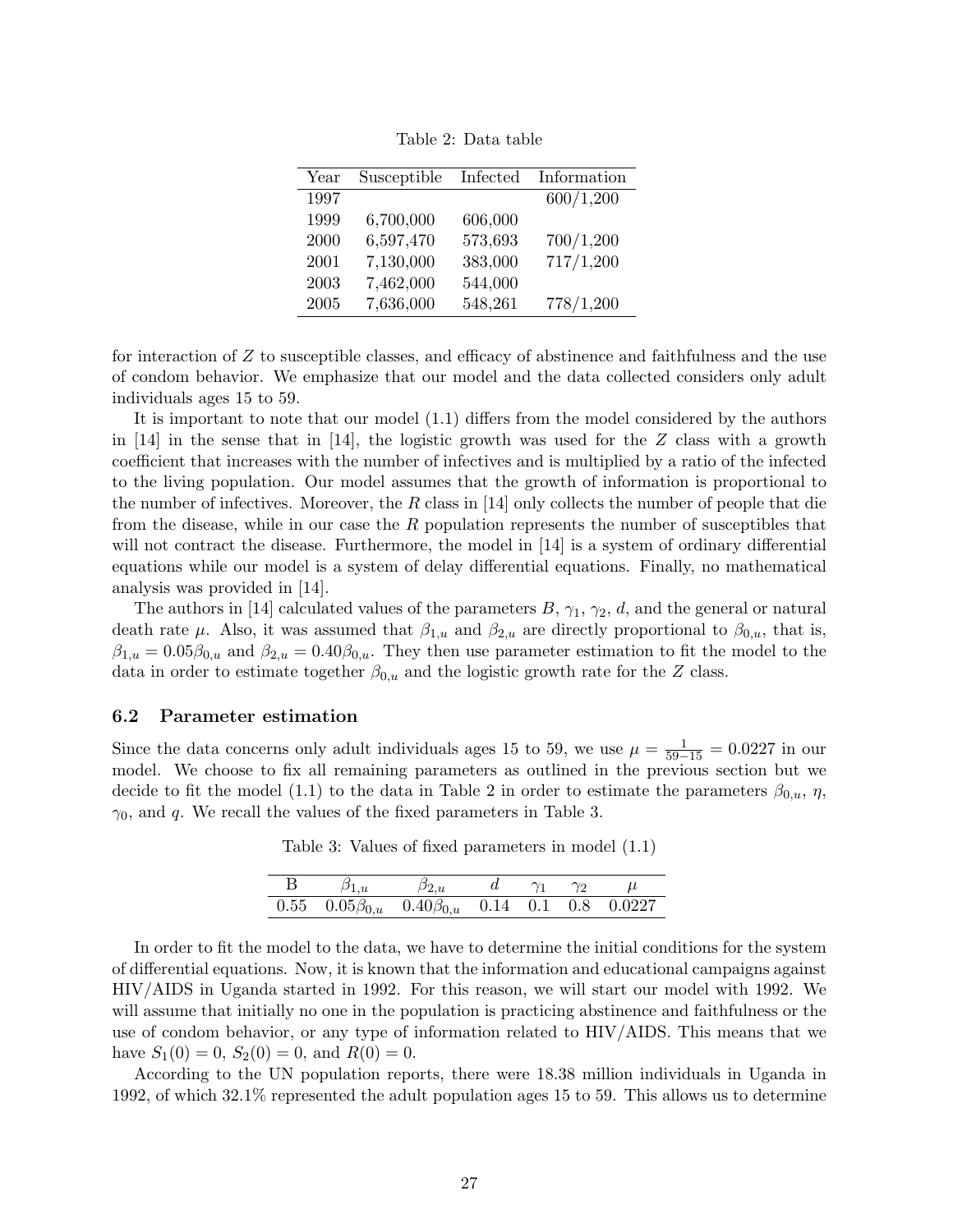that there were 5,899,980 adult individuals for  $(S_0(0) + I(0))$  class for that year. At the same time, it is also reported that the adult prevalence rate was about 15%, giving us 884,997 infected adult individuals initially. That is,  $I(0) = 884,997$ . Thus, we conclude that there were 5,014,983 susceptible adult individuals initially for that year. That is,  $S_0(0) = 5,014,983$ . For  $Z(0)$ , the authors in [14] estimated that initially there were 240 organizations out of 1,200 (that is, 20%) that were involved in the abstinence and faithfulness, and the use of condom behaviors. Hence,  $Z(0) = 0.20$ .

Next, it is important to choose the unit under which we will run the numerical simulations. Indeed, if population numbers are too large or too small, the rounding error may affect the efficiency of the results. To this end, we choose to work with the unit of a millionth. We can summarized the initial conditions as follows

 $(S_0(0), S_1(0), S_2(0), I(0), Z(0), R(0))^{T} = (5.014983, 0, 0, 0.884997, 0.20, 0)^{T}.$ 

We use MATLAB to run the numerical simulations. We develop and implement an algorithm to fit our model to the data. Specifically, for the delay differential system (1.1), our program creates three nested functions within a main function. One nested function specifies the history of the solution  $(S_0(t), S_1(t), S_2(t), I(t), Z(t), R(t))^T$  for  $t \leq 0$ . In our case we use the initial conditions for this history. The other nested function implements the delay system to evaluate the right side of the differential equations (1.1). Finally, a third nested function uses the delay differential equations (DDE) solver  $de23$  to solve the system (1.1), then calculates and returns the relative sum of squared errors (SSE) between the data in Table 2 and the model solution (1.1).

On the other hand, we will also be interested in the solution of system  $(1.1)$  with  $u = 0$ , i.e., there is no delay. In this case, our program includes two nested functions within a main function. One nested function uses the ODE solver  $ode45$  to implement and solve the system (1.1) with  $u = 0$ . The other nested function receives as input arguments the parameters to be estimated and time  $t$ , then calculates and returns the relative sum of squared errors (SSE) between the data in Table 2 and the model solution  $(1.1)$  with  $u = 0$ . The relative SSE is calculated as follows:

Model error 
$$
(\beta_{0,0}, \eta, \gamma_0, q) = \sum_j \left[ \frac{|\text{Model}(S_0 + S_1 + S_2)_j - \text{Data}(S)_j|^2}{|\text{Data}(S)_j|} + \frac{|\text{Model}(I)_j - \text{Data}(I)_j|^2}{|\text{Data}(I)_j|} \right] + \sum_k \left[ \frac{|\text{Model}(Z)_k - \text{Data}(Z)_k|^2}{|\text{Data}(Z)_k|} \right],
$$

where  $j = 1999, 2000, 2001, 2003, 2005$  and  $k = 1997, 2000, 2001, 2005$ .

Moreover, within the main functions for both the model  $(1.1)$  with  $u > 0$  and the same model with  $u = 0$ , we use the MATLAB nonlinear programming solver *fminsearch*, which finds minimum of unconstrained multi-variable function using derivative-free method. In our case, fminsearch receives two input arguments, a handle to the nested error function and the initial guesses of the parameters to be estimated, then it returns the values of the fitted parameters.

We also emphasize that in all of our simulations, we use mass action incidence terms like  $\beta_{0,u}S_0(t)I(t)$ . The standard incidence terms like  $\beta_{0,u}S_0(t)I(t)/N$ , where N is the total population didn't seem to provide a good fit between data and the model solution.

Now, obtaining pre-estimates or initial guesses of the parameters to be determined is not an easy task. In order to obtain "good" pre-estimates, we reached out to Wolfram Mathematica's *Manipulate* command. This command allows, after setting up the model  $(1.1)$  with quantities to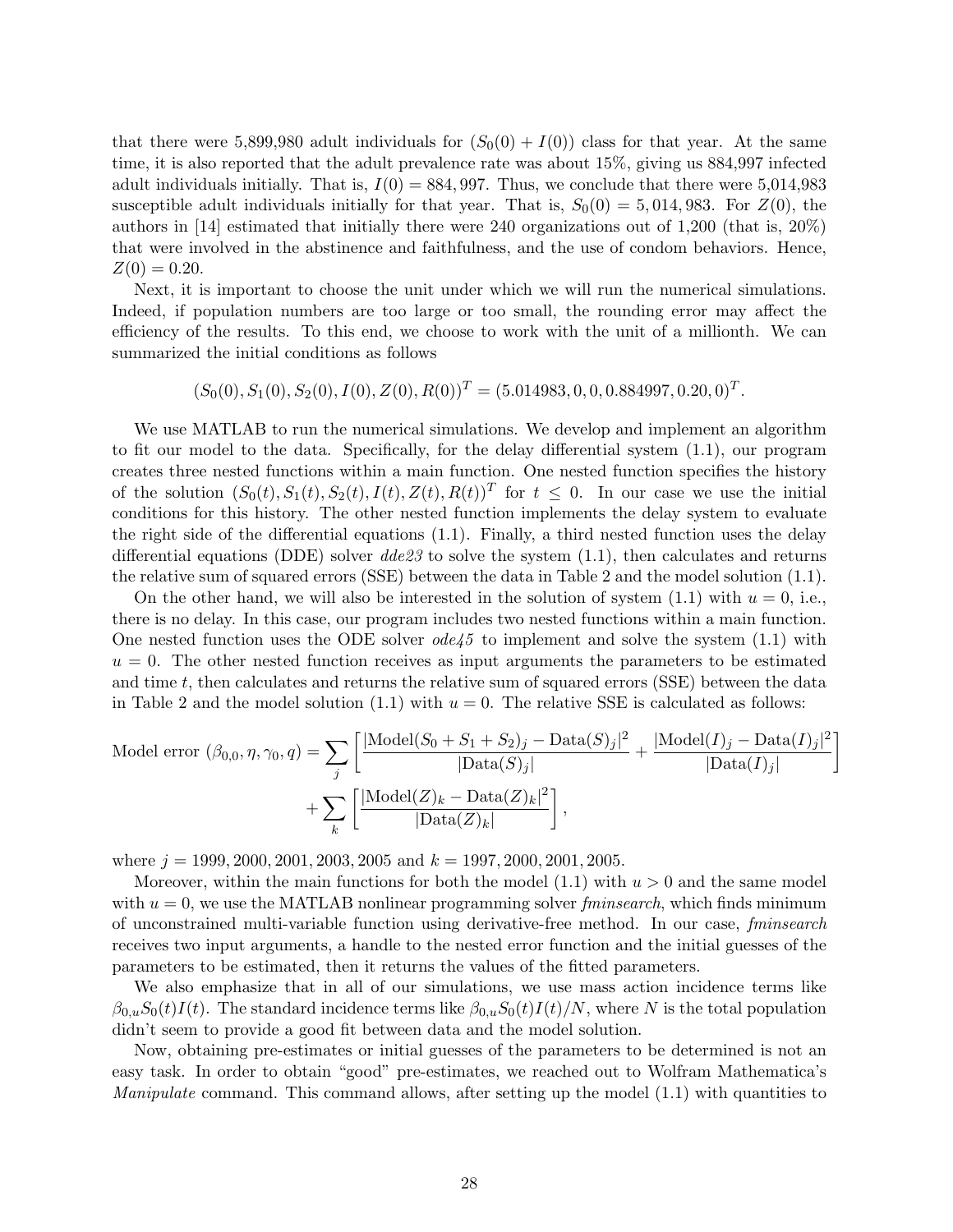be estimated treated as parameters, to plot both the data and the model solutions on the same graph. Then "manipulate" them until an agreement between the data and the model solutions is achieved. We then select the parameter values for which this agreement is made and take them as initial guesses.

#### 6.3 Numerical Results

We will now investigate the numerical behavior of the model (1.1). To demonstrate the importance of the information Z, we will first describe model (1.1) without such information, i.e., with  $Z = 0$ . In this case the system reduces into the simplest HIV epidemic model, the following SI model

$$
\begin{cases}\n\frac{d}{dt}S_0(t) = B - \beta_{0,u}S_0(t)I(t-u) - \mu S_0(t), \\
\frac{d}{dt}I(t) = \beta_{0,u}S_0(t)I(t-u) - (\mu + d)I(t).\n\end{cases} (6.1)
$$

It is important to note that the model (6.1) does not fit HIV data well. This could possibly be explained from the fact that for a simple SI model, the time spent in the infectious stage decreases exponentially, which is an unrealistic assumption for HIV, for which the infectious stage is long and the duration is affected by several variations. See for instance, [18, page 131]. For this reason we will not fit the model  $(6.1)$  to the data. However, for the purpose of illustration to show how useful information campaigns are, we will provide numerical solutions to model (6.1). To this end, we use parameter values for B, d, and  $\mu$  in Table 3. For the choice of  $\beta_{0,u}$ , we have to make sure that neither the I class nor the  $S_0$  class fits their respective data. For if this happens, it will result in favoring one class over the other. Thus,  $\beta_{0,u} = 0.023549$  as in Table 4 is an interesting choice. Also, we choose to run the model with the time delay  $u = 6$ . The graphs of the two classes of the model together with their data are given in the first two figure windows in Figure 5. The last figure window provides only the graphs of the two classes of the model (6.1) plotted together. Clearly, we can observe that in the absence of information, more and more people joins



Figure 5: The graphs of the infected and susceptible model solutions and their data for model (6.1) calculated with parameter values from Table 3 and  $\beta_{0,6}$  in Table 4.

the at-risk population, and as a consequence, the number of infected individuals increases.

Now, we will fit the model (1.1) to the data in Table 2 for one time delay value  $u = 6$  and obtain the resulting fitted model solutions over the interval  $[0, 15]$  representing the years from 1992 to 2006. We use the Wolfram Mathematica's Manipulate command to obtain the initial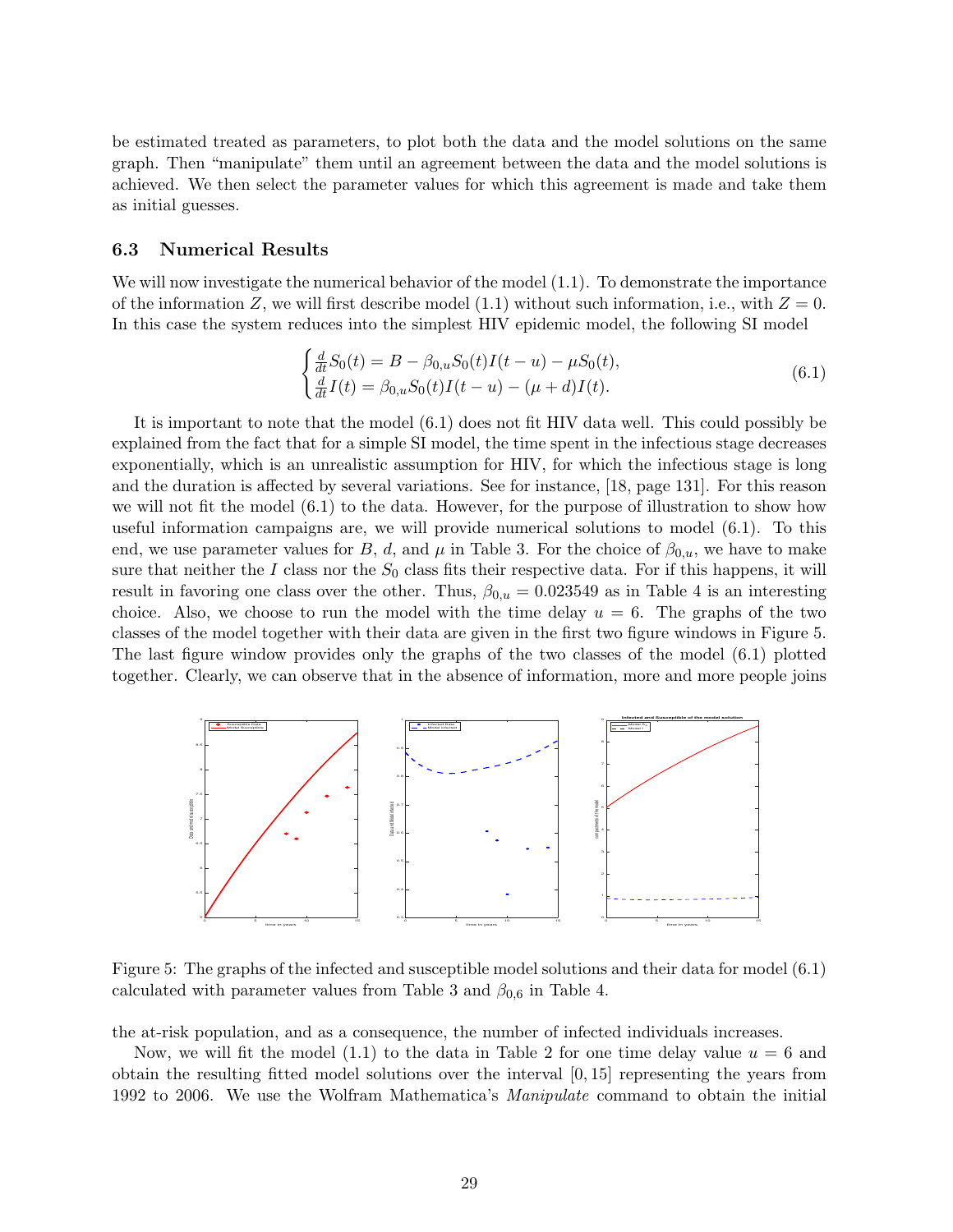guesses of the parameters. The reader interested in this valuable process can learn from our code and the accompanying graph in Figure 6.



Figure 6: Wolfram Mathematica code using the Manipulate Command to pre-estimate parameters with delay  $u = 6$  in model (1.1).

We obtain the initial guesses  $\beta_{0,6} = 0.028$ ,  $\eta = 0.041$ ,  $\gamma_0 = 0.264$ , and  $q = 0.071$ . After running our program with these initial guesses, we obtain the estimates and their resulting SSE error given in Table 4. Figure 7 shows the graphs of the fit between the data and the model

Table 4: Estimated parameters with corresponding SSE error for delay  $u = 6$ 

| Delay $u$ | $\beta_{0.6}$ |                                                        | SSE error |
|-----------|---------------|--------------------------------------------------------|-----------|
|           |               | $0.023549$ $0.088131$ $0.141355$ $0.128940$ $1.195502$ |           |

solutions with  $u = 6$ , where, by the total susceptible population we mean the sum  $S_0 + S_1 + S_2$ .

To see the effect of information campaigns on the control of the disease, we also plot in Figure 8 the graphs of the solutions for all subgroups of the model obtained with time delay  $u = 6$ . Note that this choice of  $u = 6$  is arbitrary and it has no biological meaning. In fact the simulations are similar when using different time delay.

The numerical results in Figure 8 suggest that thanks to the information about the disease, the number  $S_0$  of general susceptible people that has not yet changed their behavior before information decreases from 5 million to about a million once they are aware of the information. At the same time, once they acquire knowledge about the disease, the numerical simulations show that more people will tend to use condoms than practicing abstinence and faithfulness. As a consequence, the number of infected people decreases considerably. The fitted model here also shows that the number of removed people will surpass the number of susceptible practicing abstinence and faithfulness but will be smaller compared to the condom users. In light of this, it is clear that the information  $Z$  plays a central role in decreasing the number of ignorant susceptible and the infected within this population in contrast to the numerical results from the last figure window in Figure 5 where there was no information education within the population.

To understand the effect of the delay on the number of infected individuals, we use two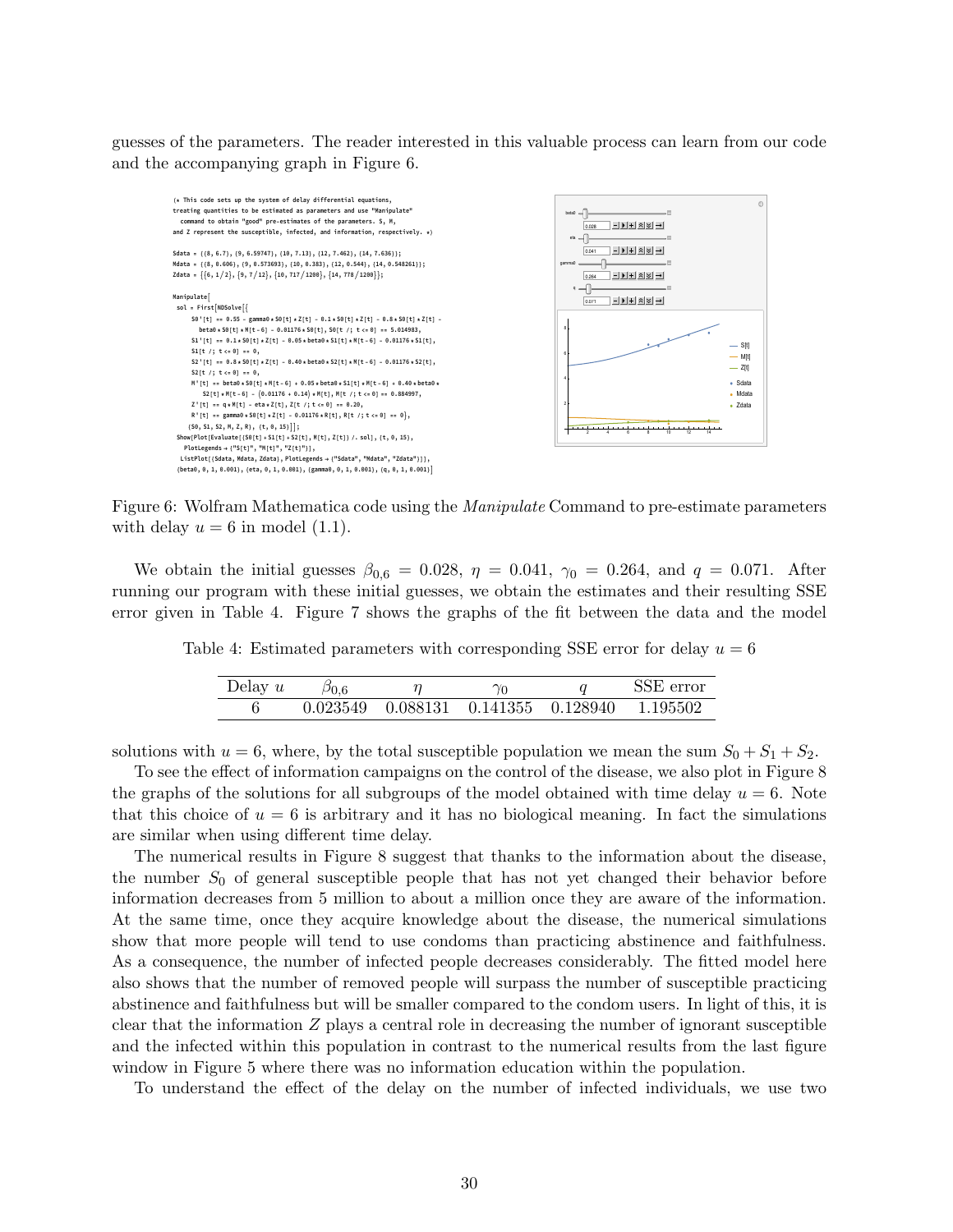

Figure 7: Plots of the graphs of the fit between the model solutions and the data with time delay  $u = 6$  and total susceptible population  $S_0 + S_1 + S_2$ .



Figure 8: The fitted model with each of its population subgroup obtained with delay  $u = 6$ .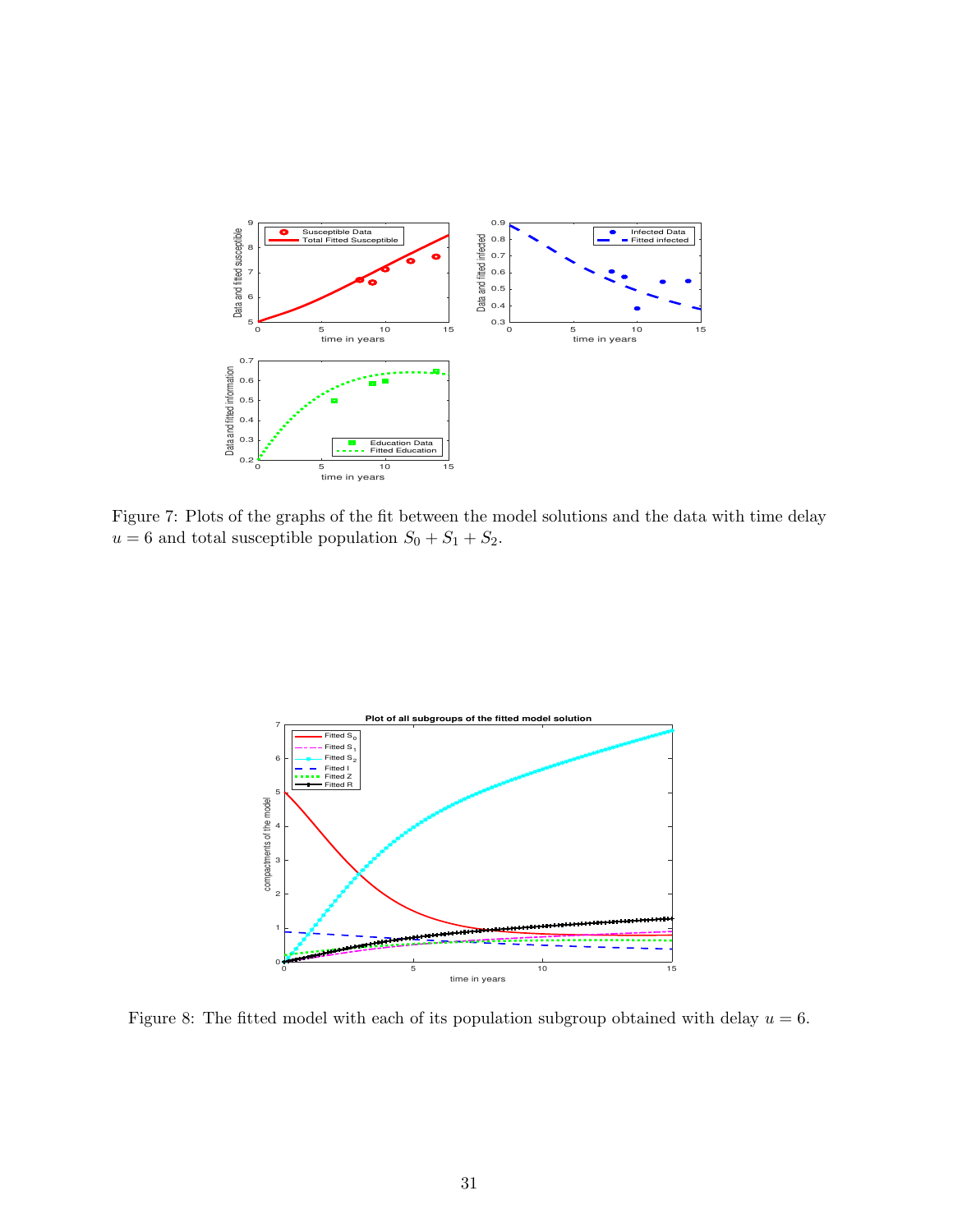approaches. We will fix the estimated parameter values obtained by fitting the model to the data with  $u = 6$  to obtain the model solutions for different other chosen time delay values and then look at the large time behavior of solutions. So, in this first step we are assuming that the infection rates are constant with respect to the time delay. Next, we will fit the model for different time delays  $u = 3k$ ,  $k = 0, 1, 2, 3, 4$ , and compare the infections rates  $\beta_{0,u}$  obtained. This will help to check whether the rates decrease with the time delay.

For the first approach, we fix the estimated parameter values obtained from fitting the model to the data over the interval  $[0, 15]$  with the time delay  $u = 6$  as reported in Table 4 and run the model solutions for the time delays  $u = 0, u = 3, u = 6, u = 9$ , and  $u = 12$  with these estimated parameter values without doing another parameter estimation over the time interval [0, 400]. This guarantees that we have the same set of parameters for all chosen delays. We then compare the corresponding infected classes. The results are plotted in Figure 9.



Figure 9: The infected model solutions for the time delays  $u = 0, 3, 6, 9, 12$  over [0,400] obtained with estimated parameters from fitting the model to the data with delay  $u = 6$  over [0, 15].

As noted earlier, the numerical simulations in Figure 9 are conducted with the same transmission rates  $\beta_j = \beta_{j,u}, j = 0,1,2$ , for all delays. In other words, the endemic equilibrium of the system in this case is independent of the delay  $u$ . The simulations show that, irrespective of the time delay, the solutions converge to the unique endemic equilibrium in the long run. In particular all infected groups for all considered time delays converge to the infected component of the endemic equilibrium in the long run. Furthermore, it is clear from Figure 9 that the larger the delay the longer it takes for the infected population to stabilize at the endemic equilibrium. In other words, the infected group with smaller time delay converges faster to the unique infected component  $I^*$  of the endemic equilibrium as given in Figure 2. This emphasizes one more time the importance of the time delay.

In the second approach, we try to understand the effect of the time delay on the infection rates and check whether our standing assumption on the non-increasing of rates with respect to the delay holds. We follow the procedures outlined in Section 6.1 and Section 6.2 and fit the model to the data over the time interval [0, 15] for each delay  $u = 3k$ ,  $k = 0, 1, 2, 3, 4$ . The initial guesses used for all delays are the same as reported in Figure 6. At the same time, we also record the effective rate of education dissemination  $\tau = q/\eta$ , the corresponding SSE error, and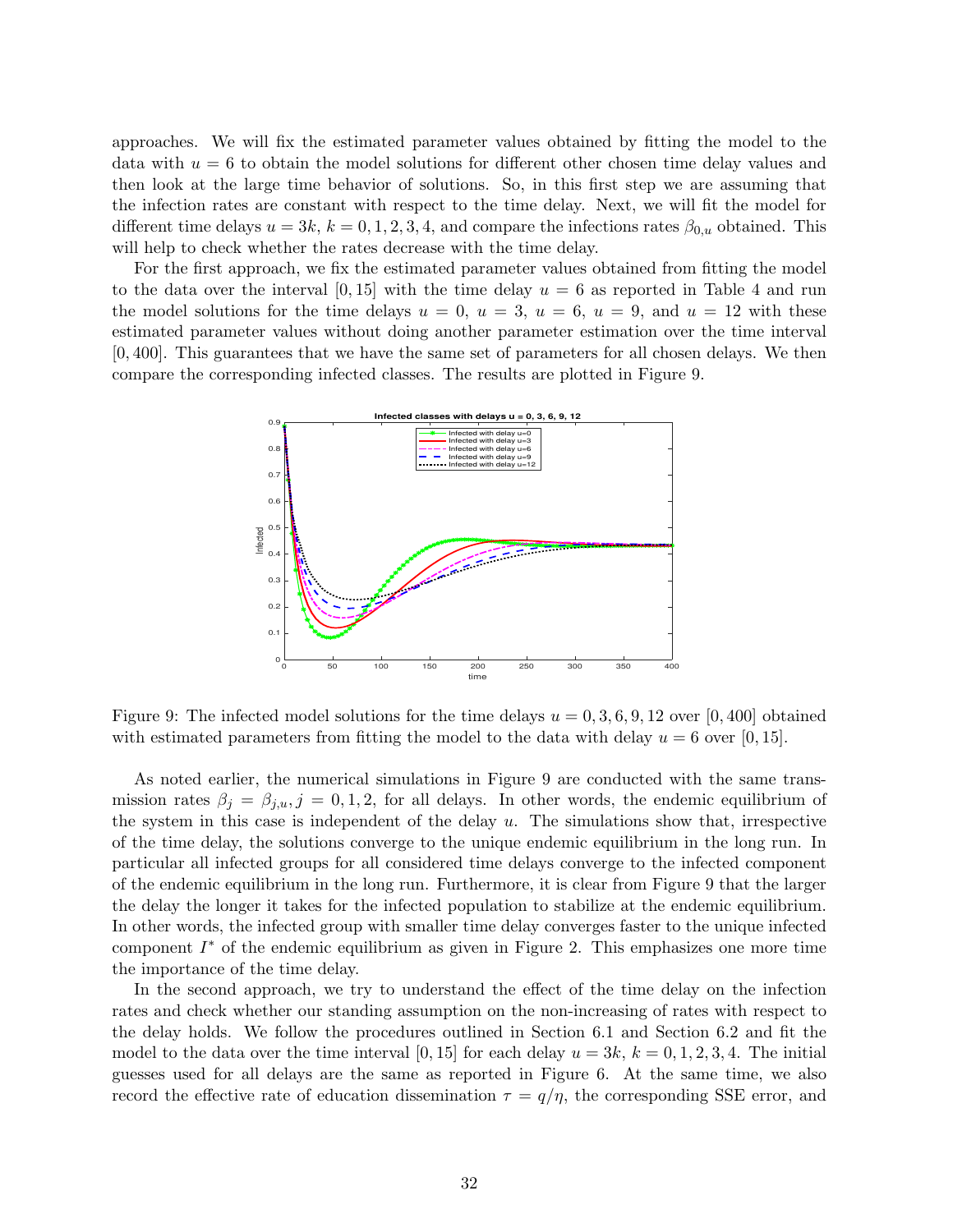the corresponding basic reproductive number  $\mathcal{R}_{0,u}$  in Table 5.

| Delay $u$ | $\beta_{0.u.}$ |          | $\gamma_0$ |          |          | SSE error | $\mathcal{R}_{0. u}$ |
|-----------|----------------|----------|------------|----------|----------|-----------|----------------------|
| 0         | 0.028391       | 0.069813 | 0.138839   | 0.112060 | 1.605134 | 1.272334  | 4.222200             |
| 3         | 0.025545       | 0.079767 | 0.140867   | 0.120447 | 1.509985 | 1.239273  | 3.798930             |
| 6         | 0.023549       | 0.088131 | 0.141355   | 0.128940 | 1.463605 | 1.195502  | 3.502159             |
| 9         | 0.022223       | 0.094835 | 0.141984   | 0.136189 | 1.435820 | 1.150862  | 3.304834             |
| 12.       | 0.021369       | 0.098370 | 0.142581   | 0.140660 | 1.429794 | 1.120674  | 3 177886             |

Table 5: Estimated parameters with their corresponding errors for different delay values

As expected, we see from Table 5 that the infection rates decrease with respect to the time delay. Consequently, the basic reproductive number  $\mathcal{R}_{0,u}$  and the infection rate  $\beta_{0,u}$  decrease with  $u$ . Specifically, the numerical simulations suggest that it is possible to save more lives if there is a way to increase the time delay between the initial infection of cells by HIV and when a cell becomes infectious. Furthermore, we expect that the effective education dissemination rate  $\tau := \frac{q}{n}$  $\frac{q}{\eta}$  should decrease as the time delay increases. This is in fact confirmed by the estimates values for  $\tau$  obtained in Table 5. Therefore, the numerical results illustrate our theoretical results.

We conclude this section with an illustration of Theorem 1.2 on the existence and uniqueness of the endemic equilibrium, Theorem 1.3 on the asymptotic behavior of  $I^*$  with respect to  $\tau = \frac{q}{n}$  $\frac{q}{\eta},$ Theorem 1.4 on the asymptotic behavior of  $(S_0^*, S_1^*, S_2^*)$  with respect to  $\tau = \frac{q}{\eta}$  $\frac{q}{\eta}$ , and Theorem 1.6 about the permanence of the disease. Using the values of the model parameters described in Table 3 and in Table 4, we have that

$$
\mathcal{D}_0 = \frac{\mu(\mu + d)}{B} = 0.0067, \quad \frac{1}{\gamma} \sum_{j=1}^2 \beta_{j,u} \gamma_j = 0.0073.
$$

Clearly, we have that  $\beta_{0,6} > \mathcal{D}_0$  and  $\mathcal{D}_0 < \frac{1}{\gamma}$  $\frac{1}{\gamma} \sum_{j=1}^{2} \beta_{j,u} \gamma_j$ . Therefore:

- Theorem 1.2 guarantees the existence and uniqueness of the endemic equilibrium  $E^*$  =  $(S_0^*, S_1^*, S_2^*, Z^*, I^*)^T = (0.7954, 2.1648, 15.0162, 0.6324, 0.4322)^T$ , where  $S_0^*, S_1^*, S_2^*, Z^*$  are given by (1.6) with  $\tilde{I} = I^*$  and  $I^*$  is the unique positive solution of Equation (1.9).
- Theorem 1.3 (*i*) implies that  $I^*$  is non-increasing with respect to  $\tau = \frac{q}{n}$  $\frac{q}{\eta}$  and

$$
\frac{B(\beta_{0,u}-\mathcal{D}_0)}{(\mu+d)(\beta_{0,u}+\frac{q\gamma}{\eta})}=0.0368\leq I^*\leq \min\{17.2898,3.3799\}=\min\left\{\frac{B(\beta_{0,u}-\mathcal{D}_0)}{\mu\beta_{0,u}},\frac{\mu}{\mathcal{D}_0}\right\}.
$$

• Theorem 1.3  $(iii)$  implies that

$$
\lim_{\frac{q}{\eta} \to \infty} I^* = I^*_{\infty} = 0.2276,
$$

where  $I^*_{\infty}$  is the unique positive solution of the equation  $\mathcal{D}_0 = \frac{\mu}{\gamma}$  $\frac{\mu}{\gamma} \sum_{j=1}^2$  $\beta_{j,u}\gamma_j$  $\frac{\rho_{j,u}\gamma_j}{\mu+\beta_{j,u}I^*_\infty}.$ 

• Theorem 1.4  $(iii)$  implies that

$$
\lim_{\frac{q}{\eta}\to\infty} (S_0^*, S_1^*, S_2^*) = \left(0, \frac{\gamma_1 B}{\gamma(\mu + \beta_{1,u} I_{\infty}^*)}, \frac{\gamma_2 B}{\gamma(\mu + \beta_{2,u} I_{\infty}^*)}\right) = (0, 2.2968, 16.9882).
$$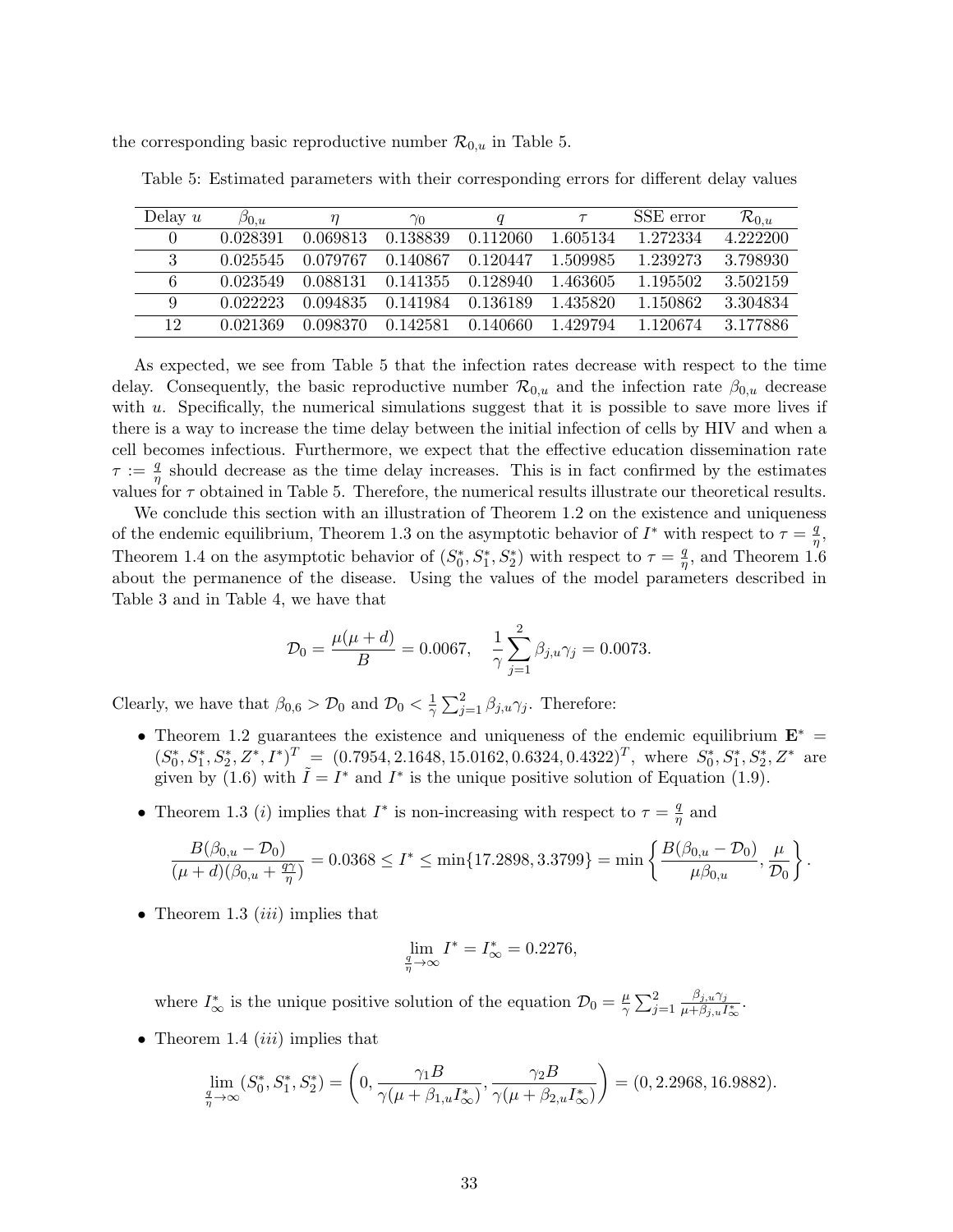• The hypotheses of Theorem 1.6 are fulfilled and inequality (1.19) is satisfied and becomes

$$
\frac{\mu(\beta_{0,6}-\mathcal{D}_0)}{\mathcal{D}_0(\beta_{0,6}+\frac{q}{\eta}\gamma)}=0.0368\leq \limsup_{t\to\infty}I(t)\leq 17.2898=\frac{(\mu+d)(\beta_{0,6}-\mathcal{D}_0)}{\mathcal{D}_0\beta_{0,6}},
$$

confirming one more time that, the disease will be permanent within this population.

#### 7 Discussion/Conclusion

A close look at the results established in this paper suggests several directions to consider in the future. First, note that Theorem 1.5 provides the linear stability of the endemic equilibrium for the model without delay under the condition stated there. However, it will be interesting to establish this stability for the model with delay. In particular, constructing a Lyapunov function for the endemic equilibrium solution to establish global stability would be valuable.

Recalling that the time delay  $u > 0$  accounts for the intracellular time delay between the initial infection of cells and when a cell becomes infectious, it is natural to suppose that  $\beta_{0,u}$  decreases in u and that  $\lim_{u\to\infty} \beta_{0,u} = 0$ . In addition, due to practical application of the model, we can also suppose that  $\beta_{0,u} > \max\{\beta_{1,u}, \beta_{2,u}\}\$  for every  $u \geq 0$ . Under such hypotheses it then becomes natural to take the time delay  $u$  as the extra bifurcation parameter in the model. In this case, by Theorem 1.1, we note that the disease-free equilibrium  $\mathbf{E}^0$  is the global attractor for solutions of (1.2) for every  $u \ge 0$  if  $\beta_{0,0} \le \mathcal{D}_0$ . Now, let us suppose that  $\beta_{0,0} > \mathcal{D}_0$ . Then there is a unique  $u^* > 0$  such that  $\beta_{0,u} > \mathcal{D}_0$  for every  $u \in [0, u^*)$  and  $\beta_{0,u} \leq \mathcal{D}_0$  for every  $u \geq u^*$ . As a consequence of Theorem 1.1 we conclude that  $\mathbf{E}^0$  is the global attractor for solutions of (1.2) for every  $u \geq u^*$ . Moreover by Theorem 1.2, for every  $u \in [0, u^*), (1.2)$  has a unique endemic equilibrium  $\mathbf{E}^*(u)$ . As a result,  $u = u^*$  is a bifurcation point. It is then interesting to know whether the endemic equilibrium  $\mathbf{E}^*(u)$  is stable for every  $u \in [0, u^*)$ .

Another important aspect to consider is the notion of spreading speeds of the disease. One way to study this problem is through the existence of traveling wave solutions with a certain speed  $c$  and connecting the disease-free equilibrium and the endemic equilibrium solutions. We plan to study this question and how the time delay affects the spreading speeds in our future work.

## Acknowledgment

The authors are grateful to the anonymous referees for the valuable comments and suggestions.

## References

- [1] Johanes A Belle and Nokuthula N Gamedze. Behavioral factors contributing to the transmission of hiv and aids amongst young women of mbabane in swaziland. African health sciences, 19(3):2302–2311, 2019.
- [2] C. P. Bhunu, S. Mushayabasa, H. Kojouharov, and J.M. Tchuenche. Mathematical analysis of an hiv/aids model: impact of educational programs and abstinence in sub-saharan africa. Journal of Mathematical Modelling and Algorithms, 10(1):31–55, 2011.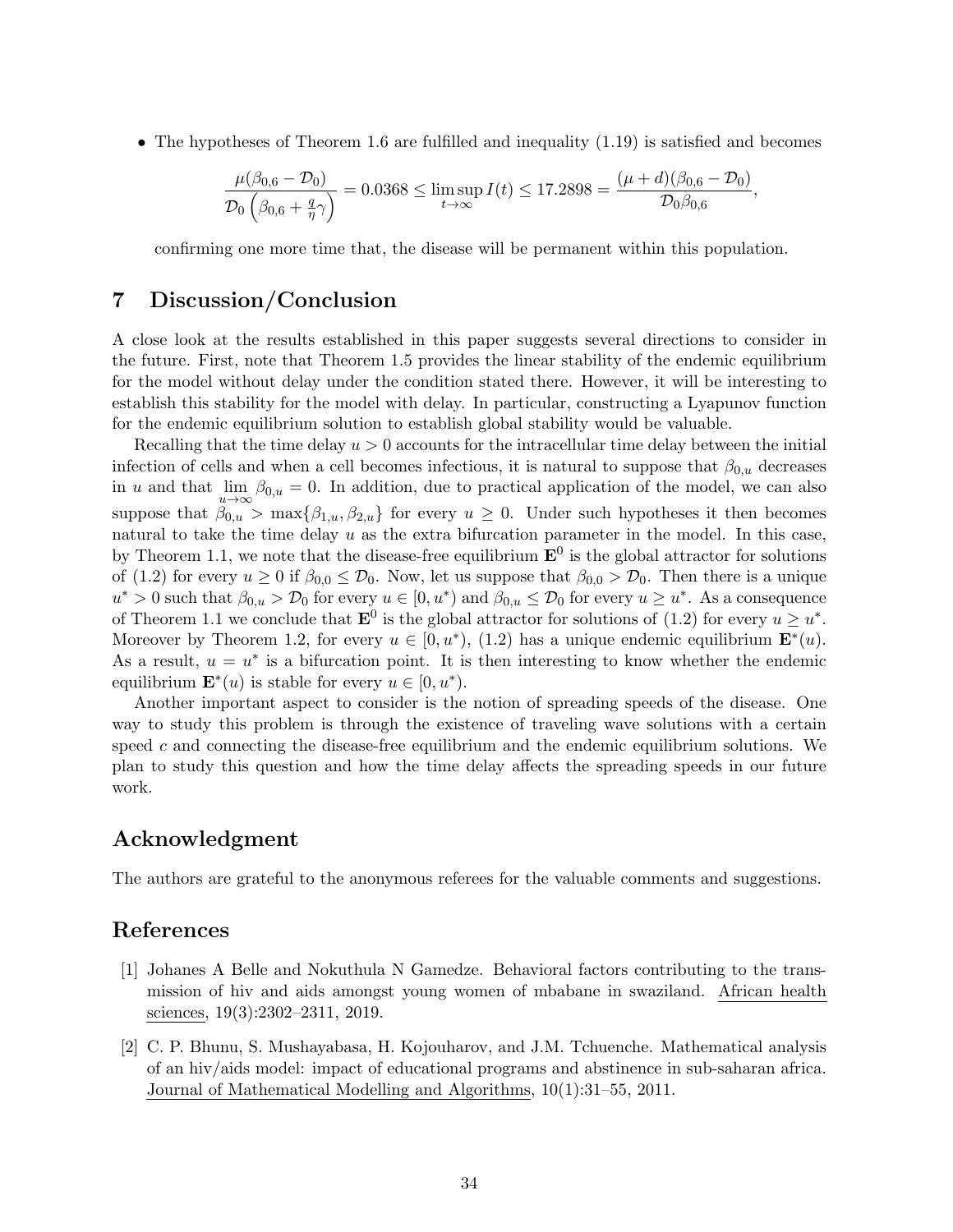- [3] L. Cai, X. Li, M. Ghosh, and B. Guo. Stability analysis of an hiv/aids epidemic model with treatment. Journal of computational and applied mathematics, 229(1):313–323, 2009.
- [4] M. G. Crandall and P. H. Rabinowitz. Bifurcation from a simple eigenvalues. Journal of Functional Analysis., 8:161–180, 1971.
- [5] M. G. Crandall and P. H. Rabinowitz. Bifurcation, perturbation of simple eigenvalues, and linearized stability. Arch. Rational Mech. Anal., 52:161–180, 1973.
- [6] R. V. Culshaw and S. Ruan. A delay-differential equation model of hiv infection of cd4+ t-cells. Mathematical biosciences, 165(1):27–39, 2000.
- [7] D. De Walque. Who gets AIDS and how? The determinants of HIV infection and sexual behaviors in Burkina Faso, Cameroon, Ghana, Kenya, and Tanzania. The World Bank, 2006.
- [8] D. C. Des Jarlais, S. R. Friedman, K. Choopanya, S. Vanichseni, and T. P. Ward. International epidemiology of hiv and aids among injecting drug users. Aids, 1992.
- [9] O. Diekmann and J. A. P. Heesterbeek. Mathematical epidemiology of infectious diseases: model building, analysis and interpretation. 2000.
- [10] D. P. Fan. Quantitative estimates for the effects of aids public education on hiv infections. International journal of bio-medical computing, 33 3-4:157–77, 1993.
- [11] G. Friedland. Marking time in the global hiv/aids pandemic. Jama, 316(2):145–146, 2016.
- [12] J. Hakim and K. Maitland. Oral abstracts of the 21st international aids conference 18-22 july 2016, durban, south africa. 2016.
- [13] J. K. Hale. Theory of functional differential equations. Springer, New York, NY, Second Edition, 1977.
- [14] H. Joshi, S. Lenhart, K. Albright, and K. Gipson. Modeling the effect of information campaigns on the hiv epidemic in uganda. Mathematical biosciences and engineering, 5(4):757– 770, 2008.
- [15] D. B. Kirby, B. A. Laris, and L. A. Rolleri. Sex and hiv education programs: their impact on sexual behaviors of young people throughout the world. Journal of adolescent Health, 40(3):206–217, 2007.
- [16] A. M. Lutambi. The effect of delayed death in hiv/aids models. Journal of Biological Dynamics, 10(1):286–296, 2016.
- [17] Renee Margevicius and Hem Joshi. The influence of education in reducing the hiv epidemic. Involve, a Journal of Mathematics, 6(2):127–135, 2013.
- [18] Maia Martcheva. An Introduction to Mathematical Epidemiology, volume 61 of Texts in Applied Mathematics. Springer, 2015.
- [19] Z. Mukandavire, W. Garira, and C. Chiyaka. Asymptotic properties of an hiv/aids model with a time delay. Journal of Mathematical Analysis and Applications, 330(2):916–933, 2007.